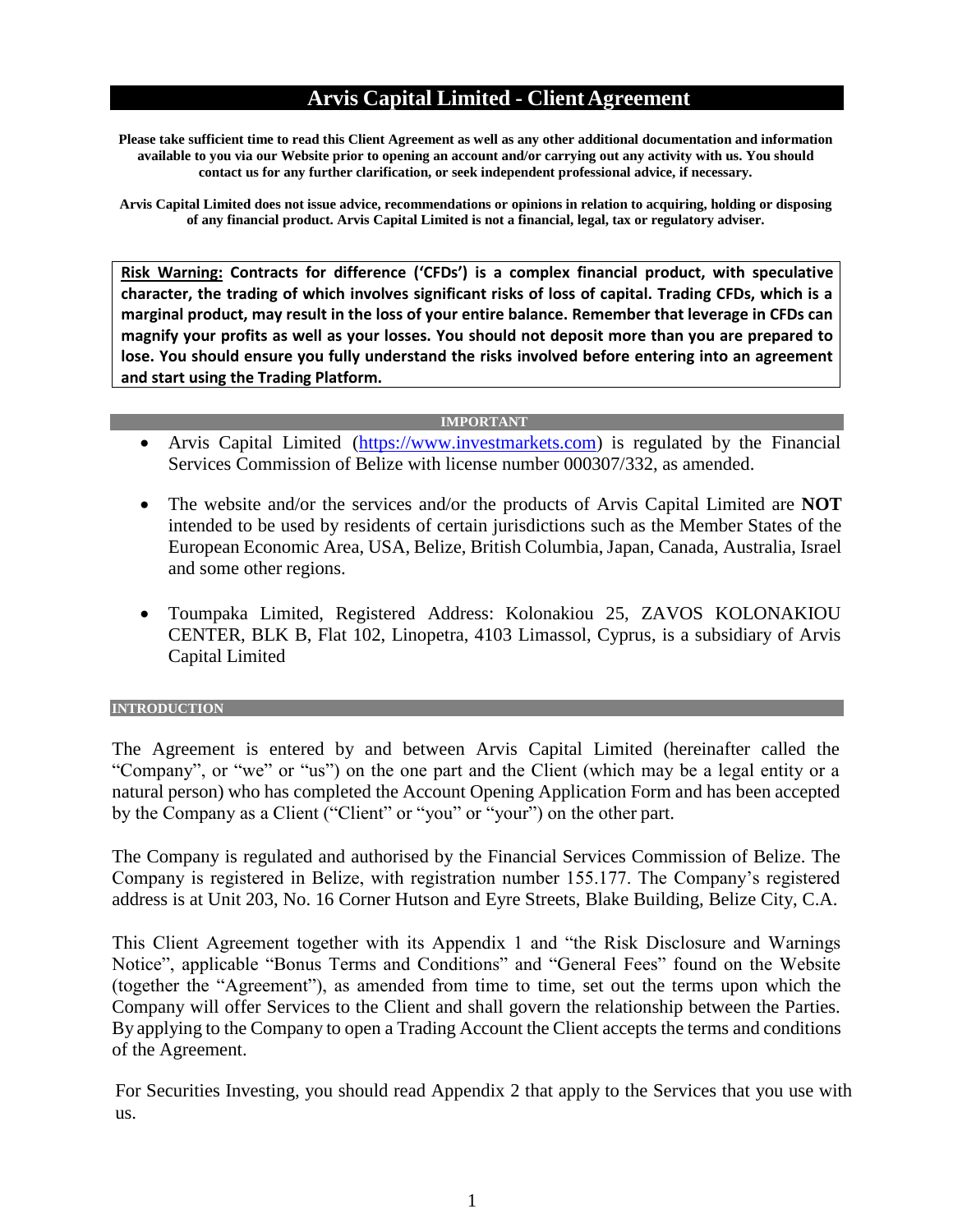The Company may provide the above documents in languages other than English. Translation or information provided in languages other than English is for informational purposes only and do not bind the Company or have any legal effect whatsoever, the Company having noresponsibility or liability regarding the correctness of the information therein and the Client should also refer to the English version and the Website for information on the Company and its policies

The Agreement overrides any other agreements, arrangements, express or implied statements made by the Company or any Introducer(s). You accept the terms and conditions in the Client Agreements when you register as a user of the Trading Platform.

Any acts, omissions or representations (oral or otherwise) made by you or us (including any of our employees you have dealings with) shall not amend or take priority over this Agreement.

You accept this Agreement during the process of registration as a user of our Services. By accepting the Agreement, you enter into a legally binding agreement with us.

When we refer to "**you**" and "**your**" we mean the Client of the Company who is a licensed user of the Trading Platform or any visitor to our Website [www.investmarkets.com](https://www.investmarkets.com/international/) who is not a Client of the Company. If you decide to download our Software to use the trading demonstration then the terms and conditions within this document (to the extent applicable) apply to you and by downloading the Software you accept the same and agree to abide by the terms and conditions herein, although you shall not be treated as our Client and we shall have not obligations towards you.

For any questions or notices, you may contact the Company at: Address: Unit 203 No. 16 Corner Hutson and Eyre Streets, Blake Building, Belize City, C.A. Telephone: + 501 1800 0175 700 Email: [info@arvisfx.com](mailto:info@arvisfx.com)

By accepting the current Agreement, you confirm that you are able and agree to receive information, including any amendments to the present agreement, either via email or through this Website [\(www.investmarkets.com\)](https://www.investmarkets.com/international/).

#### **1. Definitions**

1.1. In this Agreement:

"Abusive Trading" shall mean the following actions, but not limited to, pip-hunting, scalping, arbitrage, manipulations, a combination of faster/slower feeds, violation of the Client's obligations under paragraph 15.16 of the Client Agreement.

"Account Credentials" shall mean a unique username and password used by you to access and use the Trading Platform.

"Affiliate" shall mean in relation to the Company, any entity which directly or indirectly controls or is controlled by the Company, or any entity directly or indirectly under common control with the Company; and "control" means the power to direct or the presence of ground to manage the affairs of the Company or entity.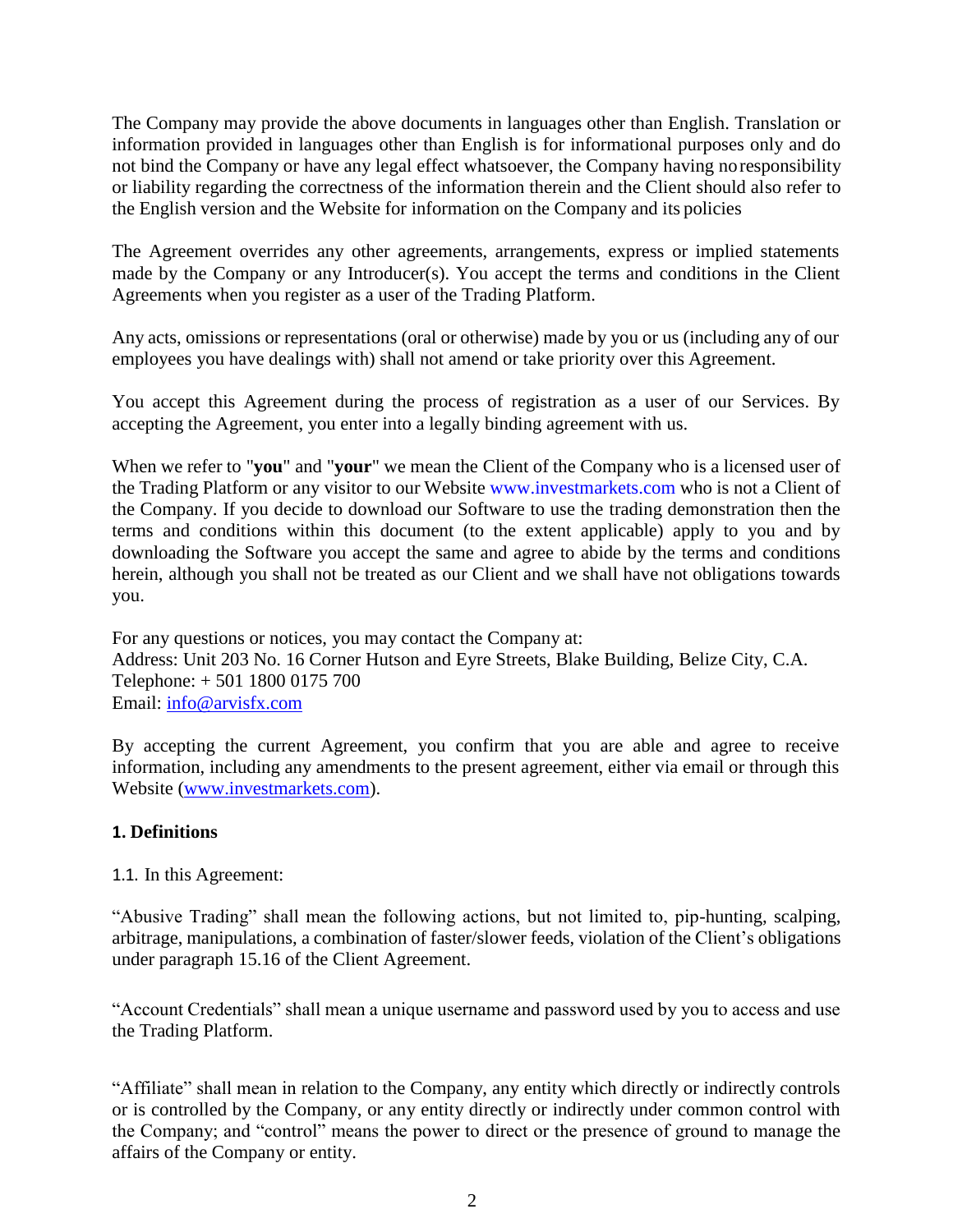"Agreement" shall mean this "Client Agreement" with its Appendices 1  $\&$  2 and the Risks Disclosure and Warnings Notice, found on the Website, as amended from time to time and any subsequent Appendices added thereto.

"Authorized Person" shall mean you or any of your officers, partners, principals or employees.

"Applicable Regulations" shall mean any rules of a relevant regulatory authority having powers over the Company and any laws which are applicable on the Company.

"BaseCurrency" shall mean in an FX Contract the first currency in the Currency Pair against which the Client buys or sells the Quote Currency.

"Business Day" shall mean any day, other than a Saturday or a Sunday, or the 25th of December, or the 1st of January or any other Belize or international holidays to be announced on the Company's Website.

"Buy" shall mean a Transaction in FX and CFD that is opened by offering to buy a specific number of a certain Underlying Asset, and may also in our dealings with you in FX and CFDs, be referred to as a "long" or "Long Position".

"Close at Loss" shall mean an offer to close a Transaction in an FX and CFD position at a price determined in advance by you which, in the case of a Buy is lower than the opening Transaction price and in the case of a Sell is higher than the opening Transaction price.

"Close at Profit" shall mean offer to close a Transaction in an FX and CFD position at a price determined in advance by you which, in the case of a Buy is higher than the opening Transaction price and in the case of a Sell is lower than the opening Transaction price.

"Contract for Difference or CFD" shall mean the Financial Instrument which is a contract between the parties (typically described as "buyer" and "seller"), stipulating that the seller will pay to the buyer the difference between the current value of an Underlying Asset and its value at a future time; if the difference is negative, then the buyer pays instead to the seller.

"CRS" shall mean the Common Reporting Standard developed by the Global Forum of the Organisation for Economic Co-operation and Development (OECD).

"Currency Pair" shall mean the object or Underlying Asset of an FX Contract based on the change in the value of one currency against the other. A Currency Pair consists of two currencies (the Quote Currency and the Base Currency) and shows how much of the Quote currency is needed to purchase one unit of the Base Currency.

"Custody account" shall mean an account in the books of the Company in which the Company records Securities held in safe custody on behalf of the Client.

"Custody Assets" shall mean assets held in the Custody Account on behalf of the Client, which are arranged to be held in safe custody.

"Event of Default" shall have the meaning given in paragraph 27.1. of this Client Agreement.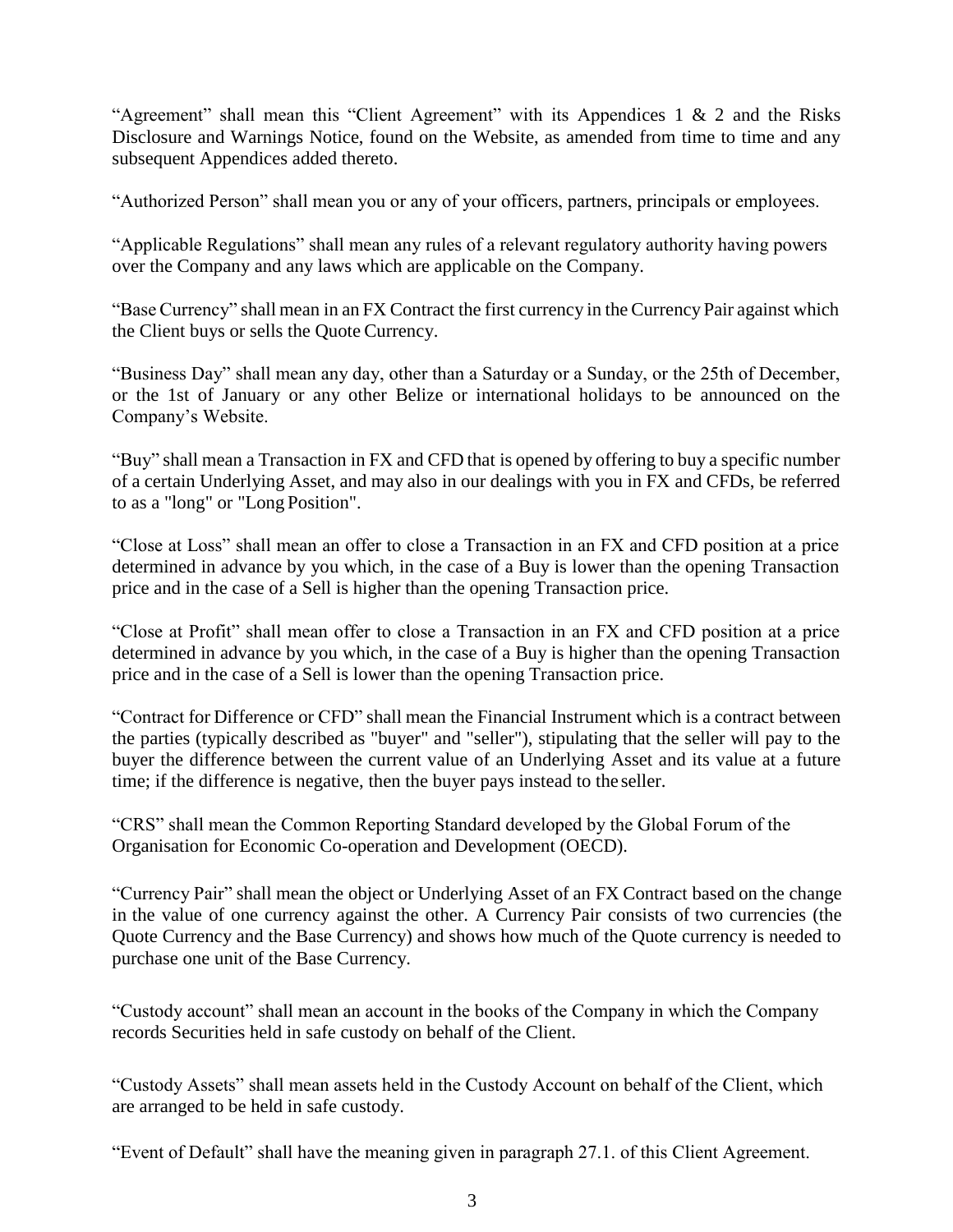"Difference" shall mean in an FX and CFD the difference in price upon the opening of a Transaction and the closing of such Transaction.

"Effective Date" shall mean the date upon which you download or obtain a copy of the Trading Platform, by any means whatsoever.

"Expert Advisor" shall mean a mechanical online trading system designed to automate trading activities on an electronic trading platform such as the Company's Trading Platform. It can be programmed to alert the Client of a trading opportunity and can also trade his Trading Account automatically managing all aspects of trading operations from sending orders directly to the Trading Platform to automatically adjusting stop loss, Trailing Stops and take profit levels.

"Expiry Date" shall mean the date set specified on the Trading Platform with respect to certain Underlying Asset upon which any open Transaction for such Underlying Asset shall expire automatically.

"Financial Data" shall mean any financial and market data, price quotes, news, analyst opinions, research reports, signals, graphs or any other data or information whatsoever available through the Trading Platform.

"Financial Institution" shall mean banks, financial institutions, brokers or other trading organizations.

"Financial Instrument" shall mean the Financial Instruments of CFDs.

"Force Majeure Event" shall have the meaning as set out in paragraph 17.1. of this Client Agreement.

"FX Contract" or "FX" shall mean the type of CFD where the Underlying Asset is a Currency Pair. Hence, any mention to CFDs in this Agreement also covers FX Contracts. So, although, FX Contracts are included in the definition of CFDs, they may be mentioned separately in this Agreement and/or on the Company Website and various Company policies.

"Initial Margin" shall mean the minimum amount of money required in your Trading Account in order to open a Transaction, as specified on the Trading Platform from time to time for each specific Underlying Asset.

"Intellectual Property Rights" shall mean patents, trademarks, service marks, logos, get-up, trade names, internet domain names, rights in designs, copyright (including rights in computer software), database rights, semi-conductor topography rights, utility models, rights in know-how and other intellectual property rights, in each case whether registered or unregistered and including applications for registration, and all other rights or forms of protection having equivalent or similar effect anywhere in the world.

"Introducer" shall have the meaning as set put in paragraph 39.1. of this Client Agreement.

"Investment Services" shall mean the Investment Services under the Company's license which can be found in the document "Company Information" on the Website.

"Long Position" for FX and CFD trading shall mean a buy position that appreciates in value if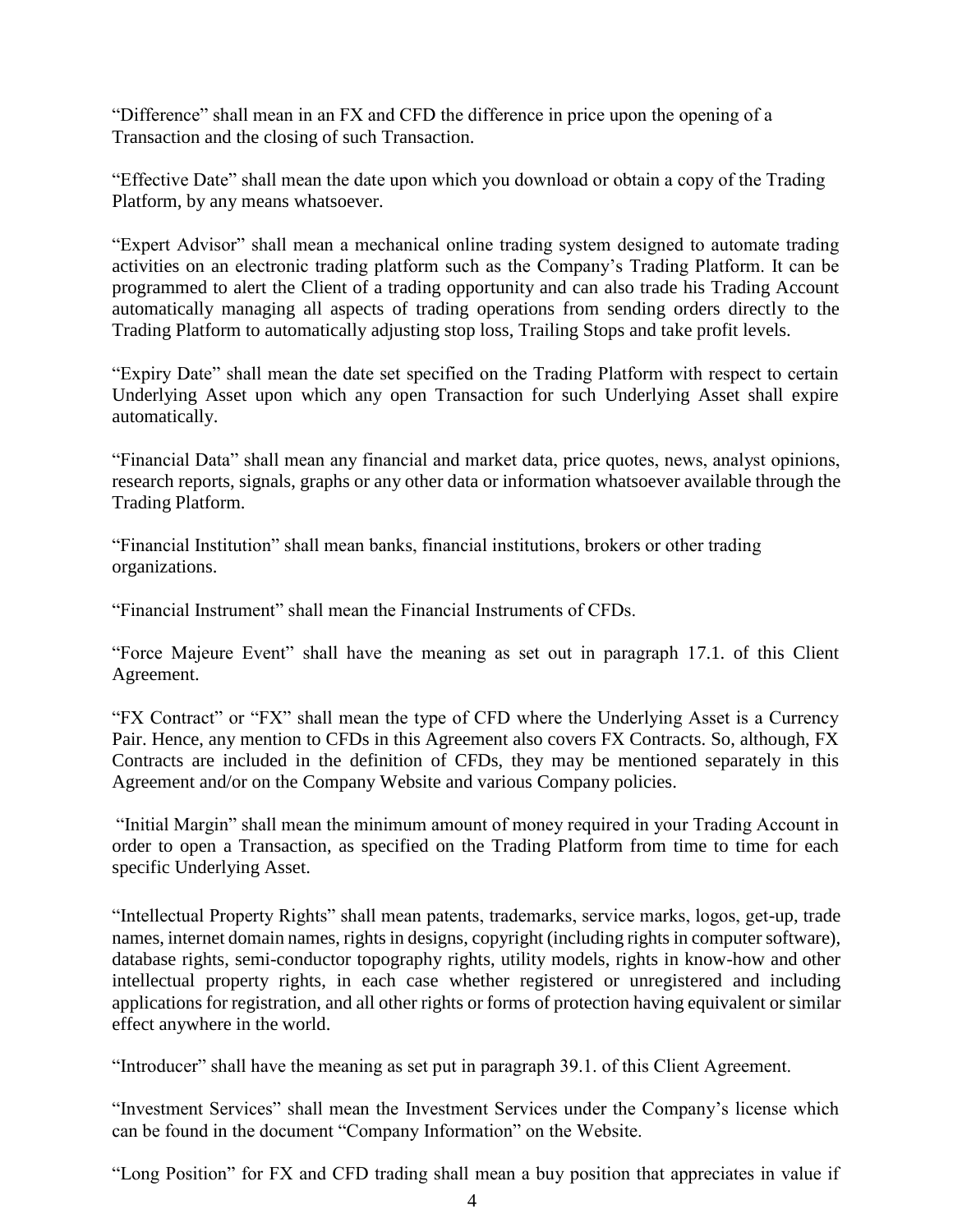underlying market prices increase. For example, in respect of Currency Pairs: buying the Base Currency against the Quote Currency

"Maintenance Margin" shall mean the minimum amount of money required in your Trading Account as specified on the Trading Platform in order to keep a Transaction open on the Trading Platform.

"Manifest Error" shall mean any error that we reasonably believe to be obvious or palpable, including without limitation, offers to execute Transactions for exaggerated volumes of Underlying Assets or at manifestly incorrect market price quotes or prices at a clear loss.

"Margin" shall mean the Initial Margin and the Maintenance Margin collectively.

"Margin Call" shall mean a suggestion by us for you to increase the amount of money in your Trading Account to satisfy our Margin requirements, in order to be able to maintain an open position, including without limitation a call under paragraph 14.2. of this Client Agreement.

"Market Order" shall mean Orders which are executed at the best available market price.

"Normal Market Size" shall mean the maximum number of Underlying Assets that we believe, in our sole discretion, an Underlying Market trading in such an Underlying Assets can comfortably handle, having regard, if appropriate, to the normal market size set by such an Underlying Market or any other equivalent or analogous level set by the Underlying Market on which the Underlying Assets is traded.

"Open Position" shall mean any open option contract (call and / or put) which has not been closed.

"Order" shall mean an instruction from the Client to trade in FX and CFDs or Securities;for FX and CFD itmeans a Close at Loss or Close at Profit order.

"Quote" shall mean the information of the current price for a specific Underlying Asset, in the form of the Bid and Ask prices.

"Quote Currency" shall mean in an FX Contract the second currency in the Currency Pair which can be bought or sold by the Client for the Base Currency.

"Parties" shall mean the parties to this Client Agreement – the Company and the Client.

"Pending Order" shall have the meaning as set out in paragraph 2.4. of Appendix 1.

"Pip" shall mean in an FX and CFD Transaction one hundreds of one percentage point.

"Position" shall mean your position in relation to any FX and CFD currently open on your Trading Account.

"Registration Data" shall mean certain personal and financial information that you are required to provide in order to download and use the Trading Platform and become our Client including Account Credentials, such information can include without limitation a copy of your passport, driving license and/or Photo identity card.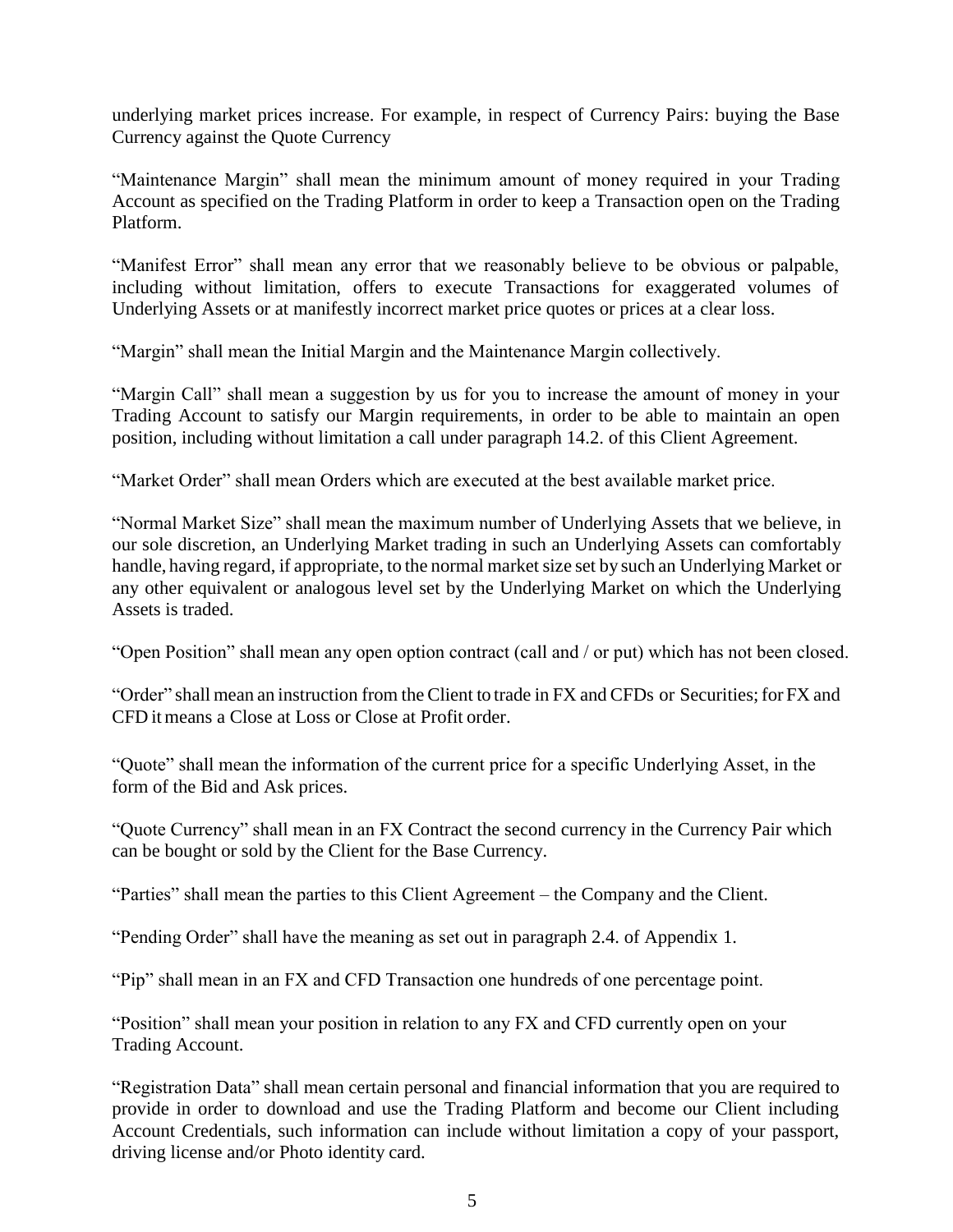"Scalping" shall mean the situation where a Client opens a position in CFDs and closes it within a five minute period or buying at Bid price and selling at Ask price, so as to gain the Bid/Ask difference.

"Securities" shall mean (i) bond, debenture, note or certificate (whether in tangible or intangible form) or other instrument or equivalent intangible holding evidencing indebtedness; (ii) any share, interest or participation in the issued share capital of a company including any replacement shares, interests, or participations following a surrender, cancellation, conversion, sub-division or consolidation; (iii) any warrant or future on, or any option or right to subscribe for or purchase any of (i) or(ii) above; and (iv) any other securities or instrument as agreed between the parties from time to time, and includes in each case an interest in a security accruing by virtue of the fact that the security is held through a clearing system, custodian or other intermediary;

"Securities Investing" shall mean trading in the physical securities that are available in our Trading Platform.

"Sell" shall mean an FX and CFD Transaction that is opened by offering to sell a specific number of a certain Underlying Asset, and may also in our dealings with you, be referred to as a "short" or "short position".

"Services" shall mean the services to be offered by the Company to the Client under this Agreement, as set out in paragraph 8.1. of this Client Agreement.

"Settlement Date" with regards to Securities Investing shall mean the date on which funds and Securities must exchange hands between a buyer and a seller.

"Slippage" shall mean the difference between the expected price of a Transaction in a CFD, and the price the Transaction is actually executed at. At the time that an Order is presented for execution, the specific price requested by the Client may not be available; therefore, the Order will be executed close to or a number of pips away from the Client's requested price. If the execution price is better than the price requested by the Client, this is referred to as positive slippage. If the executed price is worse than the price requested by the Client, this is referred to as negative slippage. Slippage often occurs during periods of higher volatility (for example due to due to news events) making an Order at a specific price impossible to execute, when market orders are used, and also when large Orders are executed when there may not be enough interest at the desired price level to maintain the expected price of trade.

"Software" shall mean the software provided by us which you will need to download in order to use the Trading Platform.

"Spread" for FX and CFD trading shall mean the difference between Ask and Bid of an Underlying Asset in a FX and CFD at that same moment.

"Swap or Rollover" for FX and CFD trading shall mean the interest added or deducted for holding a position open overnight.

"Trading Account" shall mean the exclusive personalized account of the Client consisting of all the Open Positions and Orders of the Client the balance of the Client money and deposit/withdrawal transactions of the Client money. More information on the various types of Trading Accounts offered by the Company from time to time and their particular characteristics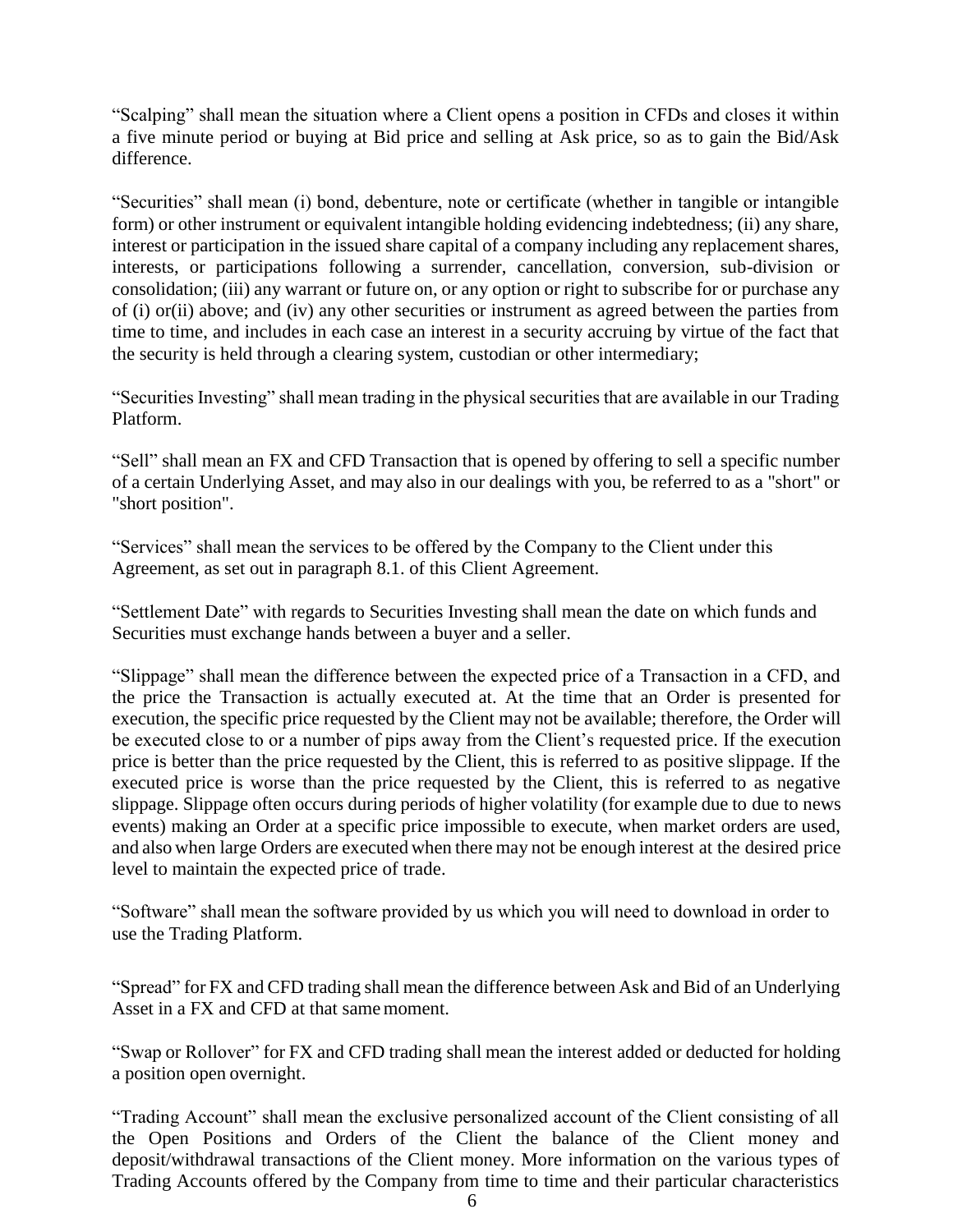and requirements may be found in the Website.

"Trading Platform" shall mean the electronic mechanism operated and maintained by the Company, consisting of a trading platform, computer devices, software, databases, telecommunication hardware, programs and technical facilities, which facilitates trading activity of the Client in FX and CFDs via the Trading Account.

"Trailing Stop" in FX and CFD trading shall mean a stop-loss order set at a percentage level below the market price - for a Long Position. The trailing stop price is adjusted as the price fluctuates. A sell trailing stop order sets the stop price at a fixed amount below the market price with an attached "trailing" amount. As the market price rises, the stop price rises by the trail amount, but if the pair price falls, the stop loss price doesn't change, and a market order is submitted when the stop price is hit.

"Third Party License" shall mean licenses from third parties governing third party software embedded or used in the Trading Platform.

"Trading Hours" shall mean the hours of trading as set forth on the Trading Platform for a particular Underlying Asset.

"Transaction" shall mean either the opening or closing of an offer to either buy orsell FX and CFD for an Underlying Asset on the Trading Platform, whether by you orus.

"Underlying Asset" shall mean the object or underlying asset in a CFD which may be Currency Pairs (for FX Contracts), Equity Indices, base or precious Metals, Forwards, Commodities, Stocks, Shares Indices and Futures. It is understood that the list is subject to change and Clients must refer each time on the Trading Platform.

"Underlying Market" shall mean the relevant market where the Underlying Asset is traded such as securities or futures exchanges, clearing houses, self-regulatory organizations, multilateral trading facilities or alternative trading systems for Financial Instruments or Underlying Assets.

"Website" shall mean the Company's website at [www.investmarkets.com](https://www.investmarkets.com/international/) or such other website as the Company may maintain from time to time.

"Written Notice" shall have the meaning set out in paragraph 34.5. of this Client Agreement.

1.2. Words importing the singular shall import the plural and vice versa. Words importing the masculine shall import the feminine and vice versa. Words denoting persons include corporations, partnerships, other unincorporated bodies and all other legal entities and vice versa.

1.3. Paragraph headings are for ease of reference only.

1.4. Any reference to any act or regulation or Law shall be that act or regulation or Law as amended, modified, supplemented, consolidated, re-enacted or replaced from time to time, all guidance noted, directives, statutory instruments, regulations or orders made pursuant to such and any statutory provision of which that statutory provision is a re-enactment, replacement or modification.

# **2. License and Use of the Trading Platform**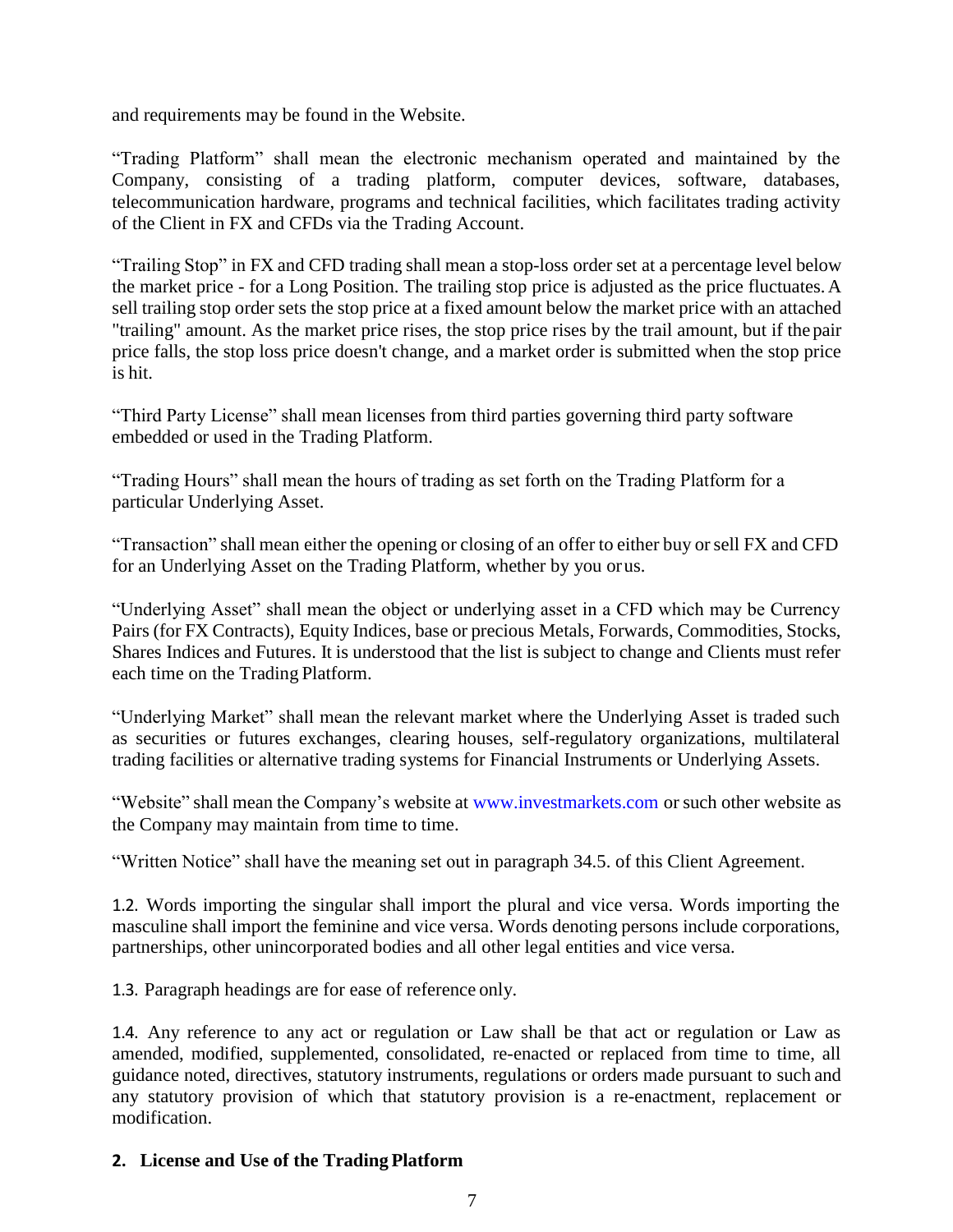2.1. The Trading Platform is not intended for distribution to, or use by, any person:

- who is under the age of 18 years old and/or not of legal competence or of sound mind;
- who resides in any country where such distribution or use would be contrary to local law or regulation. The Trading Platform and any other service provided by us is not available to persons residing in any country where FX and CFD trading activity orsuch services would be contrary to local law or regulation. It is your responsibility to ascertain the terms of and comply with any local law or regulation to which you aresubject;
- who is a citizen or resident of the United States of America, Belize, British Columbia, Japan, European Economic Area, Canada, Israel or Australia as the Company does not accept Clients from these countries; or
- who is an employee, director, associate, agent, affiliate, relative, or otherwise connected to the Company or any affiliate thereto.

2.2. Without derogating from the above, we reserve the right, acting reasonably, to suspend and/or refuse access to and use of the Trading Platform to anyone in our sole and absolute discretion.

2.3. You acknowledge that we may provide the Trading Platform to other parties, and agree that nothing herein will be deemed or construed to prevent us from providing such services.

2.4. Subject to the terms and conditions of this Agreement, we hereby grant you, a personal limited, non-exclusive, revocable, non-transferable and non-sub-licensable license to install and/or use the Trading Platform in object code only, solely for your personal use and benefit in accordance with the terms of this Agreement.

2.5. If any third-party software is included within or embedded in the Trading Platform, then such embedded third-party software shall be provided subject to the terms of this Agreement which apply to the Trading Platform. You shall fully comply with the terms of any Third-Party Licenses that we provide to you from time to time. We provide no express or implied warranty, indemnity or support for the Third-Party Licenses, and will have noliability.

2.6. We reserve any and all rights to the Trading Platform not expressly granted to you by this Agreement. The Trading Platform is licensed to you by us and not sold to you. The Trading Platform, all copies and any derivative works thereof (by whoever created), the associated goodwill, copyrights, trademarks, logos, know how, patents and any intellectual property rights, are and shall remain owned solely by the Company or our licensors. Except for the license expressly granted to you under this paragraph, no other license, right, or interest in any goodwill, trademark, copyright, logo, know how, patent, service mark or other Intellectual Property Right in the Trading Platform or any part or derivative work thereof is granted or conveyed to you.

2.7. You shall take all reasonable steps to:

- procure and maintain in proper working order, throughout the term of this Agreement and at your own expense, the hardware, operating environment (including operating system software), backup means and infrastructure necessary for the installation, operation and maintenance of the Trading Platform (including without limitation uninterruptible power systems and electrical back-up devices);
- prevent any virus infections, security breaches, and other disabling events from damaging the Trading Platform due to your actions or omissions;
- implement and plan to operate and maintain appropriate protection in relation to the security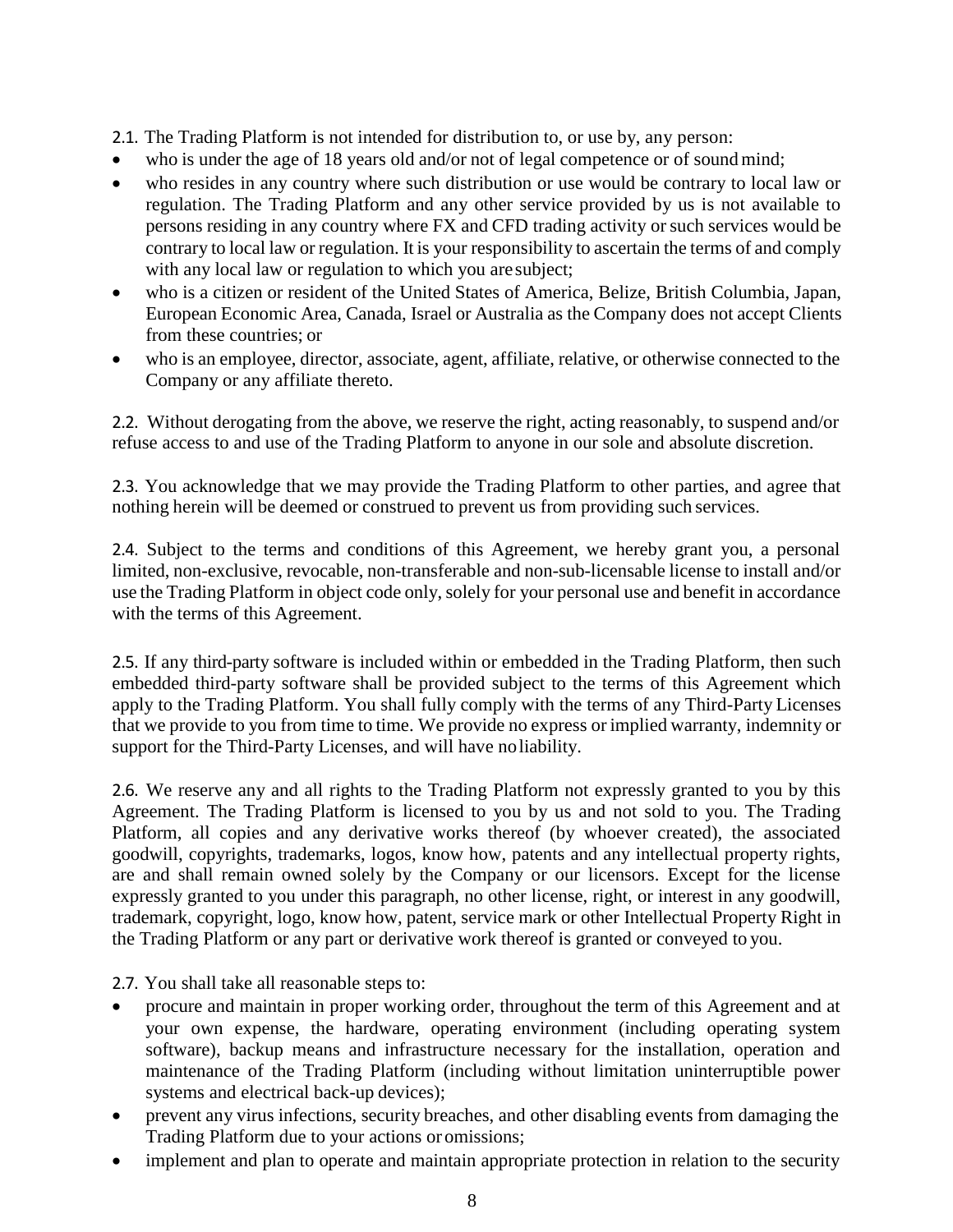and control of access to your computer, computer viruses or other similar harmful or inappropriate materials, devices, information or data.

2.8. Please inform us in writing if you encounter any problems with the Trading Platform, or have any suggestions for modifications, design changes and improvements. We shall have the right, but not the obligation, to make modifications to the Trading Platform based upon your suggestions. Anymodifications, design changes and improvements made to the Trading Platform based on your feedback shall be the undisputed sole property of theCompany.

2.9. We will deliver the Trading Platform with reasonable skill and care.

2.10. From time to time and at our sole discretion, we shall have the right to add to, modify, or remove any of the Trading Platform without liability under this Agreement and if we do so we shall use reasonable endeavours to replace any part of the Trading Platform with an equivalent where practicable.

2.11. We have the right shut down the Trading Platform at any time for maintenance purposes without prior notice to the Client, but this will be done only in weekends. In these cases, the Trading Platform will be inaccessible.

2.12. We make no express or implied representation or warranty:

- that the Trading Platform will be available for access all the time, or at any time on a continuous uninterrupted basis (access to the Trading Platform may be affected, forexample, by routine maintenance, repairs, reconfigurations or upgrades);
- as to the operation, quality or functionality of the Trading Platform;
- that the Trading Platform will be free of errors or defects; and
- that the Trading Platform is free from viruses or anything else that has contaminating or destructive properties including where such results in loss of or corruption to your data or other property. We will not be liable for any data lost or any equipment or software replaced by you as a result of use of the Trading Platform.

2.13. You:

- may only use the Trading Platform for so long as you are authorized to doso;
- may not use the Trading Platform for any purpose other than for the purpose for which it has been provided under this Agreement; and
- are responsible for the use of the Trading Platform (including the Account Credentials) by you.

2.14. You agree not to:

- use the Trading Platform for illegal or inappropriate purposes;
- (nor attempt to) interfere with or disrupt the proper operation of our software, hardware, systems or networks, including (but not limited to) not knowingly or negligently transmitting files that may interrupt, damage, destroy or limit the functionality of any computer software, hardware, systems or networks, including corrupted files or files that contain viruses, Trojan horses, worms, spyware or other malicious content;
- attempt to gain unauthorized access to our computer system or the computer system(s) of any other user, or to parts of the Trading Platform to which you do not have access rights or attempt to reverse engineer or otherwise circumvent any security measures that the Company has applied to the Trading Platform;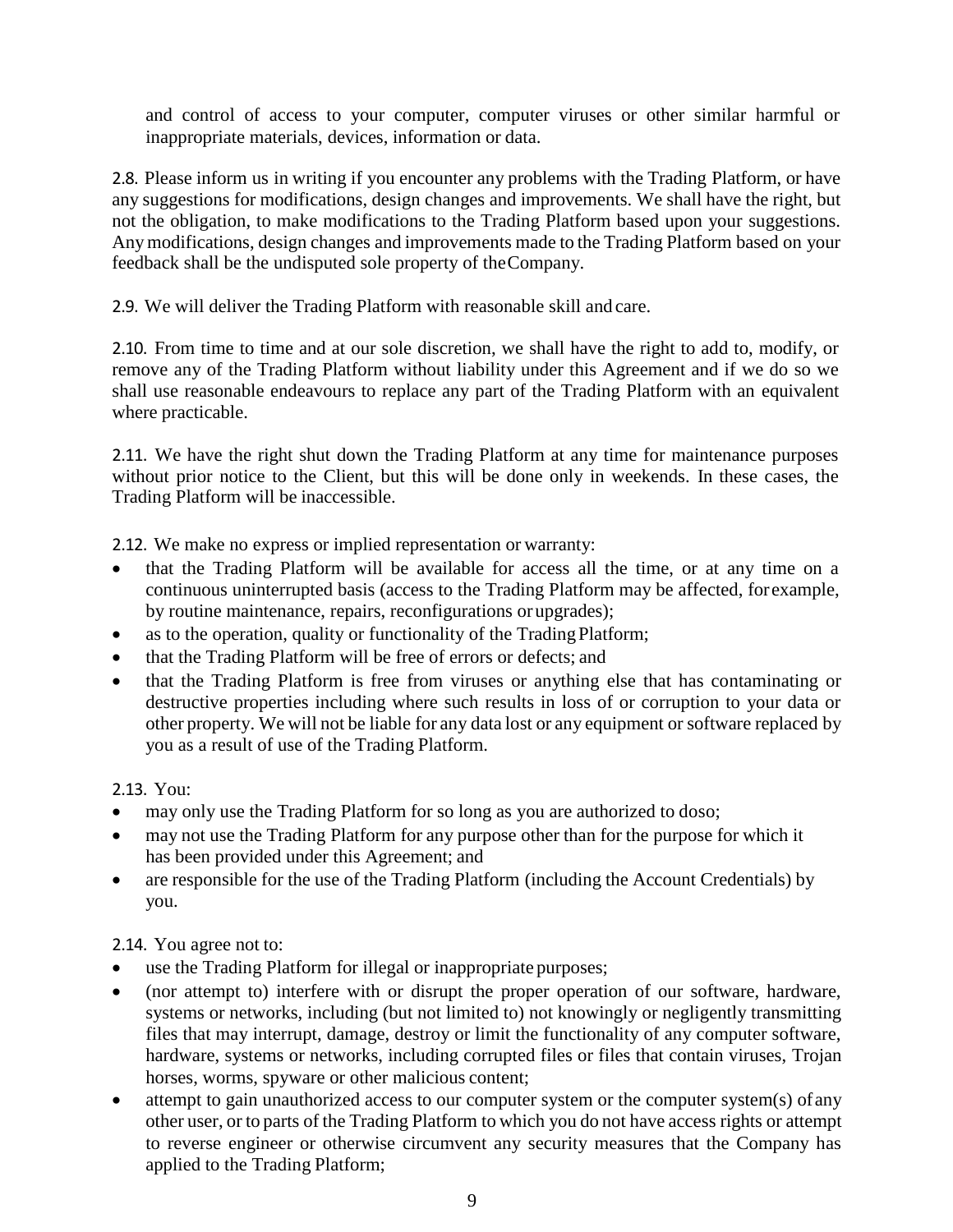- take any action which does or may cause the provision of the Trading Platform to other users to be interrupted or degraded;
- convey any false, unlawful, harassing, defamatory, abusive, hateful, racial, threatening, harmful, vulgar, obscene, seditious or otherwise objectionable or offensive material of any kind or nature;
- carry out any commercial business on the Trading Platform;
- knowingly or negligently upload or download files that contain software or other material protected by copyright, trademarks, patents or other intellectual property rights (or by rights of confidentiality or privacy of publicity, where applicable) unless you own or control therights thereto or have received all necessary consents;
- falsify the origin or source of any content or other material;
- use any software, which applies artificial intelligence analysis to the Company's systems and/or Trading Platform;
- intercept, monitor, damage or modify any communication which is not intended for him;
- use any type of spider, virus, worm, Trojan-horse, time bomb or any other codes or instructions that are designed to distort, delete, damage or disassemble the Trading Platform or the communication system or any system of theCompany;
- send any unsolicited commercial communication not permitted under applicable law or Applicable Regulations;
- do anything that will or may violate the integrity of the Company computer system or Trading Platform or cause such system(s) to malfunction or stop their operation;
- do any action that could potentially allow the irregular or unauthorised access or use of the Platform; or
- unlawfully log into the Trading Platform and execute an order to buy or sell a Financial Instrument from a location or IP address originating from a region or jurisdiction where it is not allowed for regulatory reasons.

2.15. You shall not be entitled to download, save or copy the Trading Platform.

2.16. Should we reasonably suspect that you have violated the terms of paragraphs 2.13.-2.1.5 hereunder, we are entitled to take one or more of the counter measures of paragraph 27.2.

# **3. Account Credentials and Security**

3.1. In the event that we accept you as our Client we shall open a Trading Account in your name which will allow you to place Orders on our Trading Platform. It is agreed and understood that the Company offers different types of Trading Accounts, which have different margin Requirements and characteristics.

3.2. In order to access the Trading Account, you will be asked to enter your Account Credentials issued by us to you which are confidential and shall be used solely by you.

3.3. You:

- are responsible for ensuring that your Account Credentials remain confidential and fortaking such other precautions as may be necessary to ensure they cannot be used by any person other than you or your authorised representative and making sure that a third party is not provided access to your computer for example via using team viewer to turn on control on your computer;
- must notify us immediately if you become aware that your Account Credentials have in any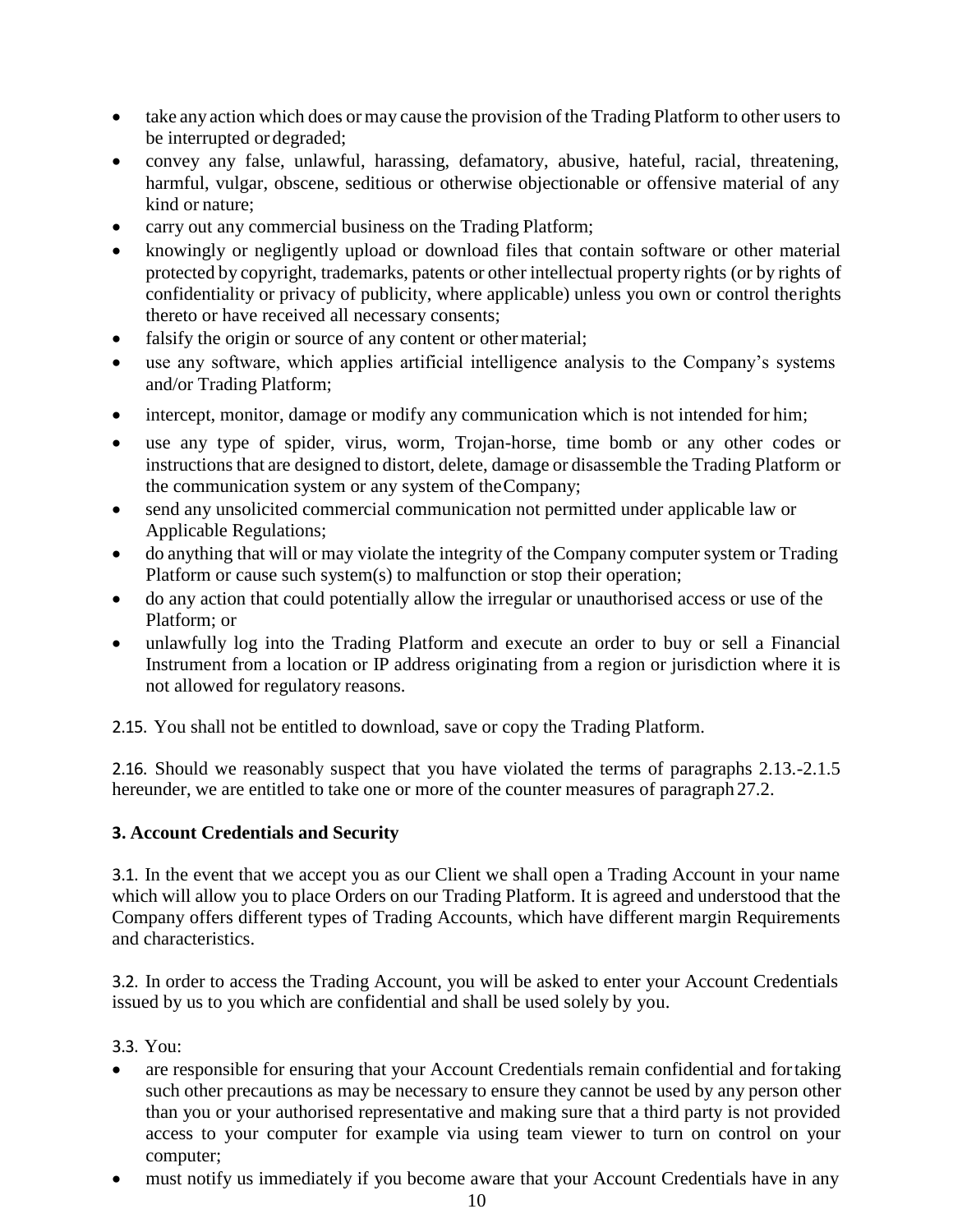way become compromised or if any third party may be able to access the Trading Platform; and

• You agree we do not have to establish the authority of anyone quoting your Trading Account number or Account Credentials. The use of your Account Credentials by any third party is expressly prohibited.

3.4. If we believe that there is likely to be a breach of security, we may require you to change your Account Credentials or suspend your access to the Trading Platform. We reserve the right to edit, amend or issue you with new Account Credentials or require a change of your Account Credentials at any time by giving notice to you.

3.5. You are responsible for ensuring that you alone control access to your Account Credentials, and that no minor or other person is granted access to the Trading Platform using your Account Credentials. You acknowledge that you are ultimately and solely responsible for all actions on the Trading Platform through your Registration Data including any unauthorized disclosure of your Account Credentials.

3.6. You undertake to immediately notify us immediately first orally and then in writing if you become aware of any loss, theft or use by any other person or entity other than you, of any of your Registration Data, including your Account Credentials. We will then take steps to prevent any further use of such Account Credentials and will issue replacement Account Credentials. You will be unable to place any Orders until you receive your replacement Account Credentials.

3.7. If we are informed from a reliable source that your Account Credentials may have been received by unauthorized third parties, we may, at our discretion without having an obligation to you, deactivate the Client Account.

3.8. You acknowledge that we bear no responsibility if unauthorized third persons gain access to information, including electronic addresses, electronic communication, personal data and Account Credentials when the above are transmitted between the parties or any other party, using the internet or other network communication facilities, post, telephone, or any other electronic means.

3.9. You shall indemnify, defend, and hold us harmless from any claim, proceeding, loss or damages based upon any use, misuse, or unauthorized use of the Trading Platform through your Account Credentials.

# **4. Intellectual Property**

4.1. You acknowledge that all Intellectual Property Rights in the Trading Platform are owned by us or our licensors.

4.2. You will not:

- copy, record, edit, alter or translate any of the Trading Platform, or any part of the Trading Platform. This shall include, without limitation not removing, editing or otherwise interfering with (or attempting to remove edit or otherwise interfere with) any names, marks, logos or branding on the Trading Platform;
- reverse engineer, disassemble or otherwise attempt to derive source code for the Trading Platform in whole or in part except to the extent expressly permitted by law;and
- in any manner damage or impair any of our Intellectual Property Rights, and shall use your best efforts to protect our Intellectual Property Rights from infringement by third parties.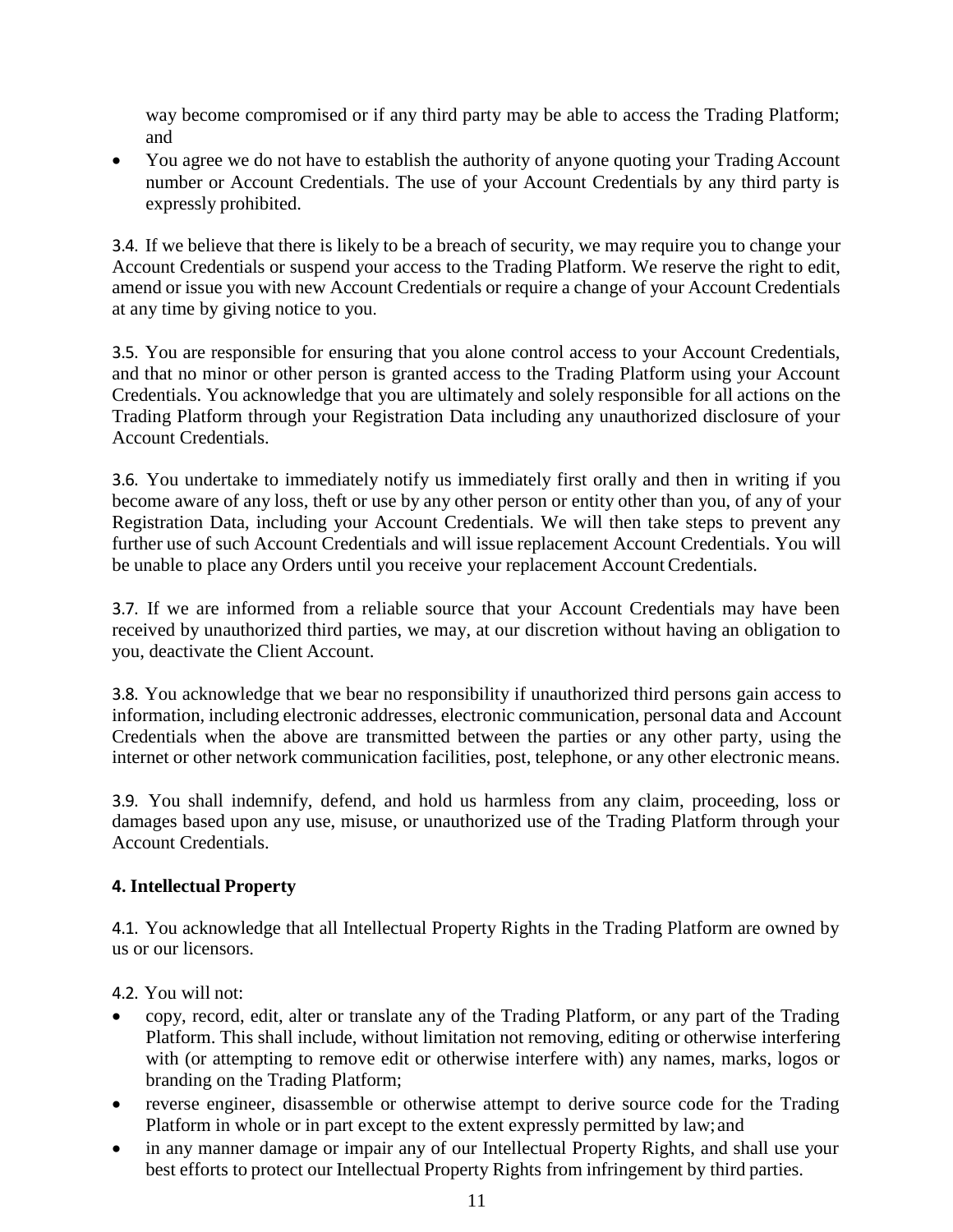4.3. The Trading Platform, all copies and any derivative works thereof (by whoever created), the associated goodwill and any Intellectual Property Rights in the Trading Platform, are and shall remain owned solely by us or our licensors. Except for the license granted in paragraph 2.2 of this Client Agreement, no other license, right, or interest in any goodwill or Intellectual Property Right in the Trading Platform or any part or derivative work thereof is granted or conveyed to you.

4.4. Unless expressly permitted in this Agreement, you shall not:

- assign, sublicense, transfer, pledge, lease, rent, distribute or share the Trading Platform or any rights thereto under the Client Agreements;
- separate any component part of the Trading Platform, or separately use any component part thereof on any equipment, machinery, hardware or systemwhatsoever;
- decompile, disassemble, reverse compile, reverse engineer, create derivative works of or reproduce (other than one copy solely for backup and archival purposes) the Trading Platform or any parts thereof;
- remove or destroy any proprietary marking or legends placed upon or contained within the Trading Platform;
- develop methods to enable unauthorized parties to use the Trading Platform;
- attempt to reconstruct or discover any source code, underlying ideas, algorithms, file formats or programming or interoperability interfaces of the Trading Platform by any means whatsoever;
- provide, lease, lend, use for timesharing or service bureau purposes, or otherwise use or allow others to use the Trading Platform for the benefit of third parties;
- work around any technical limitations in the Trading Platform, or use any tool to enable features or functionalities that are otherwise disabled in the Trading Platform;
- use similar processes and functions to develop competing features or functions with the Trading Platform;
- use the Trading Platform or any Financial Data to conduct any fraudulent, inappropriate or illegal activities, including without limitation deceptive impersonation;
- permit or encourage any third party to do any of the foregoing.

# **5. Application and Registration Data**

5.1. In order to use the Trading Platform and our Services, you must register with us by providing personal details, including identity documents, as Registration Data. After you fill in and submit the Account Opening Application Form together with all the required identification documentation and Registration Data required by us for our own internal checks, we will send you a notice informing you whether you have been accepted as a Client of the Company. It is understood that we are not to be required (and may be unable under Applicable Regulations) to accept a personas our Client until all documentation we require has been received by us, properly and fully completed by such person and all internal Company checks (including without limitation anti-money laundering checks, appropriateness or suitability tests as the case may be) have been duly satisfied. It is further understood that we reserve the right to impose additional due diligence requirements to accept Clients residing in certain countries.

5.2. You agree and undertake to:

- notify us of any changes to your personal and financial information and/or in your financial condition by emailing  $info@arvisfx.com$ ;
- provide true, accurate, current and complete Registration Data as prompted by the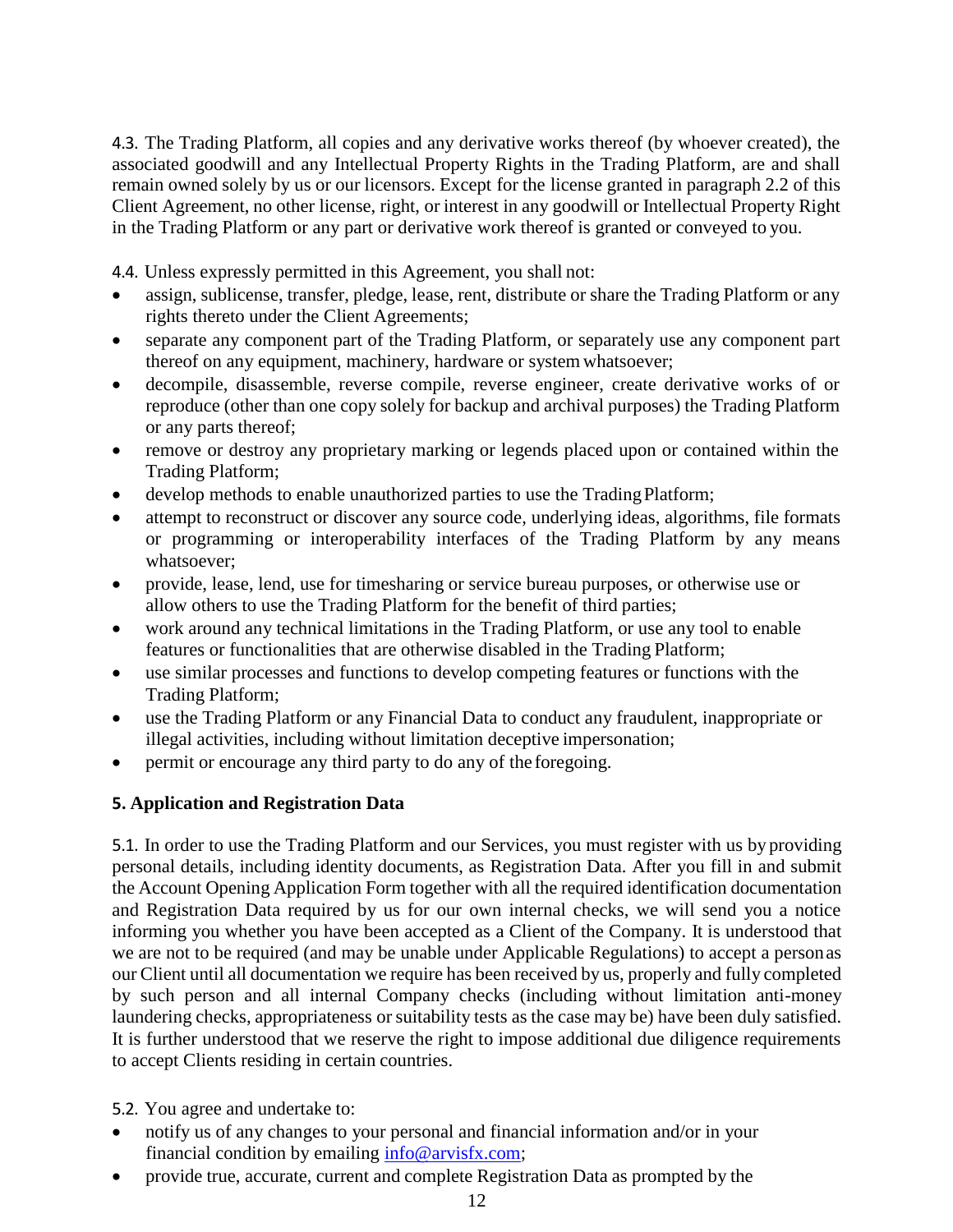registration process;

- maintain and promptly update the Registration Data to keep it accurate, current and complete by emailing any changes to [info@arvisfx.com;](mailto:info@arvisfx.com) and
- ensure that you log out from your Trading Account at the end of each session on the Website;
- We may carry out credit and other checks from time to time as we deem appropriate. Your Registration Data or other information may be used in the prevention of money laundering as well as for the management of your account. You authorize us to use your Registration Data and other information to perform the above checks in relation to your application process;
- In the event we become aware of any illegal activity, impropriety in the Registration Data or failure of any due diligence requirement, we may freeze your account. Should such an event occur we may not be in a position to release funds and may not be able to carry out subsequent instructions from you.

5.3. Following receipt of your Registration Data you authorize us to use all the information you have provided us with, if we deem fit, to conduct further enquiries about you as we, in our discretion, may deem necessary or appropriate in the circumstances (for example confirming the identification information, requesting information from third parties including institutions or employers, performing anti-money laundering checks, if necessary). You understand that we may conduct any searches as we deem appropriate at any stage of the relationship and you have the obligation to cooperate with us fully and supply and information required promptly. We may further conduct any searches with other agencies for the purpose of verifying your identity against any particulars on any database (public or otherwise) to which such third parties have accessto.

5.4. In the event we become aware of any illegal activity, impropriety in the Registration Data or failure of any due diligence requirement, we may freeze your account. Should such an event occur we may not be in a position to release funds and may not be able to carry out subsequent instructions from you.

5.5. Once logged onto the Trading Platform using your Account Credentials, you authorize us to rely upon any information or instructions set forth in any data transmission using your Registration Data, without making further investigation or inquiry, and regardless of the actual identity of the individual transmitting the same. Without limitation of the foregoing, we have no responsibility for transmissions that are inaccurate or not received by us, and we may execute any Transaction on the terms actually received by us.

5.6. Acceptance of you as a Client does not mean that the Company is obliged to accept any future applications for other trading accounts you may wish to open.

#### **6. Assessing Appropriateness**

We will not have an obligation to assess your knowledge and experience to determine whether the Service or Financial Instrument is appropriate or not for your level of experience and/or knowledge. It shall be your sole responsibility to make sure that the Service or Financial Instrument is appropriate for you.

# **7. Client Classification**

7.1. We shall not have an obligation to treat our clients in different classes depending on their knowledge and expertise.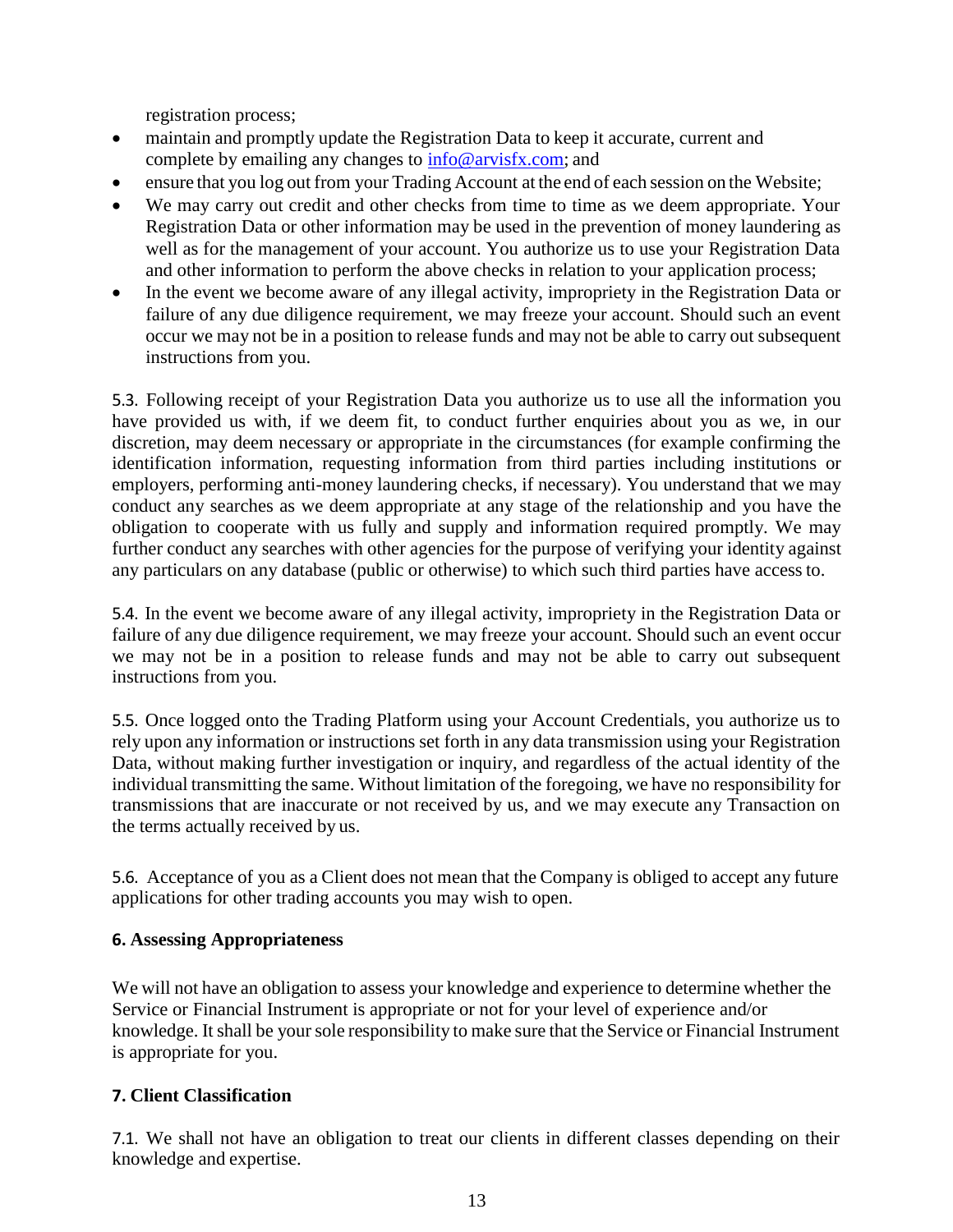# **8. Services**

8.1. If you are accepted as our Client, we shall be entitled to provide the following investment and ancillary services, subject to your obligations under the Agreement being fulfilled, including,

- Execution of Orders in Financial Instruments.
- Cash/collateral management.
- Foreign Currency Services provided they are associated with the provision of the reception and transmission service of paragraph 8.1 of this Client Agreement.

8.2. It is understood that when trading in CFDs there is no delivery or safekeeping of the Underlying Asset to which the CFD is referring to.

8.3. The Company has the right to offer, at its discretion, the opportunity for the Client to trade on a demo account with virtual money. The Client hereby agrees and acknowledges that the execution in the demo environment where a demo account operates might differ from the environment of a live account. The Company shall not be liable for any loss and/or other damage incurred by reason of such differences.

8.4. The Company may, from time to time and at its discretion, offer different types of Trading Accounts (for example Gold, Platinum, Diamond, etc.) with different characteristics and features (for example different spreads, fees and charges, etc.). These are available on our website. It is noted that a change to a different Trading Account is always subject to the approval of the Company and such approval may be withheld or revoked by the Company at any time and at its sole discretion. It is noted also that the Company reserves the right to amend any characteristic and feature of a Trading Account advertised on our website at any time. To enquiry about shifting to a different type of Trading Account, contact one of our dedicated CustomerSupport.

# **9. Advice and Commentary**

9.1. The Company will not advise the Client about the merits of a particular Order or give him any form of investment advice and the Client acknowledges that the Services do not include the provision of investment advice in Financial Instruments or the Underlying Markets orUnderlying Assets. The Client alone will decide how to handle his Trading Account and place Orders and take relevant decisions based on his own judgment.

9.2. The Company will not be under any duty to provide the Client with any legal, tax or other advice relating to anyTransaction. The Client may wish to seek independent advice before entering into a Transaction.

9.3. The Company may, from time to time and at its discretion, provide the Client (or in newsletters which it may post on its Website, or provide to subscribers via its Website or otherwise) with information, news, market commentary or other information but not as part of its Services to the Client. Where it does so:

- the Company will not be responsible for such information;
- this information is provided solely to enable the Client to make his own investment decisions and does not amount to investment advice or unsolicited financial promotions to the Client;
- information or as to the tax or legal consequences of any related Transaction;
- if the document contains a restriction on the person or category of persons for whom that document is intended or to whom it is distributed, the Client agrees that he will not pass it on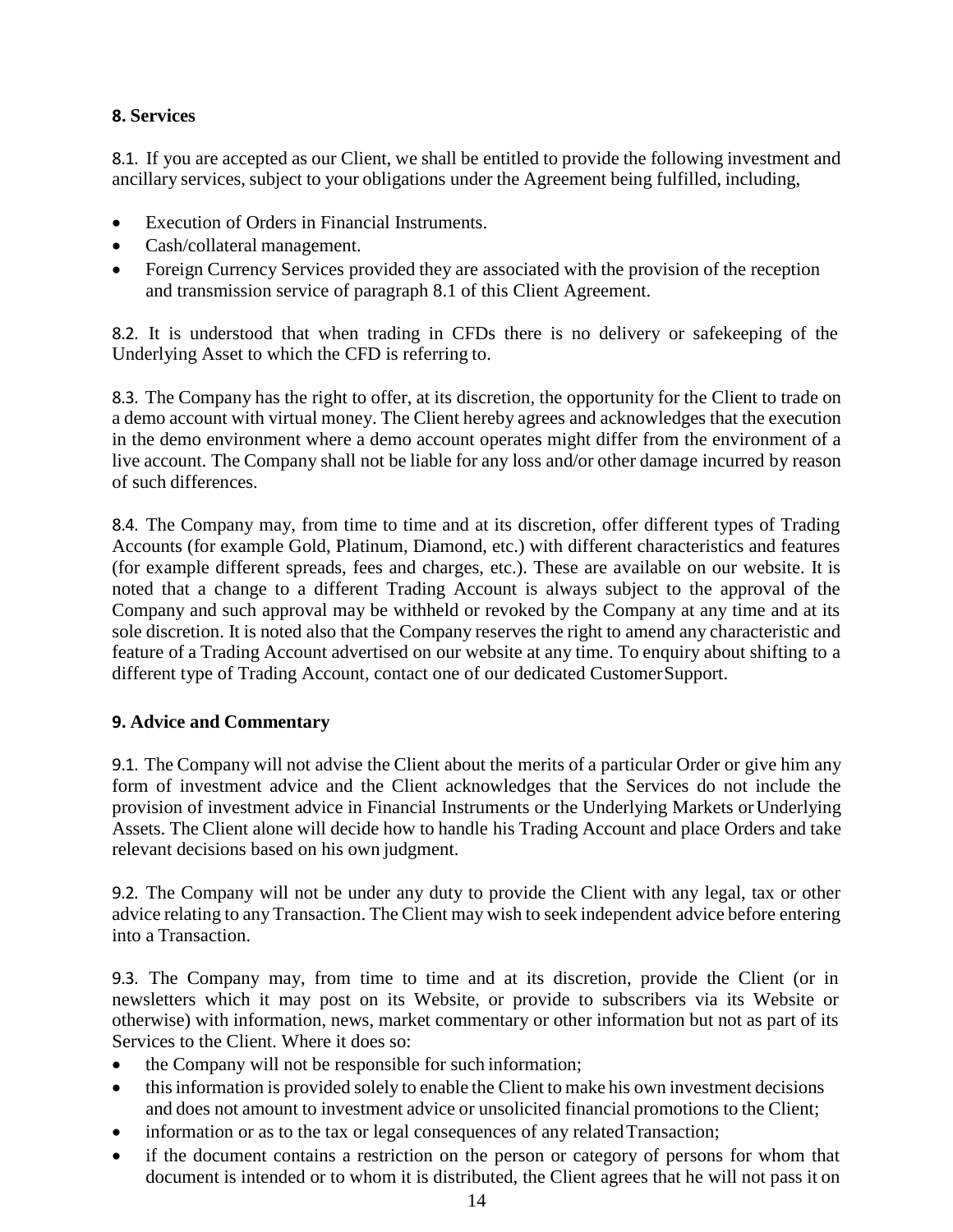to any such person or category of persons;

• the Client accepts that prior to dispatch, the Company may have acted upon it itself to made use of the information on which it is based. The Company does not make representations as to the time of receipt by the Client and cannot guarantee that he will receive such information at the same time as other clients.

9.4. It is understood that market commentary, news, or other information provided or made available by the Company are subject to change and may be withdrawn at any time without notice.

# **10. Confidentiality**

10.1. The Company may collect Client information directly from the Client (in his completed Account Opening Application Form or from his use of the Website otherwise) or from other persons including, for example, the credit reference agencies, fraud prevention agencies, banks, other financial institutions, third authentication service providers and the providers of public registers.

10.2. Client information which the Company holds is to be treated by the Company as confidential and will not be used for any purpose other than in connection with the provision, administration and improvement of the Services, anti-money laundering and due diligence checks, for administration of the Services, for research and statistical purposes and for marketing purposes. Information already in the public domain, or already possessed by the Company without a duty of confidentiality will not be regarded as confidential.

10.3. The Company has the right to disclose Client information (including recordings and documents of a confidential nature, card details) in the following circumstances:

- Where required by law or a court order by a competent Court;
- Where requested by the relevant supervisory authority or any other regulatory authority having control or jurisdiction over the Company or the Client or their associates or in whose territory the Company has Clients;
- To relevant authorities to investigate or prevent fraud, money laundering or other illegal activity;
- To such an extent as reasonably required so as to execute Orders and for purposes ancillary to the provision of the Services;
- To credit reference and fraud prevention agencies, third authentication service providers, banks and other financial institutions for credit checking, fraud prevention, anti-money laundering purposes, identification or due diligence checks of the Client. To do so they may check the details the Client supplied against any particulars on any database (public or otherwise) to which they have access. They may also use Client details in the future to assist other companies for verification purposes. A record of the search will be retained by the Company;
- To the Company's professional advisors provided that in each case the relevant professional shall be informed about the confidential nature of such information and commit to the confidentiality herein obligations as well;
- To other service providers who create, maintain or process databases (whether electronic or not), offer record keeping services, email transmission services, messaging services or similar services which aim to assist the Company collect, storage, process and use Client information or get in touch with the Client or improve the provision of the Services under this Agreement;
- To other service providers for statistical purposes in order to improve the Company's marketing, in such a case the data will be provided in an aggregate form;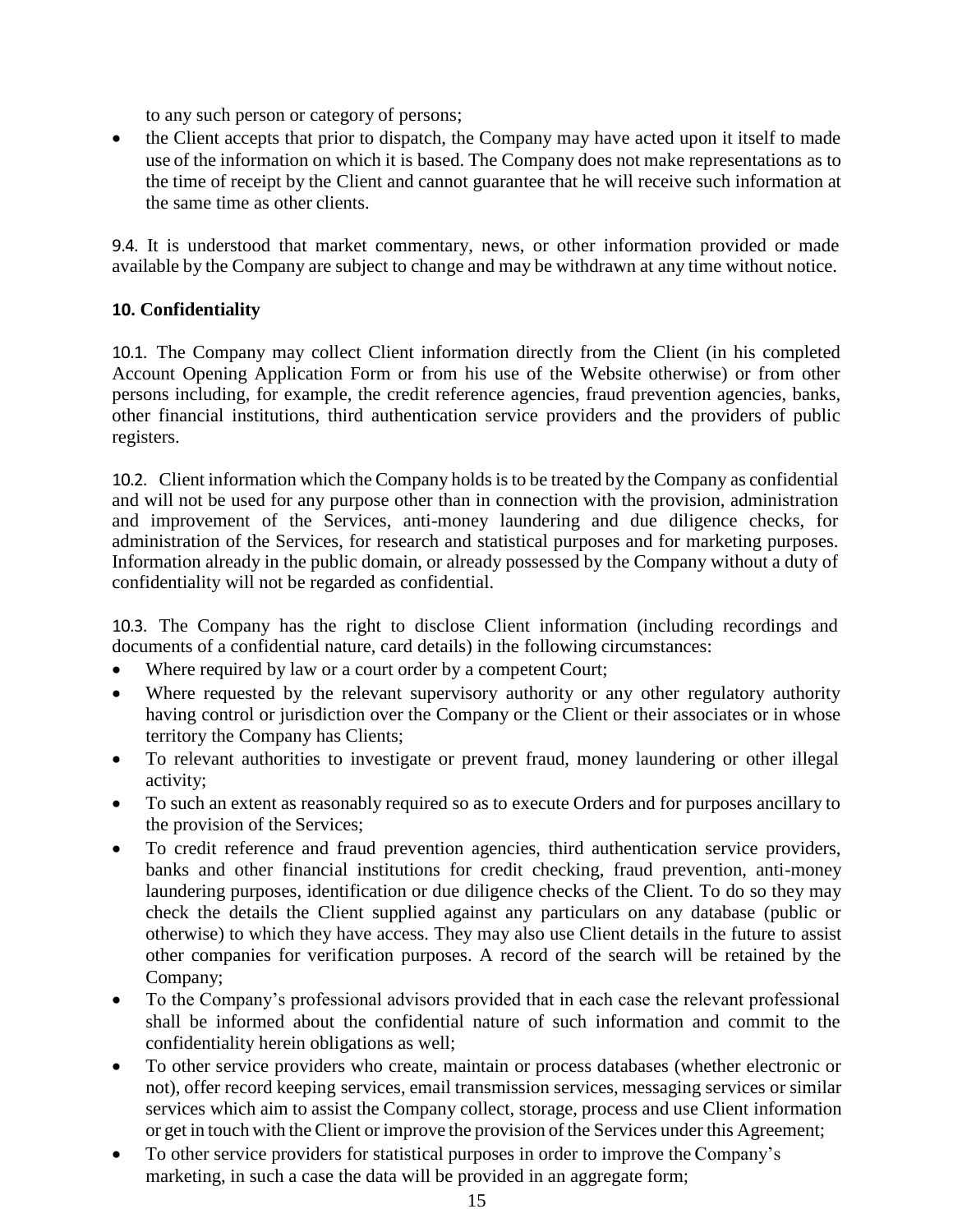- To market research call centres that provide telephone or email surveys with the purpose to improve the services of the Company, in such a case only the contact details will be provided;
- Where necessary in order for the Company to defend or exercise its legal rights to any court or tribunal or arbitrator or Financial Ombudsman or governmental authority;
- At the Client's request or with the Client's consent;
- To an Affiliate of the Company or any other company in the same group of theCompany;
- To successors or assignees or transferees or buyers, with ten Business Days prior Written Notice to the Client, and for the purposes of paragraph 38.2. of this Client Agreement.

10.4. You consent to us processing all such information for the purposes of performing under this Agreement and forthe purpose of administering the relationship between you and us. You agree we may share your personal information with third parties for these purposes and we may also use the information for analysis and improving our product and services in line with our Privacy Policy found on our Website at [www.investmarkets.com](https://www.investmarkets.com/international/)

10.5. You recognize that you may receive our trade secrets and/or confidential or proprietary information. All information belonging to or relating to us including, without limitation, information concerning business plans, customers, supplies, services, Intellectual Property Rights and/or financial information received by you as a result of entering into or performing the Client Agreements which is designated as confidential by us or is otherwise clearly confidential in nature constitutes "confidential information".

10.6. You agree not to use our confidential information for any purpose other than the purpose for which it is supplied to you under the Client Agreements and agree not to divulge confidential information received from us to any third party, and to prevent its disclosure to or access by any third party without our prior written consent except as may be required by law or any legal or regulatory authority.

10.7. You will use a reasonable degree of care to protect our confidential information. This obligation will survive the termination of this Agreement, in respect of a particular item of confidential information, until such earlier time as that item of confidential information reaches the public domain other than through your breach of thisterm.

10.8. You acknowledge that we shall be entitled to seek specific performance, injunctive relief or any other equitable remedies for any breach or threatened breach of any provision of this paragraph 10, which remedies shall not be deemed to be exclusive remedies for such breach or threatened breach by you, but shall be in addition to all other remedies available to us at law, in equity, or otherwise.

# **11. Personal Data**

11.1. You are informed that, if you are a natural person, the Company will collect, use, store, process and handle your personal information.

# **12. Administration and Marketing**

12.1. You accept that the Company may, for the purpose of administering the terms of the Agreement, from time to time, make direct contact with the Client by telephone, fax, email, or post.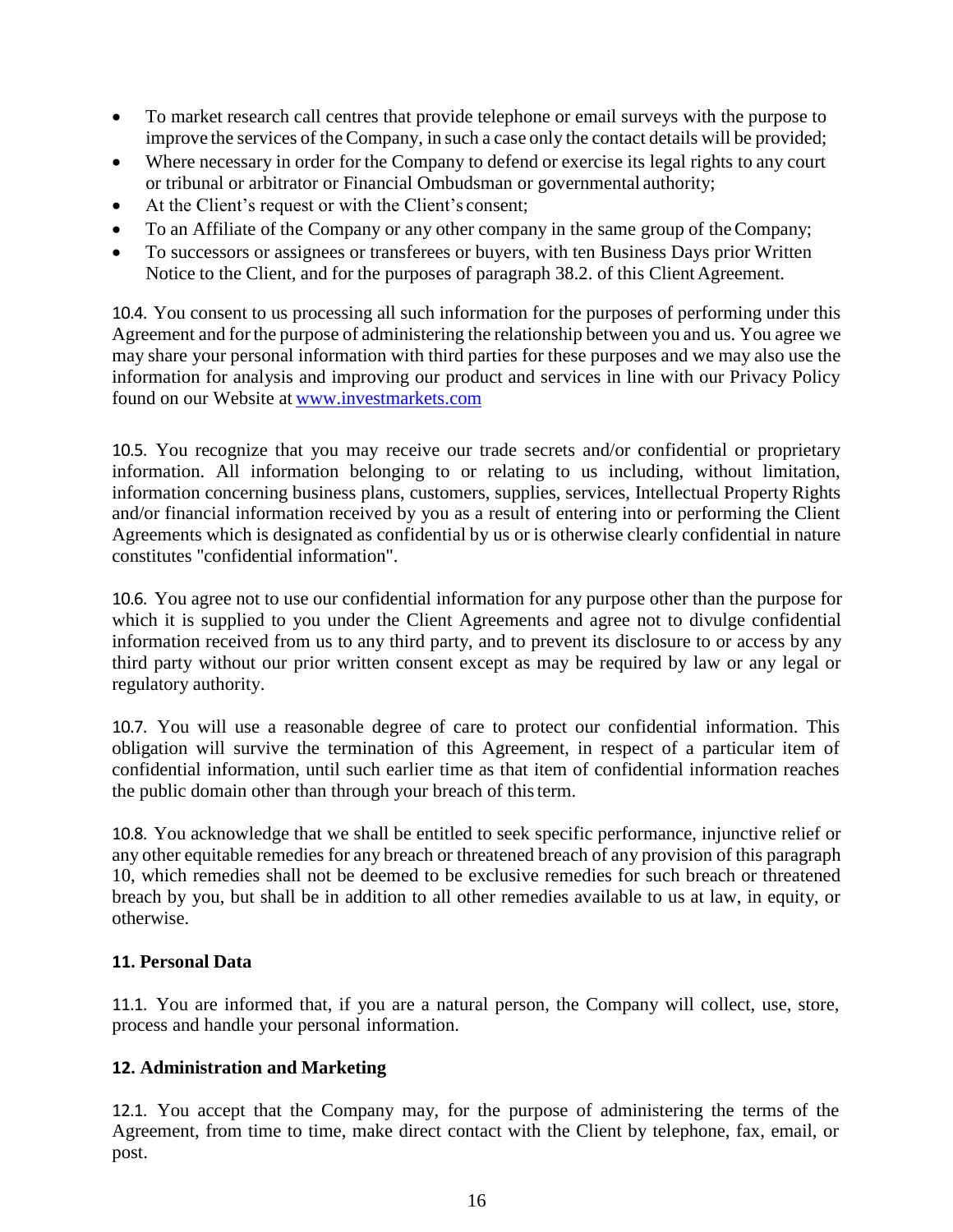12.2. You accept that the Company or any Affiliate of the Company or any other company in the same group of the Company may make contact with you, from time to time, by telephone, fax, email or post for marketing purposes to bring to your attention products or services that may be of interest to you or to conduct market research.

# **13. Telephone Calls, Faxed Documents and Records**

13.1. Telephone conversations between the Client and the Company will be recorded and kept by the Company and recordings will be the sole property of the Company. The Client accepts such recordings as conclusive evidence of the Orders or conversations so recorded.

13.2. Faxed documents received by the Companymay be electronically scanned and reproduction of the scanned version shall constitute conclusive evidence of such faxed instructions.

13.3. Our records will be evidence of your dealings with us in connection with the Trading Platform. You will not rely on us to comply with your record keeping obligations, although records may be made available to you on request in our absolute discretion. You will not object to the admission of our records as evidence in any legal or regulatory proceedings because such records are not originals, are not in writing or are documents produced by a computer.

13.4. The Company will keep records containing Client personal data, trading information, account opening documents, communications and anything else which relates to the Client for at least five years after termination of the Agreement or a Transaction.

# **14. Consent to Electronic Transmission of Information and Reporting**

14.1. You hereby consent to have your Trading Account information and trade confirmations available on the internet in lieu of having such information delivered to you via postal mail or email. You will be able to access your Trading Account information via the Trading Platform using your Account Credentials. We will post all of your Trading Account activity and you will be able to generate daily, monthly and yearly reports of Trading Account activity as well as a report of each executed trade. Updated Trading Account information will be available no later than 24 hours after any activity takes place on your Trading Account. Posting of Trading Account information on your terminal will be deemed delivery of confirmation and Trading Account statements. At all times, Trading Account information will include, and is not limited to, trade confirmations with ticket numbers, purchase and sales rates, Margins, amounts available for trading, statements of profit and loss, as well as current open and pendingPositions.

# **15. General Rules of Trading**

15.1. Once you place an Order on the Trading Platform, the Company executes the said order by itself. It is understood that the Company executes the Client Orders in CFDs as principal to principal against the Client.

15.2. You acknowledge and agree that each Transaction conducted on the Trading Platform, including the placing of an Order, is comprised of first, an offer by you to us to complete a Transaction (whether such offer is to open a Transaction or close an open Transaction) at a certain price quoted on the Trading Platform, and our subsequent acceptance of your offer. A Transaction will be deemed to have been completed only when your offer has been received and accepted by us. Our acceptance of an offer will be evidenced by our confirmation of its terms to you and its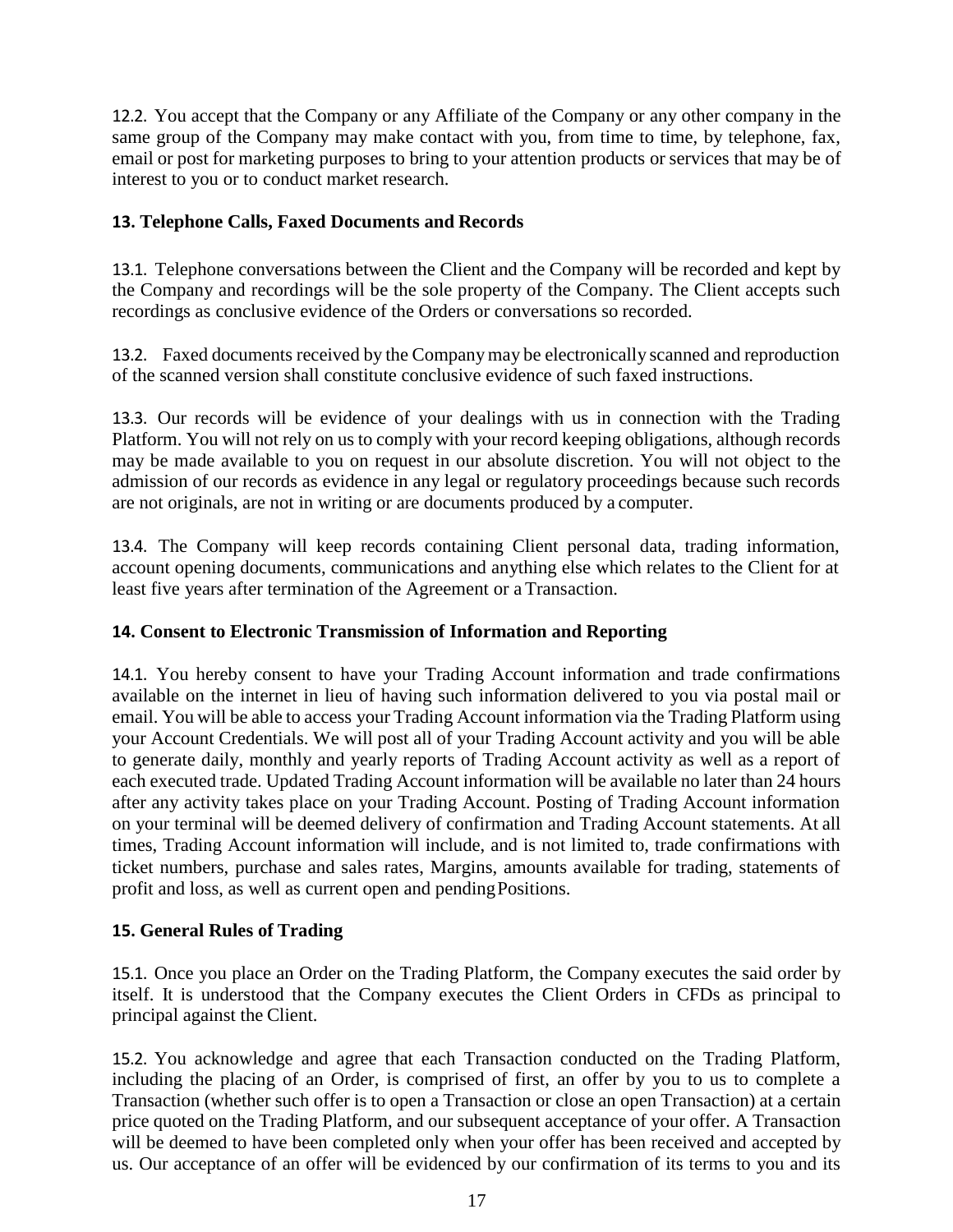completion.

15.3. We will be under no obligation to, but may in our absolute discretion, provide quotes for, or accept, execute or cancel, all or any part of a Transaction that you have requested through the Trading Platform without giving any reason. You may request to cancel or amend a Transaction at any time prior to our completing such a Transaction. We shall be entitled, but not obliged, to accept such a request in our sole discretion.

15.4. We reserve the right to void from the outset any Transaction containing or based on any Manifest Error. In the absence of our fraud or wilful default, we will not be liable to you for any loss, cost, claim, demand or expense following any Manifest Error.

15.5. You acknowledge that all prices and Quotes shown on the Trading Platform are indicative only of actual trading prices in Normal Market Size and are subject to constant change. The Company provides Quotes by taking into account the Underlying Asset price, but this does not mean that these Quotes are within any specific percentage of the Underlying Asset price. When the relevant Underlying Market is closed, the Quotes provided by the Company will reflect what the Company thinks to be the current Bid and Ask price of the relevant Underlying Asset at that time.

15.6. You shall comply with any restrictions that we notify to you from time to time with respect to your activities on the Trading Platform, including without limitation, the size of Transactions or other conditions that may apply to our quote. You acknowledge that we may offer to and impose on each user, in our sole discretion, different terms and restrictions with respect to their use of the Trading Platform.

15.7. You acknowledge that the Trading Platform is independent of any Underlying Markets and we are under no obligation to quote a particular price or follow the trading rules consistent with such Underlying Markets. You further acknowledge that the triggering of your Transaction is linked to the prices we quote on the Trading Platform, not the prices quoted on the relevant Underlying Markets. In determining whether the prices quoted on the Trading Platform reach or exceed the price accepted by us in a Transaction, we will be entitled (but not obliged), in our absolute discretion, to disregard any prices quoted by us during any pre-market, post-market or intra-day auction periods in the relevant Underlying Markets, during any intra-day or other period of suspension in the relevant Underlying Markets, or during any other period that in our reasonable opinion may give rise to short-term price spikes or other distortions. Our prices may differ from the current prices on the relevant Underlying Markets and you acknowledge that a Transaction may be triggered even though:

• an Underlying Market never traded at the level of your Transaction; or

the Underlying Market did trade at the level of your Transaction but for such a short period that it would have been impractical to execute an equivalent transaction on the Underlying Markets.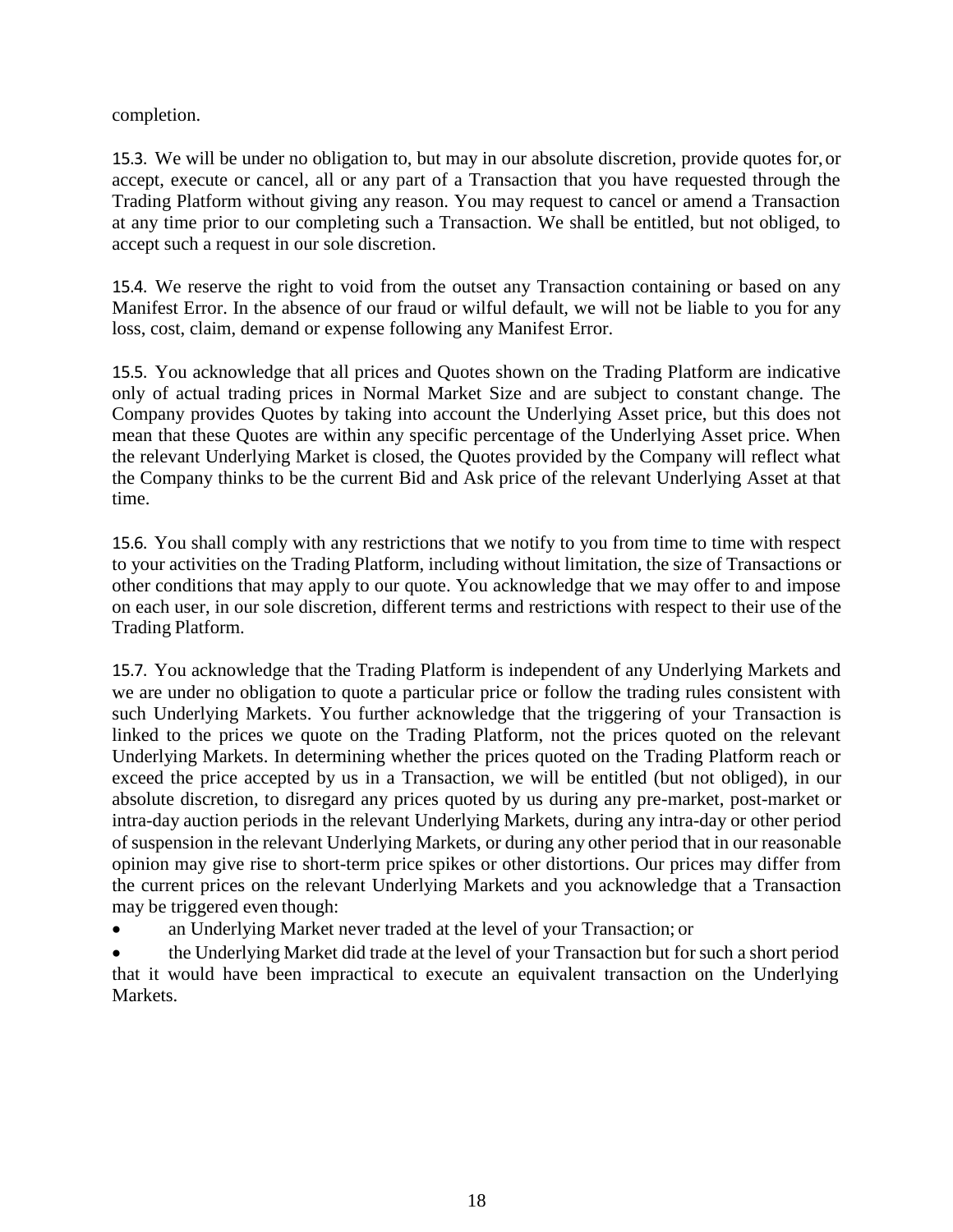15.8. When you complete a Transaction on the Trading Platform, you agree that you are not dealing on a recognised exchange.

15.9. You undertake and agree not to use the prices quoted on the Trading Platform for any purpose other than for your own trading purpose, and you agree not to redistribute our prices to any other person whether such redistribution is for commercial or other purposes

15.10. You acknowledge that each Transaction is made for a specified number of units that constitute the Underlying Asset. You may only complete Transactions on the Trading Platform for the minimum number of units as set forth on the Trading Platform as the "Unit Amount", and in multiples of such "Unit Amount" up until the maximum amount permitted by the Trading Platform. You acknowledge and agree that we may set, in our sole and absolute discretion, the "Unit Amount" for each Underlying Asset.

15.11. Each Transaction opened by you, and any Transaction completed, will be binding on you notwithstanding that by opening the Transaction you may have exceeded any credit or other limit applicable to you or in respect of your dealings with us. It is noted however that the Company applies a Negative Balance Protection Policy pursuant to which, you may not lose more than the amount deposit on the Platform. In the event that a Position is closed at such price causing your equity to fall below zero, the Company shall waive its right to receive the balance from the Client.

15.12. Subject to paragraph 15.15 herein you may request a quote to open or close a Transaction for a particular Underlying Asset, at any time during the Trading Hours forsuch Underlying Asset. We will be under no obligation to but may, in our absolute discretion, provide a quote and accept and act on your offerto open or close a Transaction for an Underlying Asset outside ofthe Trading Hours of such Underlying Asset. In some cases, Transactions may only be traded during the time when the relevant Underlying Market is open. Trading Hours are displayed on the Trading Platform under the details link for each specific Underlying Asset. It is your responsibility to ensure you are aware of which Underlying Asset may be affected.

15.13. Without prejudice to any of our right hereunder, if, prior to the acceptance of your Order to open or close a Transaction, we become aware that any of the factors set out in paragraph 15.14 herein have not been met, we reserve the right to reject your Order outright. If we have, nevertheless, already opened or closed a Transaction prior to becoming aware that a factor set out in paragraph 15.14 herein, has not been met, we may in our discretion, either treat such a Transaction as void from the outset or close it at our then prevailing price. However, we may, in our absolute discretion, allow you to open or, as the case may be, close the Transaction in which case you will be bound by the opening or closure of such Transaction, notwithstanding that the factors in paragraph 15.14 were not satisfied.

15.14. The factors referred to in paragraph 15.13 include the following:

- the quote must be obtained via the Trading Platform or by such other means as we may from time to time notify you;
- your offer to open or close the Transaction must be given while the quote is still valid;
- the quote must not contain a Manifest Error;
- when you offer to open a Transaction, the number of units in respect of which the Transaction is to be opened must be neither smaller than the minimum unit amount specified on the Trading Platform for the Instrument, as applicable, from time to time, nor greater than the amount permitted in accordance with the terms of this Agreement;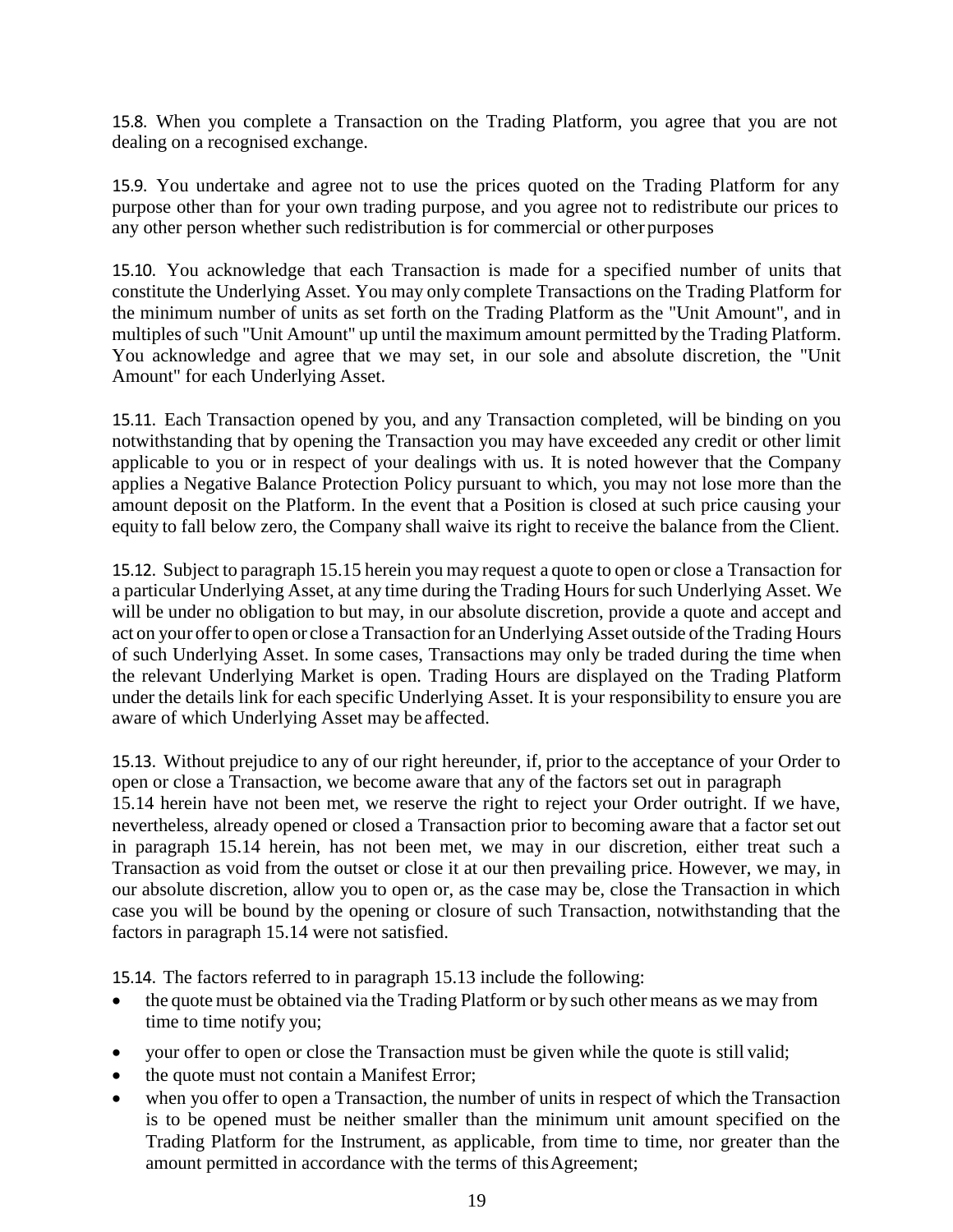- when you offer to close part but not all of an open Transaction both the part of the Transaction that you offer to close and the part that would remain open if we accepted your offer must not be smaller than the minimum unit amount specified on the Trading Platform;
- Force Majeure Event must not have occurred when you offer to open or close a Transaction (g) an Event of Default must not have occurred in respect of you;
- when you offer to open any Transaction, the opening of the Transaction must not result in your exceeding any initial or maintenance margin amount, credit or other limit placed on your dealings;
- subject to paragraph, 15.12 our offer must be given to us during the Trading Hours for the applicable Underlying Asset in respect of which you offer to open or close theTransaction;
- the internet connection or communications are not disrupted;
- there is no request of regulatory or supervisory authorities of Belize or a court order to the contrary;
- the legality or genuineness of the Order is under not underdoubt;
- there are Normal Market Conditions; and
- any other reasonable factor that we, in our sole discretion, notify you from time to time.

15.15. If, before your offer to open or close a Transaction is accepted by us, our quote moves to your advantage (for example, if the price goes down as you buy or the price goes up as you sell) you agree that we can (but do not have to) pass such price improvement on to you. The effect of such action being that the level at which you offer to open or close a Transaction will, upon acceptance by us, be altered to the more favourable price. You acknowledge that it is in your best interests for us to alter the level of your offer in the manner contemplated in this paragraph and you agree that any offer altered in accordance with this paragraph, once accepted by us, results in a fully binding agreement between us. Without derogating from the foregoing, you acknowledge that it is within our complete discretion as to when we will pass on a price improvement to you. You should also note that we will only pass on a price improvement within allowablelimits.

15.16. Use of any robots, spiders or other automated data entry system with the Trading Platform is expressly prohibited, unless you receive express written consent by the Company prior to activating the robot. All Transactions must be completed manually by you. Any Transaction completed through such use of an automatic data entry system shall be null and avoid.

The Company is under no obligation, unless otherwise agreed in the Agreement, to monitor or advise the Client on the status of any Transaction or to close out any Client's Open Positions. When the Company decides to do so, other than in order to enforce the Negative Balance Protection, this will be done on a discretionarybasis and will not be considered an undertaking of an obligation to continue. It is the Client's responsibility to be aware of his positions at all times.

15.17. If any Underlying Asset which is a security becomes subject to possible adjustments as a result of any of the events set out in section 15.19 (referred to as "Corporate Event"), the Company will determine the appropriate adjustment, if any, to be made to the opening/closing price, size, value and/or quantity of the corresponding Transaction (and also the level or size of the corresponding orders). This action is made in order to (i) account for the diluting or concentrating effect necessary to preserve the economic equivalent of the rights and obligations of the parties under that transaction immediately prior to that Corporate Event, and/or (ii) replicate the effect of the Corporate Event upon someone with an interest in the relevant Underlying Asset security, to be effective from the date determined by theCompany.

15.18. The events to which paragraph 15.18 refers to are any of the following, by the declaration of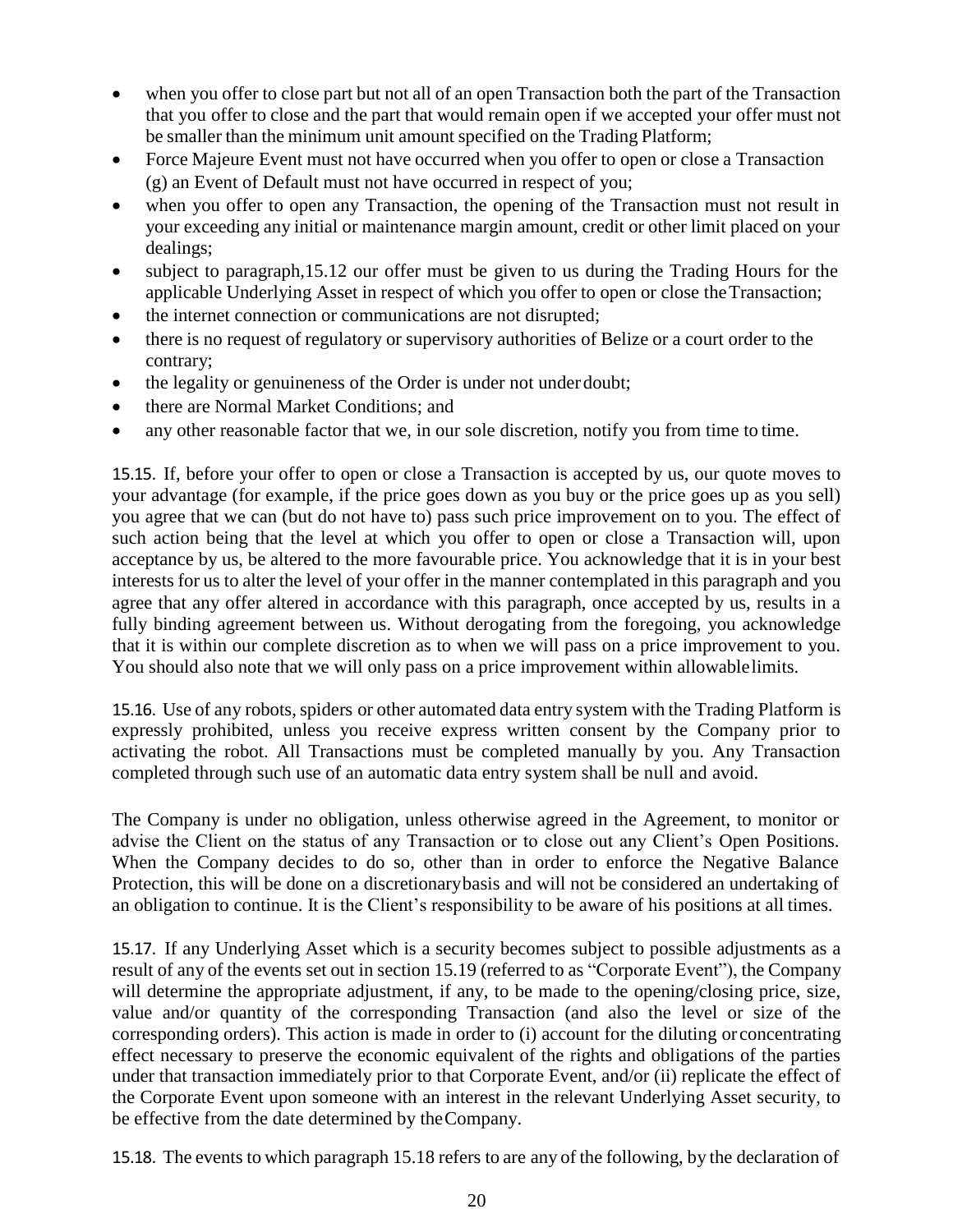the issuer of a security:

- a. A subdivision, consolidation or reclassification of shares, a share buy-back or cancellation, or a free distribution of bonus shares to existing shareholders, capitalization or share split or reverse share split or similar event;
- b. A distribution to existing holders of the shares or additionalshares, other share capital or securities, granting the right to payment of dividends and/or proceeds from the liquidation of the issuer equally proportionate to such payments to holders of the underlying shares, securities, or warrants granting the right to receive or purchase shares for less than the current market price per share;
- c. Any other event regarding shares analogous to any of the above events or otherwise having a diluting or concentrating effect on the market value of shares;
- d. Any event analogous to any of the above events or otherwise having a diluting or concentrating effect on the market value of any security not based on shares;or
- e. Any event that is caused by a merger offer made regarding the company of the underlying asset.

15.19. If any Underlying Asset which is a security becomes subject to a specific risk resulting in a predicted fall in value, the Company reserves the right to restrict short selling or even withdraw the specific Underlying Asset from the Trading Platform.

15.20. Determination of any adjustment or amendment to the opening/closing price, size, value and/or quantity of the Transaction (and/or level or size of any order) shall be at the Company's sole discretion and shall be conclusive and binding upon the Client. The Company shall inform the Client of any adjustment or amendment via its internal mail as soon as is reasonably practicable.

15.21. In the case where the Client deliberately attempts to take advantage of the fact that shares in a particular Spot Index going ex-dividend, the Company reserves the right to apply a dividend adjustment in the form of commission without prior notice or consent. In the case of short positions, the dividend adjustment will be debited from the client's account where dividend adjustments = Index Dividend declared x position size in Lots.

15.22. Benefits – Takeovers and Transformations (including events such as share consolidations/splits, mergers, takeovers, spinoffs, MBO's, de-listings, etc.). Depending on the circumstances of each event, our policy is to close out any customer open positions at the market price immediately prior to the event taking place. As a result of such event, if any Underlying Asset becomes subject to an adjustment as the result of a takeover or transformation action we shall determine the appropriate adjustment to be made to the contract price or contract quantity as we consider appropriate to account for the diluting or concentrating effect of the action. Such adjustment shall represent the economic equivalent of the rights and obligations of us and you immediately prior to the action.

15.23. Insolvency. If a company, whose Underlying Asset forms the CFD goes into insolvency or is otherwise dissolved, we shall close any such of your open Transactions in CFD of that Underlying Asset. The closing date shall be the date of insolvency.

15.24. The Company will use reasonable efforts to execute an Order, but it is agreed and understood that despite the Company's reasonable efforts transmission or execution may not always be achieved at all for reasons beyond the control of theCompany.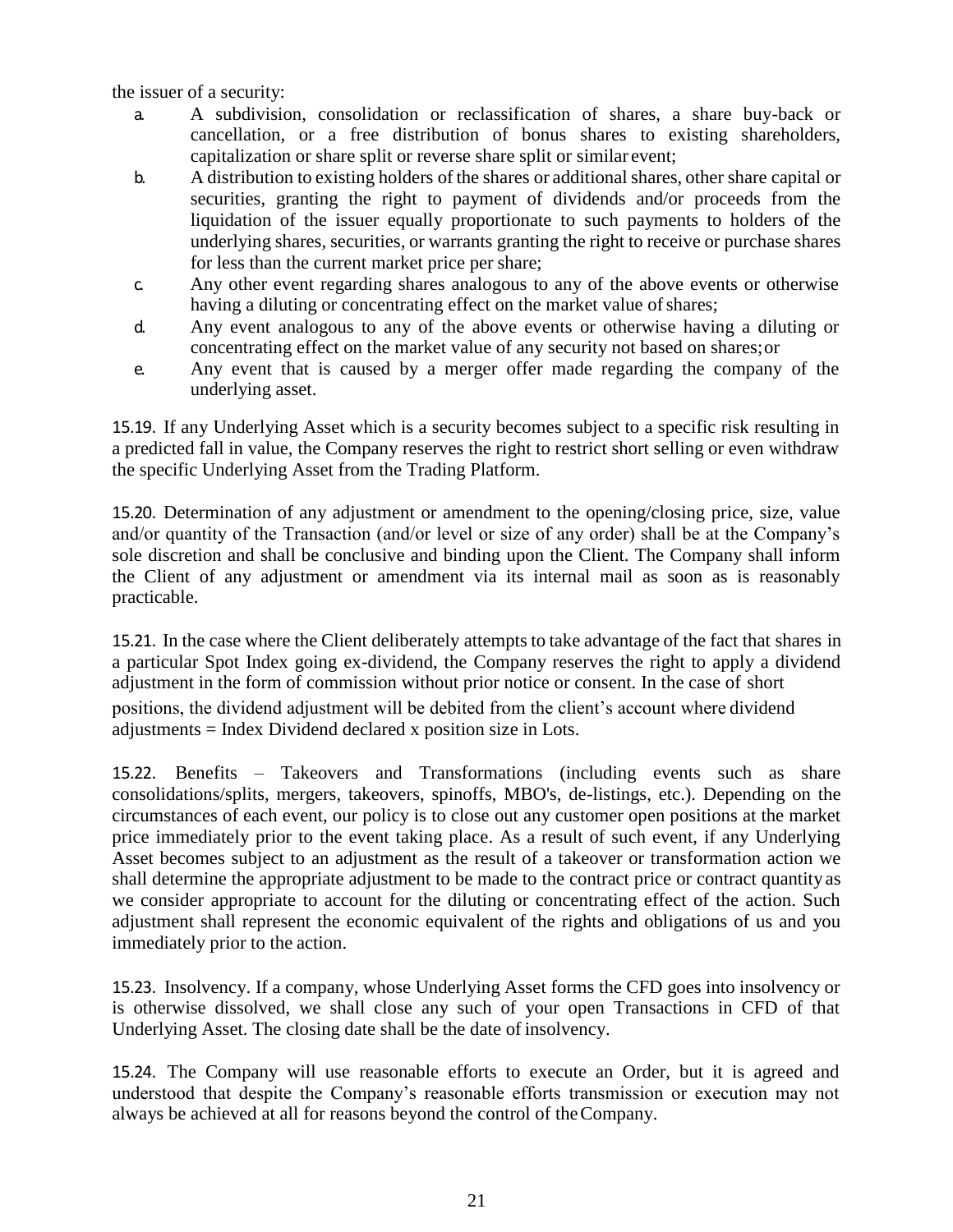### **16. Our Right to Force Close**

16.1. If the prices quoted on the Trading Platform change such that the total difference payable by you pursuant to all of your open Transaction equals or exceeds the total Maintenance Margin for all such Transactions, or the amount in your Trading Account is equal to or less than the total Maintenance Margin for all of your open Transaction(s), or if we receive a charge-back from your credit card issuer or with respect to any other payment method for any reason, you acknowledge that we have the right, in our sole discretion, to immediately close any and all of your Open Positions whether at a loss or a profit any prior notice. The exercise of our right to force close your Open Positions will not result in termination of your Trading Account or of this Agreement, unless we send you a notice of termination.

16.2. Notwithstanding the foregoing, if the prices quoted on the Trading Platform move against the price of your Transaction, we may, without obligation or liability, request that you increase the amount in your Trading Account, within a short period of time, to cover the Difference and/or meet the Maintenance Margin requirements for the purpose of keeping a Transaction open. If you fail to comply with a request for additional funds within the time prescribed by us, we may in our sole discretion, close any and all of your open Transaction whether at a loss or a profit and liquidate your Trading Account for the Difference payable by you. It is your responsibility to monitor, at all times, the amount deposited in your Trading Account against the amount of any margin required as a result of your trading decisions.

16.3. We may specify on the Trading Platform expiration times and dates for various Underlying Assets traded on the Trading Platform. If the Trading Platform specifies such a time of expiration for an Underlying Asset, you hereby authorize us to close any open Transactions with respect to such an Underlying Asset at the price quoted on the Trading Platform at such time.

16.4. You acknowledge that the trading of certain Underlying Assets on the Trading Platform may become volatile very quickly and without warning. Due to the high degree of risk involved in trading volatile Underlying Assets, you acknowledge and agree that we reserve the right to close all or any open Transactions with respect to any Underlying Asset that we determine, in our sole discretion, are volatile, at the price quoted on the Trading Platform at such time without notice.

# **17. Force Majeure**

17.1. We may, in our reasonable opinion, determine that a Force Majeure Event exists. A Force Majeure Event will include, but is not limited to, the following:

- any act, event or occurrence (including without limitation any strike, riot or civil commotion, act of terrorism, war, industrial action, acts and regulations of any governmental or supra national bodies or authorities) that, in our opinion, prevents us from maintaining an orderly market in one or more of the FX and CFDs in respect of which we deal on the Trading Platform;
- the suspension or closure of any Underlying Market or the occurrence, abandonment or failure of any Underlying Asset on which we base, or to which we in any way relate, our quote, or the imposition of limits or special or unusual terms on the trading in any such market or on any such event;
- the occurrence of an excessive movement in the level of any Transaction and/or Underlying Market or our anticipation (acting reasonably) of the occurrence of such a movement;
- any breakdown or failure of transmission, communication or computer facilities, interruption of power supply, or electronic or communications equipment failure;or
- the failure of any relevant supplier, Financial Institution, intermediate broker, agent or principal of ours, custodian, sub-custodian, dealer, Underlying Market, clearing house or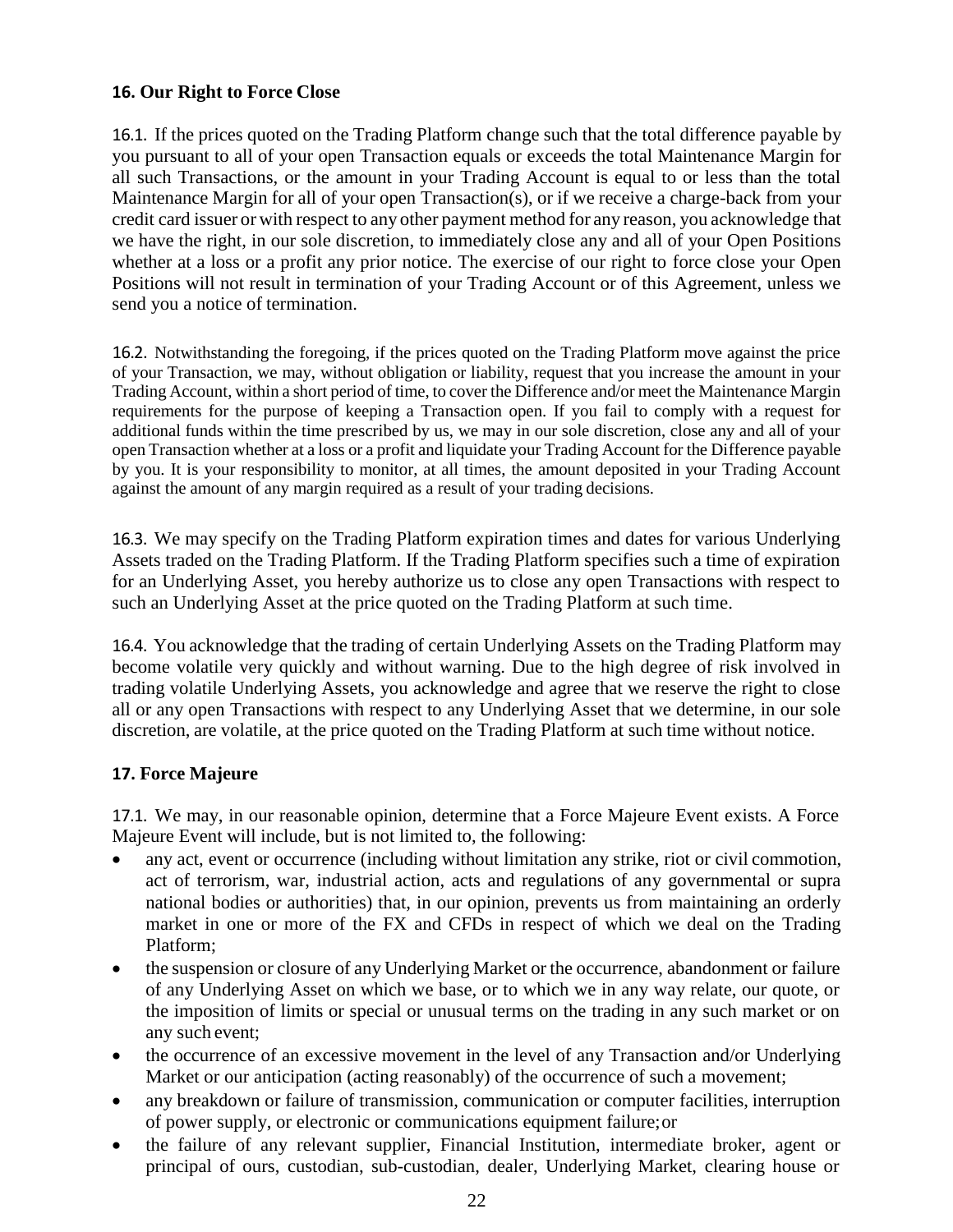regulatory or self-regulatory organization, for any reason, to perform its obligations.

17.2. If we determine that a Force Majeure Event exists, we may, in our absolute discretion, without notice and at any time, take one or more of the following steps:

- alter your Margin requirements; which may result in you requiring to provide additional Margin;
- close all or any of your open Transactions at such closing prices as we reasonably believe to be appropriate;
- suspend or modify the application of all or part of the Agreement to the extent that the Force Majeure Event makes it impossible or impracticable for us to comply thereto; or
- alter the Trading Hours for a particular Transaction.

17.3. You agree that we will not be liable in any way to you or to any other person in the event of a Force Majeure Event, nor for our actions pursuant to paragraph 17.2, if we decide to take such action. The Parties shall be released of all responsibilities for partial or full non-fulfilment, as well as for improper fulfilment of the obligations under this Agreement, if such non-fulfilment or improper fulfilment was a result of a Force Majeure Event, which occurred after the Client Agreements were concluded.

# **18. Margin Requirements and Margin Calls**

18.1. In order to open a Transaction for an Underlying Asset, you undertake to provide the Initial Margin in your Trading Account. In order to keep a Transaction open, you undertake to ensure that the amount in your Trading Account exceeds the Maintenance Margin. You acknowledge that the Margin for each Underlying Asset differs and may be changed by us in our sole discretion from time to time. Deposits into your Trading Account can be made by wire transfer or another method of payment, to a bank account, or other location, as we may notify to you from time to time. Based on the amount of money you have in your Trading Account, we retain the right to limit the amount and total number of open Transactions that you may wish to open or currently maintain on the Trading Platform. It is understood that each different type of Trading Account offered by us from time to time may have different Margin Requirements.

18.2. It is your responsibility to ensure that you understand how Margin Requirements are calculated.

18.3. Unless a Force Majeure Event has occurred, the Company has the right to change the Margin requirements, giving to the Client three (3) Business Days Written Notice prior to these amendments. New Margin Requirements shall be applied for new positions. The Company has the right to change Margin requirements without prior notice to the Client in the case of Force Majeure Event. In this situation the Company has the right to apply new Margin requirements to the new positions and to the positions which are already open. All changes shall be effected on the Platform and/or the Website and the Client is responsible to check for updates. It is the Client's responsibility to monitor at all times the amount deposited in his Trading Account against the amount of any Margin required under this Agreement and any additional margin that may become necessary.

You are aware and acknowledge that we may, in our sole discretion, require you to take certain action in your Trading Account pursuant to a Margin Call. A Margin Call may be based upon a number of factors, including without limitation, your overall position with us, your account size, the number of open Transactions you have, volume traded, your trade history and market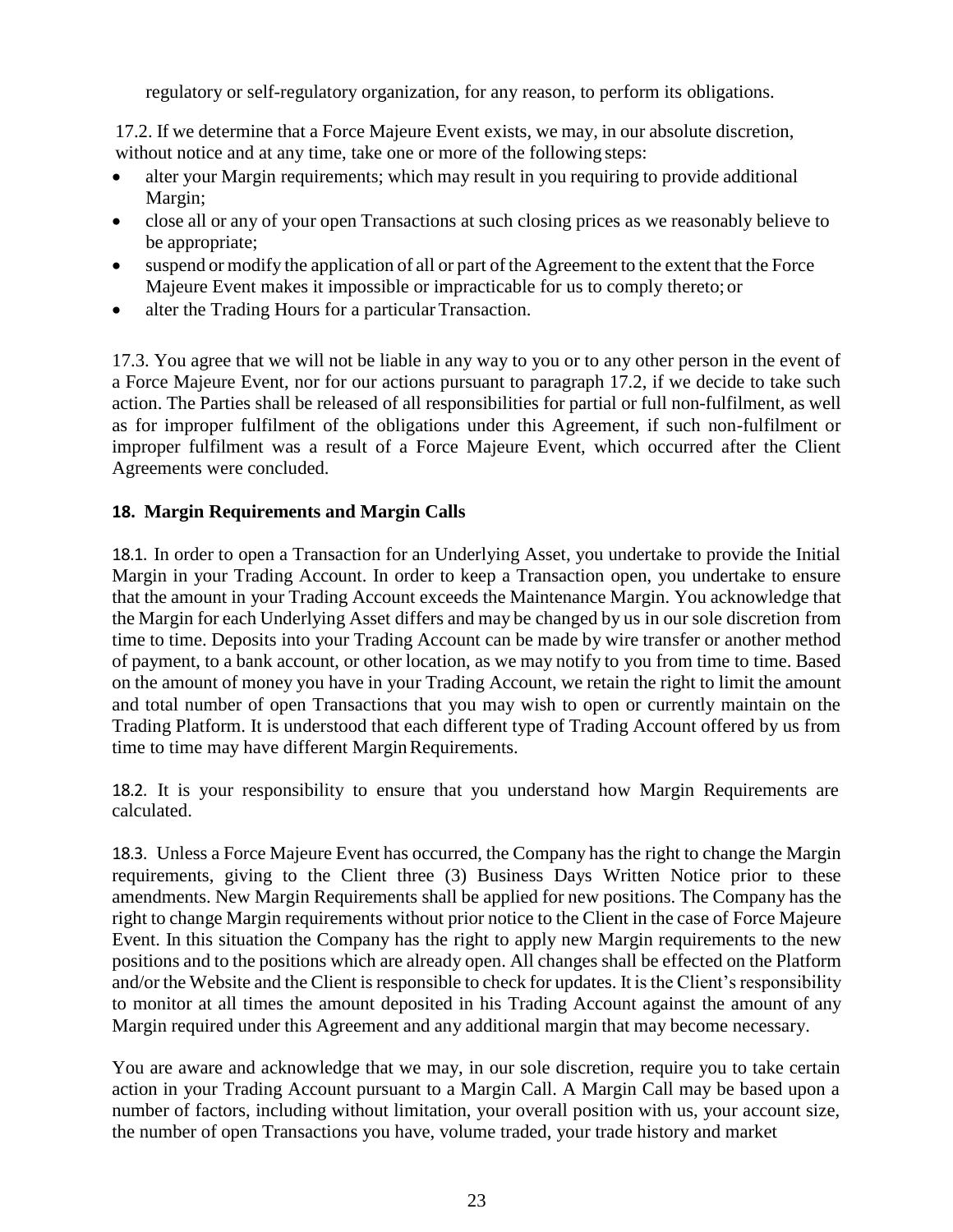conditions. The Company guarantees on a non-discretionary basis "Negative Balance Protection" for the Client. This means that the Company ensures that losses/costs of the Client will never exceed the total balance held in the Client's Trading Account. If any sub-account falls into negative equity, the Company reserves the right to transfer funds from one of the other sub- accounts in the structure to cover the deficit. Such transfer could cause one or more of the sub- accounts to be subject to stop-out. There may also be costs associated with such transfers, for example conversion fees if funds in different currencies are transferred. It is the client's responsibility to maintain positive balances and fulfil margin requirements on all individual sub- accounts as well as on an aggregate level. The Company will monitor the client's risk exposures and balances on a counterpart basis, and reserves the right to proceed with actions to manage the client's aggregate risk towards the Company not limited on a sub-account basis.

Further to the above, in the event that the Company determines, at its sole discretion, that the Client voluntarily and/or involuntarily abuses the "Negative Balance Protection" offered by the Company, by way of, but not limited to, hedging his/her exposure using his/her Trading Account(s), whether under the same profile or in connection with another Client(s), then the Client accepts that the Company is entitled to treat this incident as a force majeure event and taken any or all of the actions outlined in paragraph 17.2. Note that Hedging is considered the act of entering into transactions or combination of transactions, such as holding long and short positions, in the same or correlated instruments at the same time, either by the Client or by the client acting in concert with others maintaining Trading Accounts with the Company.

18.4. The Company shall not have an obligation to make any Margin Call to the Client but in the event that it does, or in the event that the Trading Platform warns the Client that it reached a certain percentage of the Margin in the Trading Account, the Client should take any or any of the three options to deal with the situation:

(a) Limit his exposure (close trades); or

(b) Hedge his positions (open counter positions to the ones he has right now) while reevaluating the situation; or

(c) Deposit more money in his Trading Account.

18.5. Failure to meet the Margin Requirements at any time or failure to take an action under paragraph 18.5 of this Client Agreement, gives us the right in in our sole discretion, to close any and all of your Open Positions whether at a loss or a profit without further notice to you. It is your responsibility to monitor, at all times, the amount deposited in your Trading Account against the amount of Maintenance Margin required as a result of your trading decisions and it is understood that the Company has the right to take the actions of this paragraph, even if a Margin Call is not made under paragraph 18.5 of this Client Agreement.

18.6. Margin shall be paid in monetary funds in the Currency of the ClientAccount.

18.7. The Client undertakes neither to create nor to have outstanding any security interest whatsoever over, nor to agree to assign or transfer, any of the Margin transferred to the Company.

18.8. If you have more than one Trading Account with us, each Trading Account will be treated entirely separately. Therefore, any credit on one Trading Account (including amounts deposited as margin) will not discharge your liabilities in respect of any other Trading Account. It is your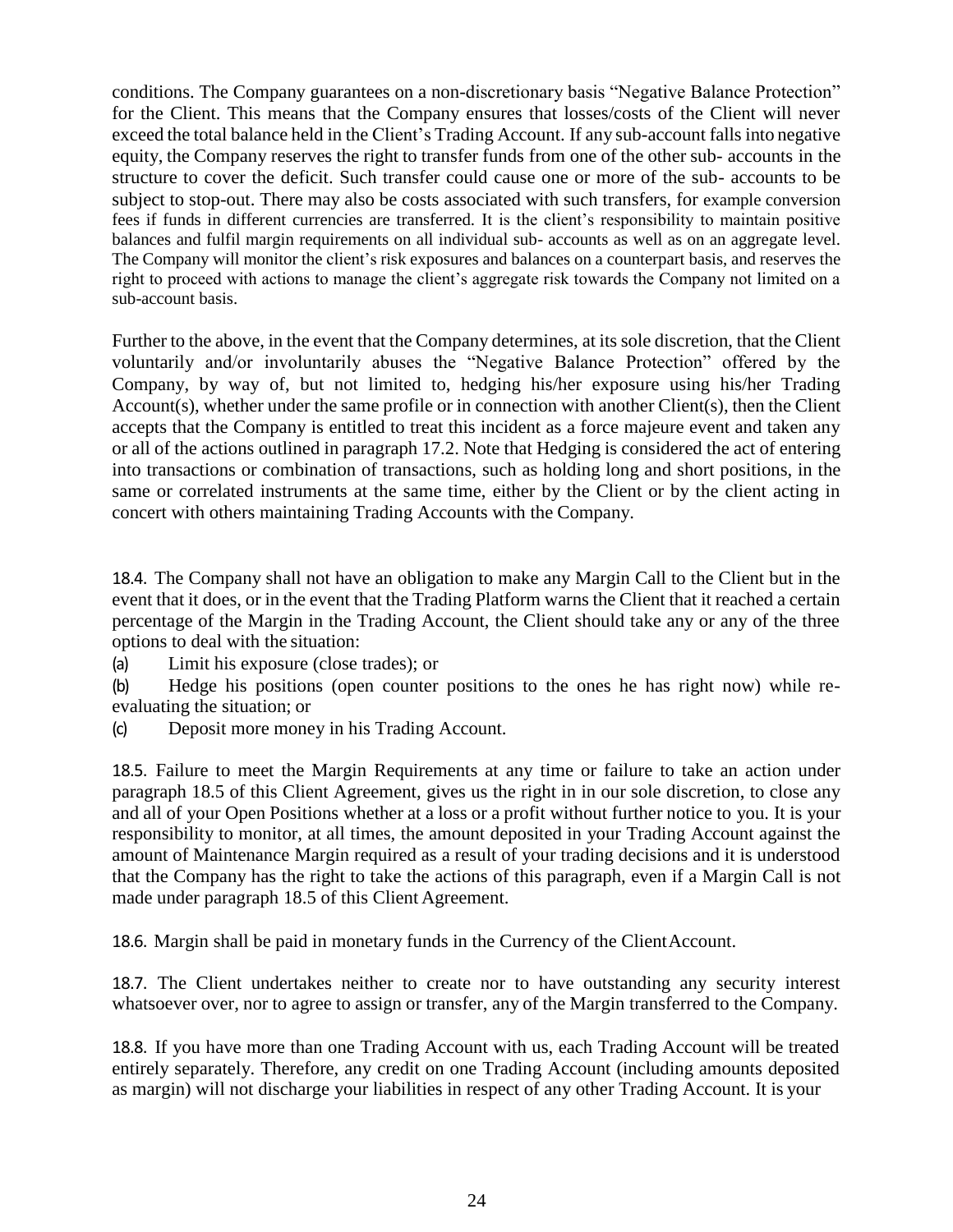responsibility to ensure the required level of margin is in place for each Trading Account separately.

# **19. Settlement, Payments, Costs and Taxes**

19.1. Upon completing a Transaction:

- You shall be liable for the Difference if the Transaction is: (i) a Sell, and the closing price of the Transaction is higher than the opening price of the Transaction; or (**i**) a Buy, and the closing price of the Transaction is lower than the opening price of the
- Transaction. • You shall receive the Difference if the Transaction is: (i) a Sell, and the closing price of the Transaction is lower than the opening price of the Transaction; or

(**i**) a Buy, and the closing price of the Transaction is higher than the opening price of the Transaction.

19.2. Unless we agree otherwise, all sums for which either Party is liable under paragraph 19.1 above are immediacy payable upon closing of the Transaction. You hereby authorise us to debit or credit your Trading Account with the relevant sums at the closing of each Transaction. It is understood that once you place an Order, until such Order is executed and the Transaction is closed, the Maintenance Margin shall not be used as collateral and hence shall be unavailable for withdrawal.

19.3. You shall be liable for any and all taxes, fees and assessments with respect to any Transaction you complete on the Trading Platform. It is your obligation alone to calculate and pay all taxes applicable to you in your country of residence, or otherwise arising as a result of your trading activity from the use of the Trading Platform.

19.4. Notwithstanding the above, if required by applicable law, the Company shall deduct at source from any payments due to you such amounts as are required by the tax authorities to be deducted in accordance with applicable law.

19.5. It is possible that other costs, including taxes, relating to transactions carried out on the Trading Platform may arise for which you are liable and which are neither paid via us nor imposed by us. Without derogating from your sole and entire responsibility to account for tax due, you agree that we may deduct tax, as may be required by the applicable law, with respect to your trading activity on the Trading Platform. You are aware that we have a right of set-off against any amounts in your Trading Account with respect to such tax deductions, and you hereby authorize us to withdraw amounts from your Trading Account with which to pay such taxes. You shall have no claim against us with regard to such deductions. You further agree that such deductions do not derogate from our rights to make Margin Calls under this Agreement.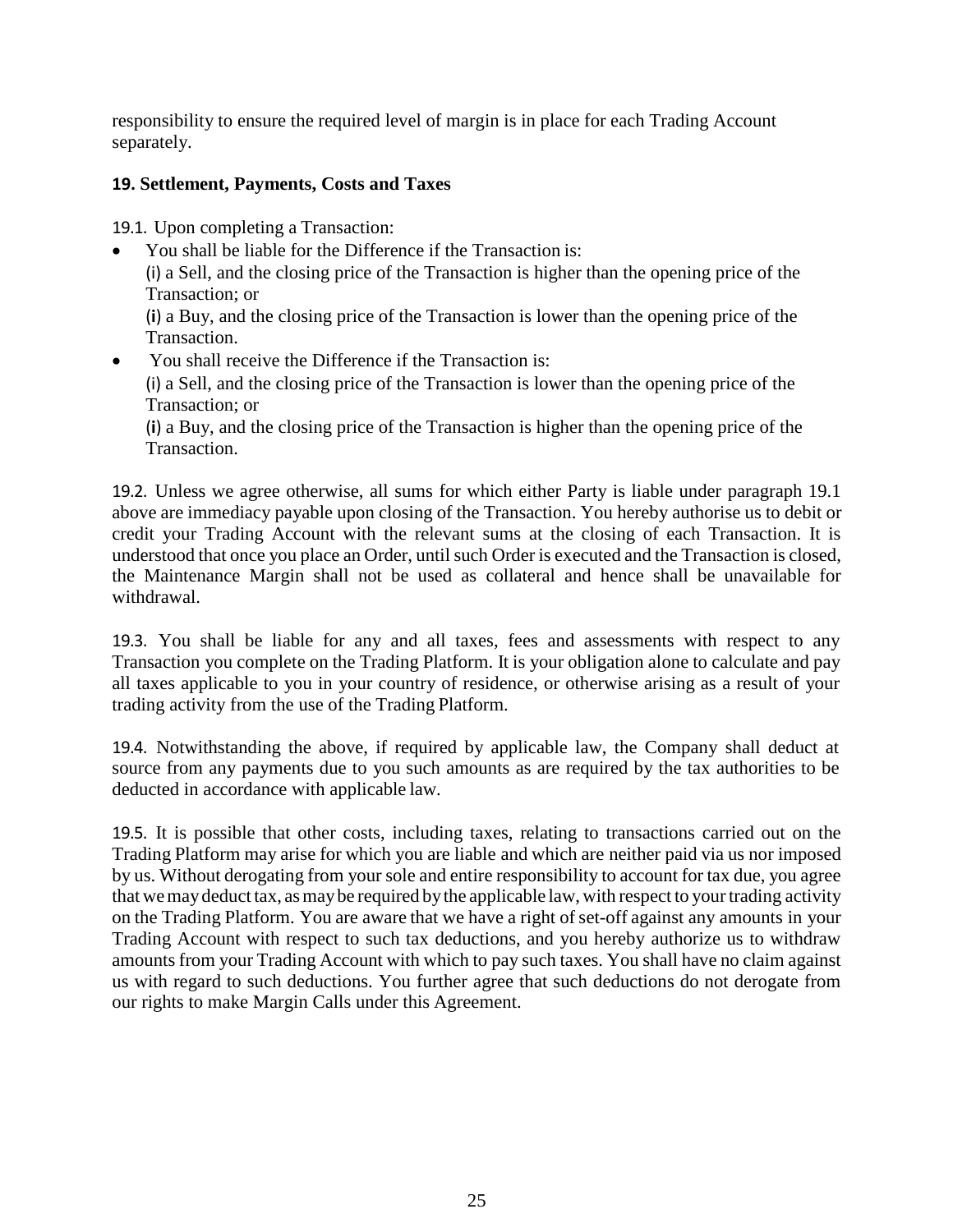19.6. You undertake to pay all stamp expenses relating to this Agreement and any documentation which may be required for the currying out of the Transactions under this Agreement.

19.7. It is hereby clarified that subject to the terms of this Agreement and the provisions of paragraph 23.1, the Difference is the only payment required by you for the Services. Notwithstanding the above, we reserve the right to charge additional fees or charges in the future, upon one month's prior notice. The applicable fees or charges from time to time may be found on the Company's Website. Company may vary its fees from time to time. The Company will send a Written Notice to the Client informing of any changes, before they come into effect. The variation will take effect from the date which the Company specifies in its notification to the Client.

19.8. Should your country of residence operate regulations or laws which restrict the use of currency or require you to report receipts and payments of that currency to a regulator or legal authority, you agree that you will fulfil any reporting obligations or obtain any required consents or approvals which may arise as a result of your use of the Trading Platform or associated transactions.

19.9. Prior to opening an account with the Company, the Client needs to consider any applicable charges such as spread(s), mark-up(s), commission(s), and swap(s). The Client is solely responsible for requiring clarifications from the Company in relation to the above, if necessary. The Client may review all applicable charges, prior to entering into an agreement with the Company as well as at all times, on our Website(s).

19.10. The Client should note that not all charges are represented in monetary terms and may appear, for instance, in pips; therefore, the Client needs to ensure that he/she understands the cost that the pip amounts to.

19.11. The Company reserves the right to charge monthly maintenance fee per Trading Account assuming that the Trading Account has sufficient funds to cover such fee. This maintenance fee depends on the Client categorization and/or type of Trading Account and/or volume of Orders and/or amount of deposits. The applicable maintenance fees may be found on the Company's Website.

19.12. The Client should note that any applicable charges shall be instantly deducted from his/her Trading Account(s).

# **20. Deposits and Withdrawals**

20.1. The Trading Account shall be activated upon the Client depositing the Initial Margin, according to the type of Client Account, as determined by the Company in its discretion from time to time.

20.2. The Client may deposit funds into the Trading Account at any time during the course of this Agreement. Deposits will be made via wire transfer or any other the methods accepted by the Company from time to time. The Company will not accept third party or anonymous payments in the Client Account. Deposits for Margin and any other deposits due will, unless otherwise agreed or specified by us, be required in the Currency of the Trading Account, based on your country of origin as specified in your address and as shall be specified on the Trading Platform. We shall not, and you shall not request us to, convert any monies standing to your credit or which have been paid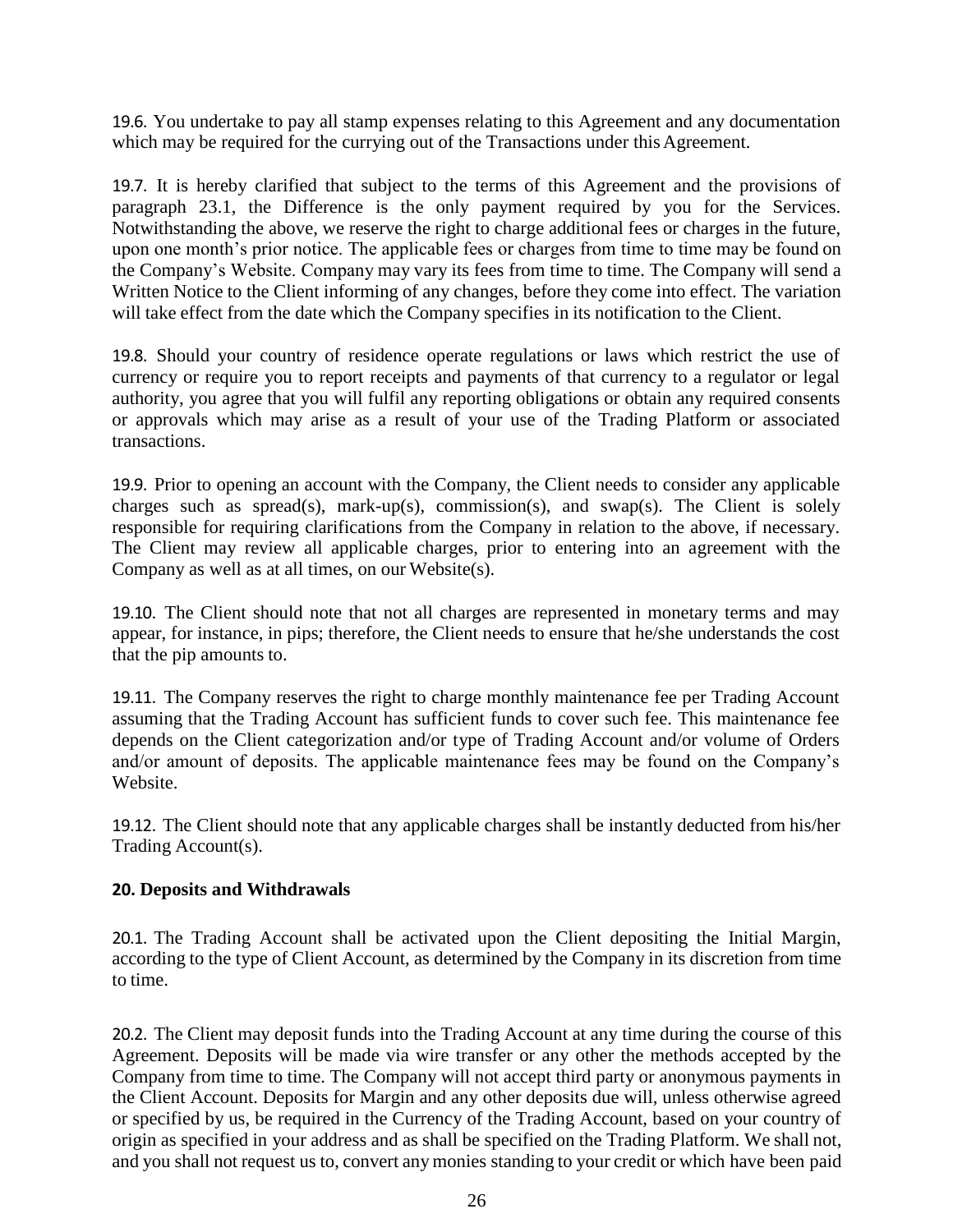by you into your Trading Account in one currency to another currency. The detailed information about deposit options is shown on the Website.

20.3. The Company shall have the right to request the Client at any time any documentation to confirm the source of funds deposited into the Client Account. The Company shall have the right to reject a deposit of the Client if the Company is not duly satisfied as to the legality of the source of funds.

20.4. If the Client makes a deposit, the Company shall credit the relevant Trading Account with the relevant amount actually received by the Company within one Business Day following the amount is cleared in the bank account of the Company.

20.5. If the funds sent by the Client are not deposited in the Trading Account when they were supposed to, the Client shall notify the Company and request from the Company to make a banking investigation of the transfer. The Client agrees that any charges of the investigation may be deducted from his Trading Account or paid directly to the bank performing the investigation. The Client understands and agrees that in order to perform the investigation the Client shall have to provide the Company with the requested documents and certificates.

20.6. The Company shall effect withdrawals of Client funds upon the Company receiving a relevant request from the Client in the method accepted by the Company from time to time.

20.7. Upon the Company receiving an instruction from the Client to withdraw funds from the Client Account, the Company shall process the Client's request to withdraw funds on the same day that the request was made, or the next working day if the Client's request is received outside of normal trading hours, provided that the following requirements are met:

- the withdrawal instruction includes all necessary information;
- the instruction is to make a transfer to the originating account (whether that is a bank account, a payment system account etc.) from which the money was originally deposited in the Trading Account or at the Client's request to a bank account belonging to theClient;
- the account where the transfer is to be made belongs to the Client;
- at the moment of payment:
	- o the amount specified in the withdrawal instruction (including all payment charges) does not exceed the Client's Balance (minus any credit amount provided by us to the Client's Trading Account or bonus not eligible for withdrawal where applicable), in case the Client has no Open Positions; or
	- o The amount specified in the withdrawal instruction (including all payment charges) does not exceed 80% of the Client's Balance (minus any credit amount provided by us to the Client's Trading Account or Bonus not eligible for withdrawal where applicable), in case the Client maintains Open Positions.
- there is no Force Majeure event which prohibiting the Company from effecting the withdrawal.
- the Client is fully verified according to Verification guidelines set forth on the Website and/or the present Agreement and/or made available to him/her via email.

The Client acknowledges and agrees that, where the requirements outlined in paragraph 20.7 are not met, the Company will be entitled to cancel the said withdrawal request and/or request additional information/documents. It is agreed that if the client fails to provide the Company with the requested information within one  $(1)$  week from the day the request was made, the Company will be entitled to cancel the said withdrawal request.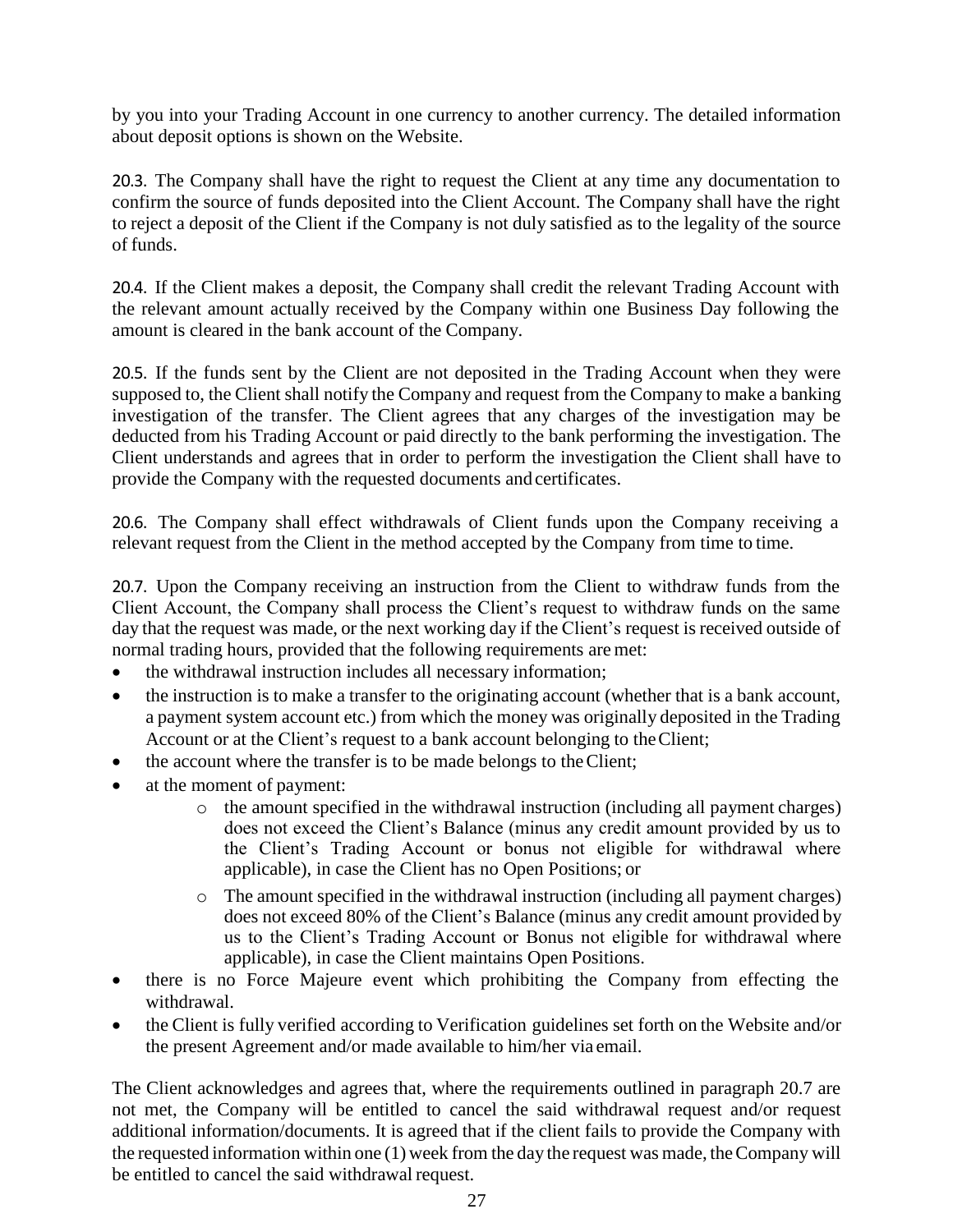20.8. It is agreed and understood that withdrawals will only be effected towards the Client. The Company will not to make withdrawals to any other third party or anonymous account.

20.9. The manner in which we remit monies to you will be in our absolute discretion. The Company reserves the right to decline a withdrawal request of the Client asking for a specific transfer method and the Company has the right to suggest an alternative.

20.10. All payment and transfer charges of third parties will be borne by the Client and the Company shall debit the relevant Trading Account for these charges.

20.11. Withdrawal fees may apply from time to time depending on the Client or type of Trading Account. The applicable fees may be found on the Company's Website, at General Fees section.

20.12. Mistakes made by the Company during transfer of funds shall be refunded to the Client. It is understood that should the Client provide wrong instructions for a transfer; the Company may be unable to correct the mistake and the Client may have to bear the loss.

20.13. We reserve the right to seek reimbursement from you, if we receive a charge-back from any credit card issuer or with respect to any other payment method, for any reason. We may obtain such reimbursement by charging your Trading Account, deducting amounts from future payments owed to you, charging your credit card or obtaining reimbursement from you by any other lawful means. All bank charges howsoever arising will be deducted from your Trading Account.

20.14. If we receive, for any reason, a dispute, claim, and/or chargeback from your credit card issuer or any other payment method you use, you acknowledge that we have the right to take any or all of the following measures, at our discretion:

• immediately close any or all of your open Transactions whether at a loss or a profit and debit or credit, respectively, your Trading Account in accordance with Section 19.2, with or without any notice; and/or

immediately place restrictions on your Trading Account with or without any notice, including: i) the restriction on making deposits using any payment method to your Trading Account, even in cases of margin calls(s), ii) the restriction on requesting withdrawals from your Trading Account, and iii) the restriction on opening new positions on the Trading Platform; the duration of the restrictions will be set at the Company's discretionand/or

• Terminate the present Agreement and/or

Impose a charge of "USD 150-research fee" to your Trading Account upon receiving the chargeback by our merchant provider to cover our investigative expenses, to prove that you did make the deposit and you hereby authorise us to charge this amount to your Trading Account or credit card.

# **21. Safeguarding of Client Money**

21.1. The Company will promptly place any Client money it receives into one or more segregated account(s) with reliable financial institutions such as a credit institution or a bank.

21.2. Although the Company shall exercise due skill, care and diligence in the selection of the financial institution, it is understood that there are circumstances beyond the control of the Company and hence the Company does not accept any liability or responsibility for any resulting losses to the Client as a result of the insolvency or any other analogous proceedings or failure of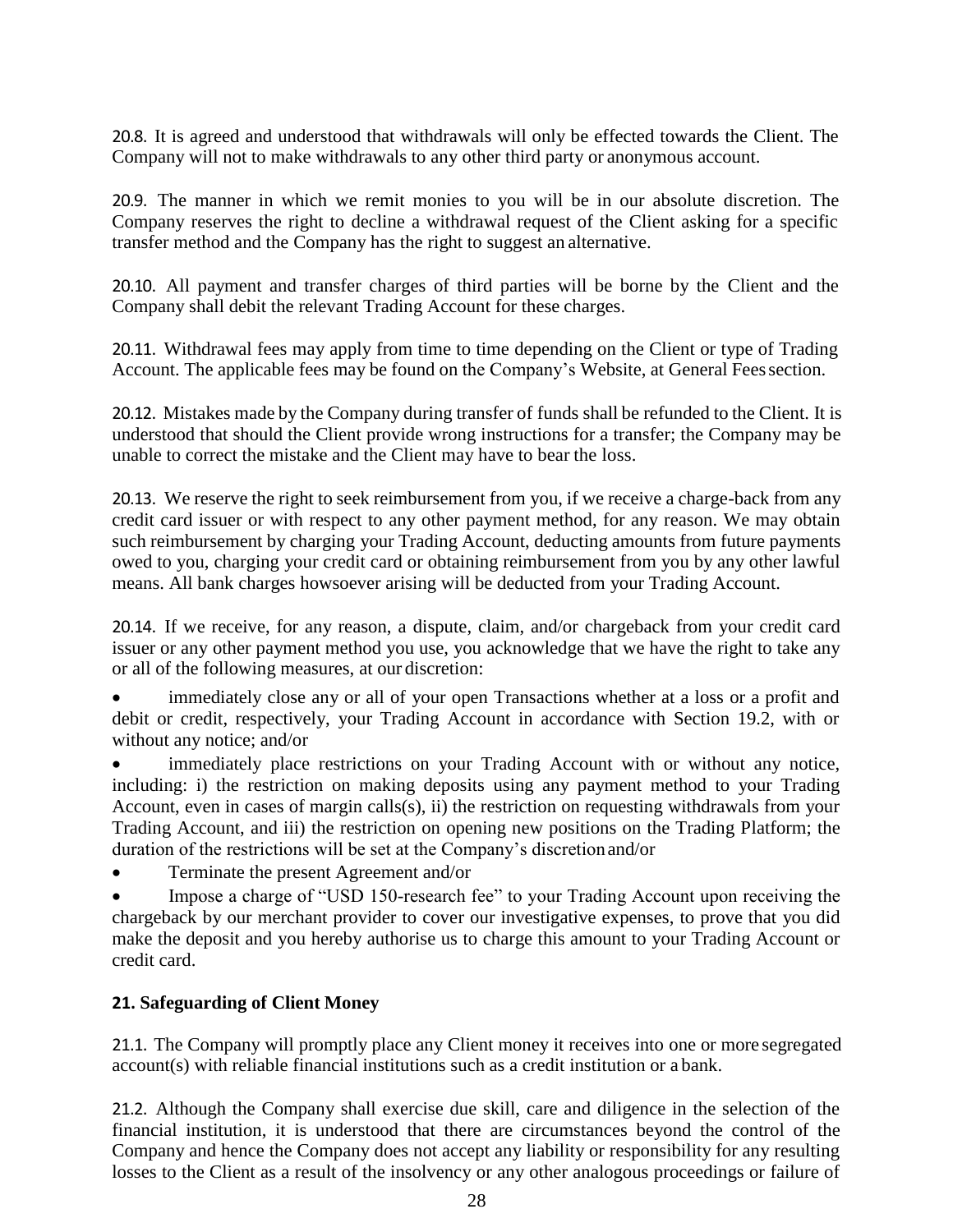the financial institution where Client money will be held.

21.3. The financial institution (of paragraph 21.1) where Client money will be held may bewithin or outside the EEA. It is understood that the legal and regulatory regime applying to any such financial institution outside the EEA will be different from that of the EEA. Hence, in the event of the insolvency or any other equivalent failure or preceding of that person, the Client's money may be treated differently from the treatment which would apply if the money was held in a Segregated Account in an EEA country.

21.4. The financial institution to which the Company will pass Client money (as per paragraph 21.1) may hold it in an omnibus account. Hence, in the event of the insolvency or any other analogous proceedings in relation to that financial institution, the Company may only have an unsecured claim against the financial institution on behalf of the Client, and the Client will be exposed to the risk that the money received by the Company from the financial institution is insufficient to satisfy the claims of the Client.

21.5. It is understood that the Company may hold Client money and the money of other clients in the same account (omnibus account).

21.6. The Company shall not account to the Client for profits or interest earned on Client money (other than profit gained through trading Transactions from his Trading Account(s) under this Agreement) and the Client waives all right to interest.

21.7. The Company may deposit Client money in overnight deposits and will be allowed to keep any interest.

# **22. Lien**

22.1. The Company shall have a general lien on all funds held by the Company on the Client's behalf until the satisfaction of the Client's obligations.

#### **23. Netting and Set-Off**

23.1. If the aggregate amount payable by the Client is equal to the aggregate amount payable by the Company, then automatically the mutual obligations to make payment are set-off and cancel each other.

23.2. If the aggregate amount payable by one party exceeds the aggregate amount payable by the other party, then the party with the larger aggregate amount shall pay the excess to the other party and all obligations to make payment will be automatically satisfied and discharged.

23.3. The Company has the right to combine all or any Client Accounts opened in the Client name and to consolidate the Balances in such accounts and to set-off such Balances in the event of termination of the Agreement.

#### **24. Inactive and Dormant Client Accounts**

24.1. Inactivity Fees: Fees may be payable by you by virtue of the fact that the Trading Platform is continually provided to you for trading, regardless of your actual use. If there are no transactions (deposits, withdrawals or trading activity) on your Trading Account for a period of at least two (1)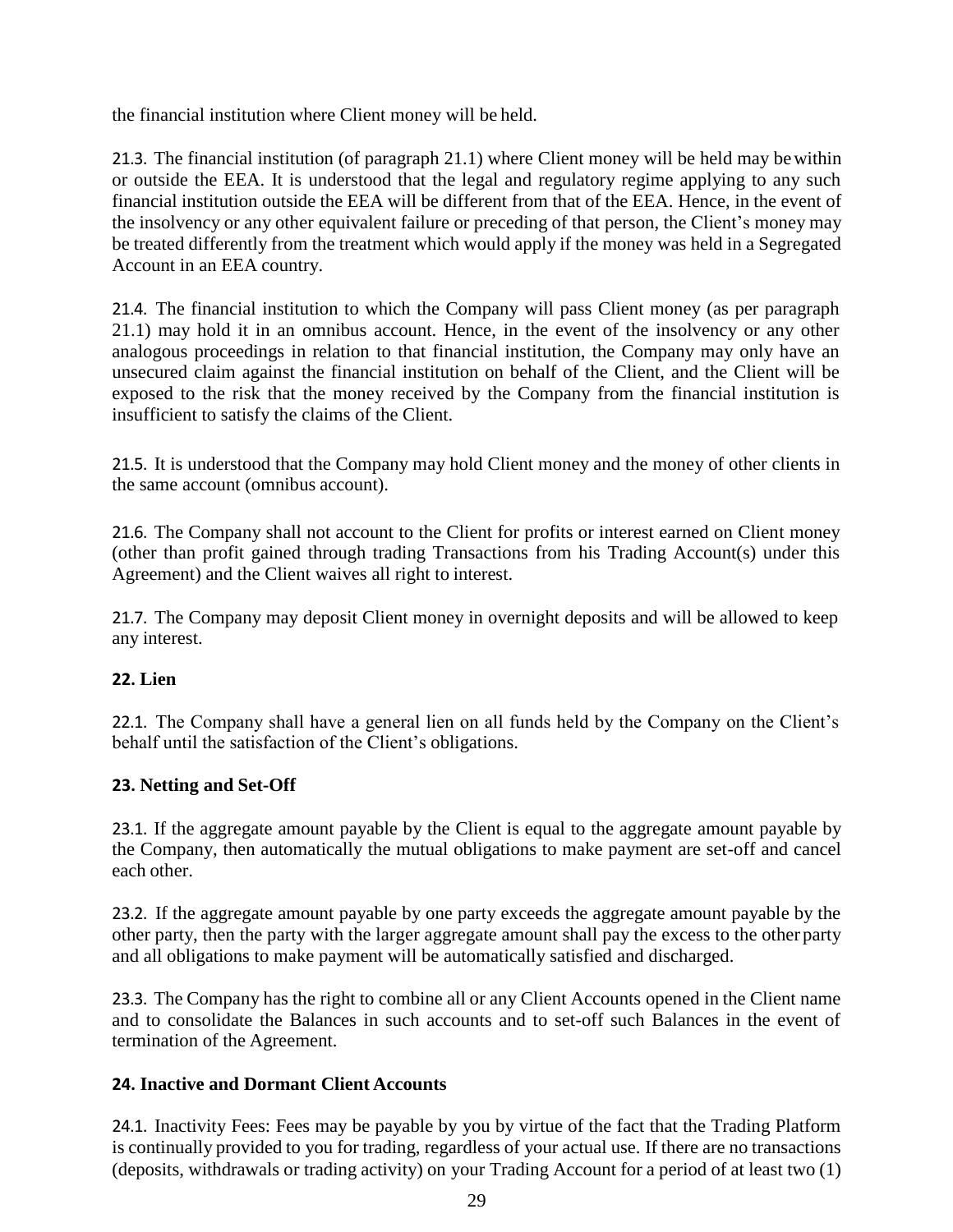months or more, the Company reserves the right, to charge a monthly inactivity fee on your Trading Account, in return for the provision of the continued availability of your Trading Account. You agree that you are liable to and will pay the applicable fee as notified to you from time to time and that we may deduct such fee from any funds held by us on your behalf. The monthly inactivity fee shall increase as the total period of inactivity increases. The exact fee schedule will be calculated according to the currency denomination of your Trading Account and is set out as follows or as changed by the Company from time to time and notified to the Client:

| Inactivity<br>period | Monthly Trading Account Inactivity Fee                                                                                                                                                                                                                                                                                    |
|----------------------|---------------------------------------------------------------------------------------------------------------------------------------------------------------------------------------------------------------------------------------------------------------------------------------------------------------------------|
| $0$ to 1 months      | $\Omega$                                                                                                                                                                                                                                                                                                                  |
| 1 to 2 months        | 80 EUR or the equivalent amount in the client's currency as per the<br>exchange rate that day followed by the below fee                                                                                                                                                                                                   |
| 2 to 6 months        | 120 EUR or the equivalent amount in the client's currency as per the<br>exchange rate that day followed by the below fee                                                                                                                                                                                                  |
| 6 to 12 months       | 500 EUR or the equivalent amount in the client's currency as per the<br>exchange rate that day                                                                                                                                                                                                                            |
| Over 12 months       | If there is no client-initiated activity for 12 months, then the account is<br>classified as dormant. Dormancy fees shall be 1,000 EUR or the<br>equivalent amount per month. Should the client wish to re-activate his<br>account, he/she must contact the Company directly and pay a fee of the<br>amount of 2,000 EUR. |

24.2. If the Trading Account is inactive for four (4) years or more, and after notifying the Client in its last known contact details, the Company reserves the right to close the Trading Account and render it dormant. Money in the dormant account shall remain owing to the Client and the Company shall make and retain records and return such funds upon request by the Client at any time thereafter.

24.3. In the event of inactivity or dormancy, the company reserves the right to cancel any unused ("active") bonuses. The conditions set forth in Bonus Terms and Conditions policy will apply.

# **25. Amendments**

25.1. The Company may upgrade the Client Account, convert Trading Account type, upgrade or replace the Platform or enhance the services offered to the Client if it reasonably considers this is to the Clients advantage and there is no increased cost to theClient.

25.2. The Company may also change any terms of the Agreement for any of the following reasons: a. Where the Company reasonably considers that:

- i. the change would make the terms of the Agreement easier to understand;or
- ii. the change would not be to the disadvantage of theClient;

b. To cover:

- i. the involvement of any service or facility the Company offers to the Client;or
- ii. the introduction of a new service or facility; or
- iii. the replacement of an existing service or facility with a new one; or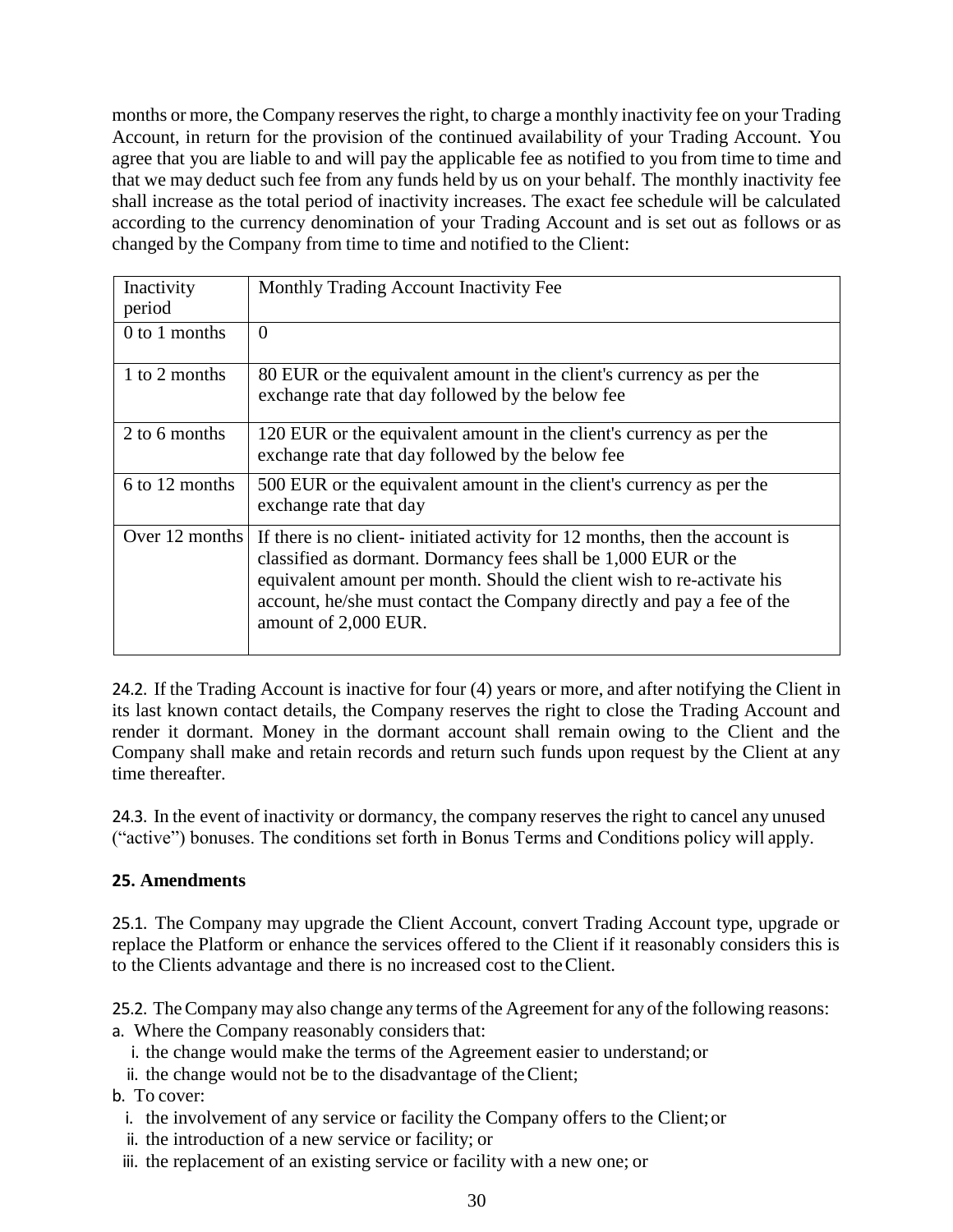- iv. the withdrawal of a service or facility which has become obsolete, or has ceased to be widely used, or has not been used by the Client at any time in the previous year, or it has become very expensive for the Company to offer;
- c. To enable the Company to make reasonable changes to the services offered to the Client as a result of changes in:
	- i. the banking, investment or financial system; or
	- ii. technology; or
	- iii. the systems or Platform used by the Company to run its business or offer the Services hereunder;
- d. As a result of a request of FSC or of any other authority or as a result of change or expected change in Applicable Regulations;
- e. Where the Company finds that any term in the Agreement is inconsistent with Applicable Regulations. In such a case, it will not rely on that term but treat it as if it did reflect the relevant Applicable Regulations and shall update the Agreement to reflect the Applicable Regulations.

25.3. As long as the Client is able to end the Agreement without charge, the Company may change any of the terms of the Agreement for any serious reason not listed under paragraph 25.2 of this Client Agreement.

25.4. For any change made under paragraphs 25.2 and 25.3 herein, the Company shall provide the Client with advance notice of at least five (5) Business Days. However, the Client acknowledges that a change which is made to reflect a change of Applicable Regulations may, if necessary,take effect immediately.

25.5. When the Company provides Written Notice of changes under paragraph 25.2 it shall tell the Client the date it comes into effect. The Client shall be treated as accepting the change on that date unless, before then, the Client informs the Company that the Client wishes to terminate the Agreement and not accept the change. The Client shall not have to pay any charges as a result of terminating in this case, other than costs due and payable for Services offered until the termination.

25.4. The Company shall have the right to review its costs, fees, charges, commissions, financing fees, swaps, trading conditions, execution rules, roll over policy and trading times, found on the Company's website and/or Platform, from time to time. Such changes shall be effected on the Website and /or the Platform and the Client is responsible to check for updates regularly. In the absence of a Force Majeure event, the Company shall be providing the Client with advance notice on its Website of at least 5 Business Days where the where the Client is natural person and three Business Days where the Client is a legal person. The Client shall be treated as accepting the change on that date unless, before then, the Client informs the Company that the Client wishes to terminate the Agreement and not accept the change. The Client shall not have to pay any charges as a result of terminating in this case, other than costs due and payable for Services offered until the termination.

#### **26. Commencement, Termination and Results of Termination**

26.1. The Agreement shall take effect and commence upon the receipt by the Client of a notice sent by the Company informing the Client that he has been accepted as the Company's Client or that a Trading Account has been opened for him.

26.2. Without prejudice to the Company's rights under this Agreement to terminate it immediately without prior notice to the Client, the Company may terminate this Agreement with immediate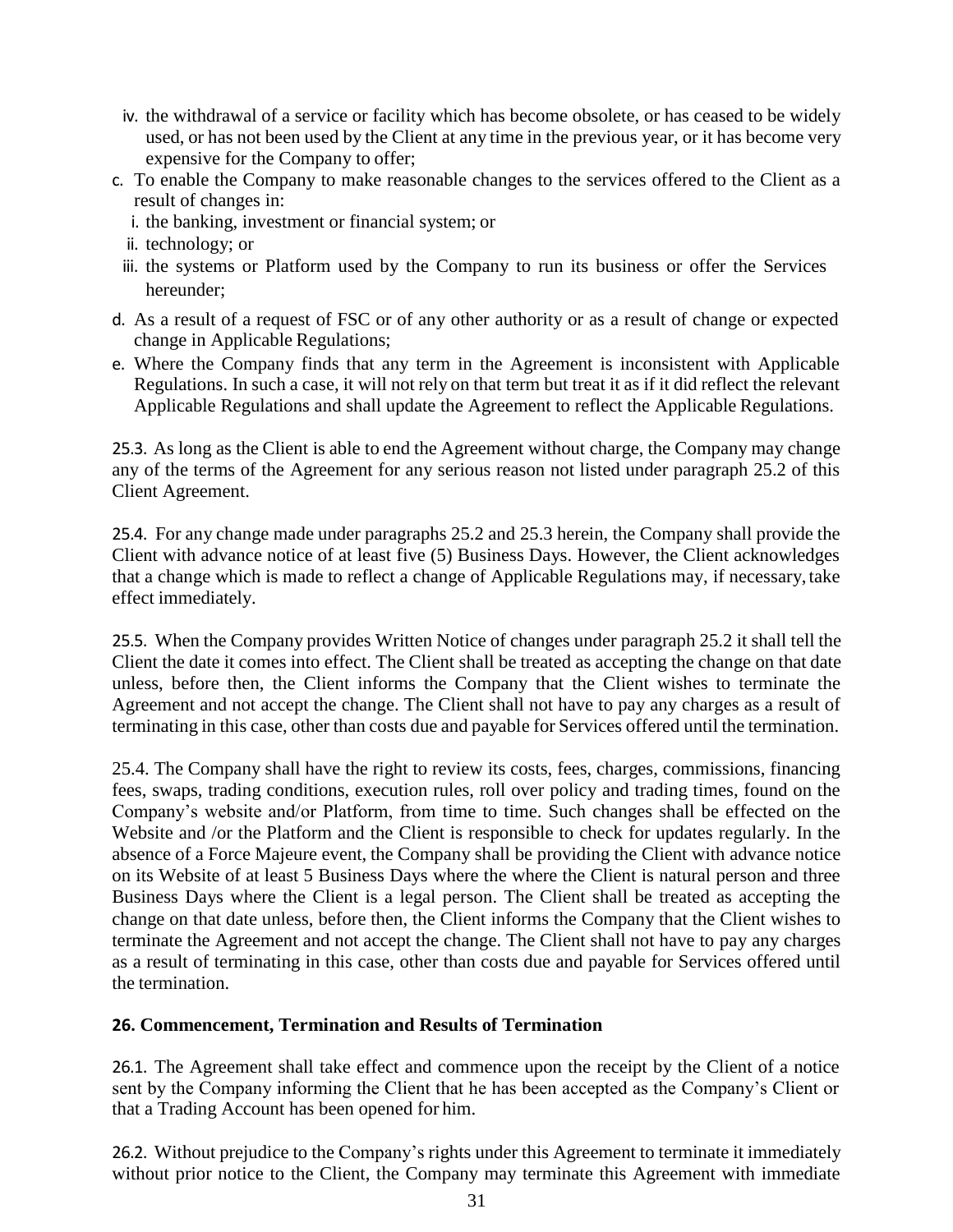effect by giving at least seven (7) Business Days Written Notice to the Client. The Client shall have the right to terminate this Agreement with immediate effect by giving at least seven Business Days Written Notice to the Company.

26.3. Termination by any Party will not affect any obligation which has already been incurred by either Party or any legal rights or obligations which may already have arisen under the Agreement or any Transactions made hereunder.

26.4. Upon termination of this Agreement, all amounts payable by the Client to the Company will become immediately due and payable including (but without limitation) all outstanding costs and any other amounts payable to the Company, any charges and additional expenses incurred or to be incurred by the Company as a result of the termination of the Agreement.

26.5. Once notice of termination of this Agreement is sent and before the termination date:

- the Client will have an obligation close all his Open Positions. If he fails to do so, upon termination, the Company will close any Open Positions at currentprices;
- the Company will be entitled to cease to grant the Client access to the Platform(s) or may limit the functionalities the Client is allowed to use on the Platform(s);
- the Company will be entitled to refuse to accept new Orders from theClient;
- the Company will be entitled to refuse to the Client to withdraw money from the Trading Account and the Company reserves the right to keep Client's funds as necessary to close positions which have already been opened and/or pay any pending obligations of the Client under the Agreement.

26.6. Upon Termination any or all the following may apply:

- The Company has the right to combine any Client Accounts of the Client, to consolidate the Balances in such Client Accounts and to set off those Balances;
- The Company has the right to close the Trading Account(s);
- The Company has the right to convert any currency in the Trading Accounts;
- The Company has the right to close out the Client's Open Positions;

In absence of illegal activity or suspected illegal activity or fraud of the Client or instructions from the relevant authorities, if there is Balance in the Client's favour, the Company will (after withholding such amounts that in the Company's absolute discretion considers appropriate in respect of future liabilities) pay such Balance to the Client as soon as reasonably practicable and supply him with a statement showing how that Balance was arrived at and, where appropriate, instruct any Nominee or/and any Custodian to also pay any applicable amounts. Such funds shall be delivered in accordance to the Client's Instructions to the Client. It is understood that the Company will effect payments only to an account in the name of the Client. The Company has the right to refuse, at its discretion, to effect thirty party payments. In the event that the Client fails to provide instructions or the Client cannot be reached at his last known address, the Company shall forward such funds (at its sole discretion) directly to his bank account as notified to us or by way of a check sent by mail to the address recorded in his Registration Data. It is the Client's responsibility to update his Registration Data, the company having no liability towards the Client for any lost money.

# **27. Event of Default**

27.1. Each of the following constitutes an "Event of Default":

The failure of the Client to perform any obligation due to the Company.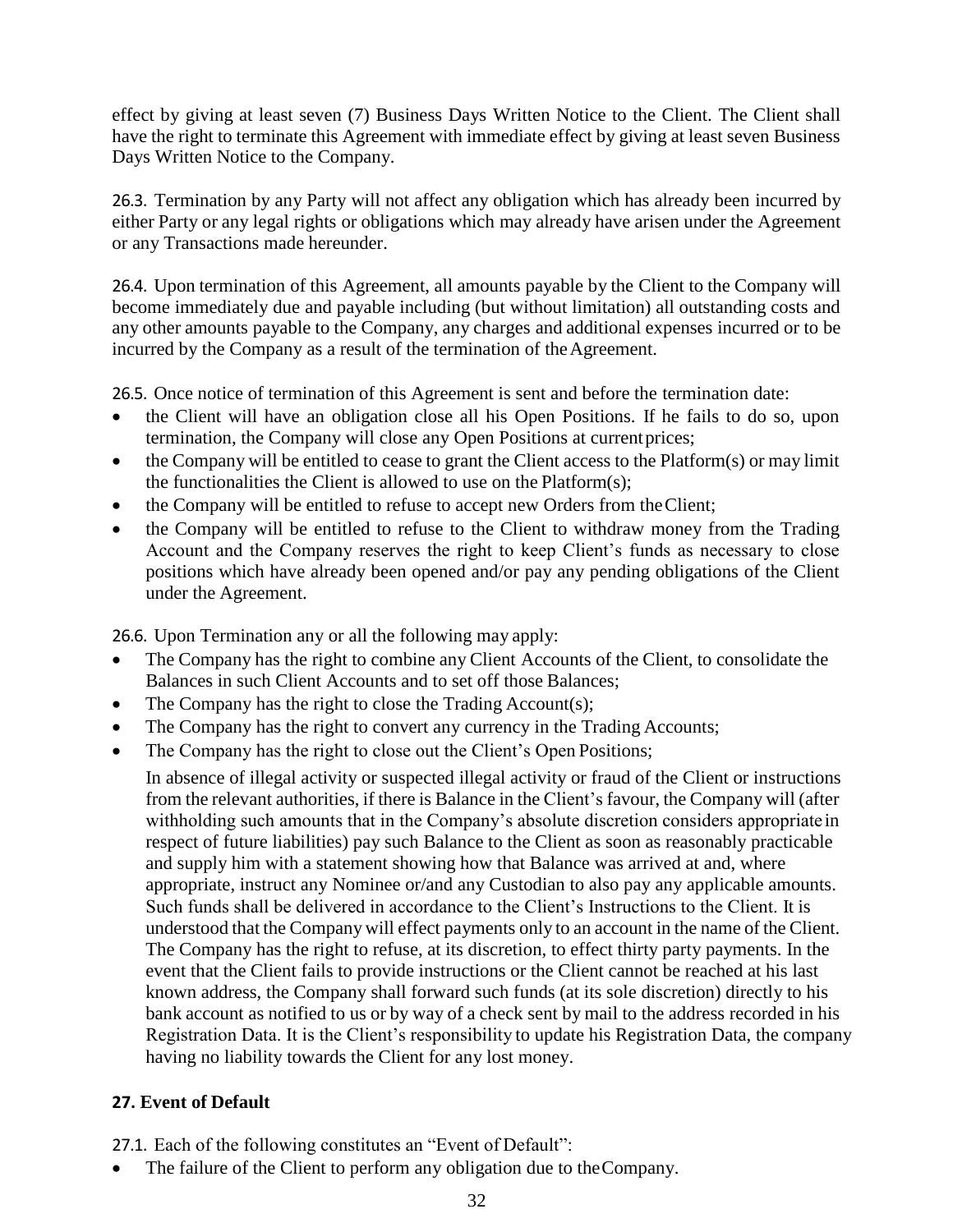- If a bankruptcy application is made in respect of the Client (if the Client is an individual), if a partnership, in respect of one or more of the partners, or if a company, a receiver, trustee, administrative receiver or similar officer is appointed, or if the Client makes an arrangement or composition with the Client's creditors or any procedure which is similar or analogous to any of the above is commenced in respect of the Client.
- The Client is unable to pay the Client's debts when they falldue.
- Where any representation or warranty made by the Client in paragraph 28 is or becomes untrue.
- The Client (if the Client is an individual) dies or is declared absent or becomes of unsound mind.
- Any other circumstance where the Company reasonably believes that it is necessary or desirable to take any action set out in paragraph 27.2. of this Client Agreement.
- An action set out in paragraph 27.2 is required by a competent regulatory authority or body or court.
- The Client involves the Company in any type of fraud or illegality or breach of Applicable Regulations or is at risk of involving the Company in any type of fraud or illegality or breach of Applicable Regulations.
- In cases of material violation by the Client of the requirements established by legislation of Belize or other countries, such materiality determined in good faith by the Company.
- If the Company suspects that the Client is engaged into money laundering activities, or terrorist financing, or card fraud, or other criminal activities.
- The Company reasonably suspects that the Client performed a prohibited action as set out in paragraphs 2.13.-2.15, 4.2. and 4.4 of this Client Agreement.
- The Company reasonably suspects that the Client performed Abusive Trading.
- The Company reasonably suspects that the Client opened the Client Account fraudulently.

27.2. If an Event of Default occurs the Company may, at its absolute discretion, at any time and without prior Written Notice, take one or more of the following actions:

- Terminate this Agreement immediately without prior notice to theClient.
- Cancel any Open Positions.
- Temporarily or permanently bar access to the Platform or suspend or prohibit any functions of the Platform.
- Reject or Decline or refuse to transmit or execute any Order of the Client.
- Restrict the Client's trading activity.
- In the case of fraud, reverse the funds back to real owner or according to the instructions of the law enforcement authorities of the relevant country.
- Cancel of profits gained through Abusive Trading.
- Immediately cancel all trades that were executed by the client.
- Take legal action for any losses suffered by the Company.

# **28. Representations and Warranties**

28.1. You agree that each of the following representations and warranties are deemed repeated each time you open or close a Transaction by reference to the circumstances prevailing at such time:

- the Registration Data provided to us during the download and registration for the Trading Platform and at any time thereafter is complete, true, accurate and not misleading in all respects and the certificates provided are authentic;
- you are of sound mind, legal age and legal competence;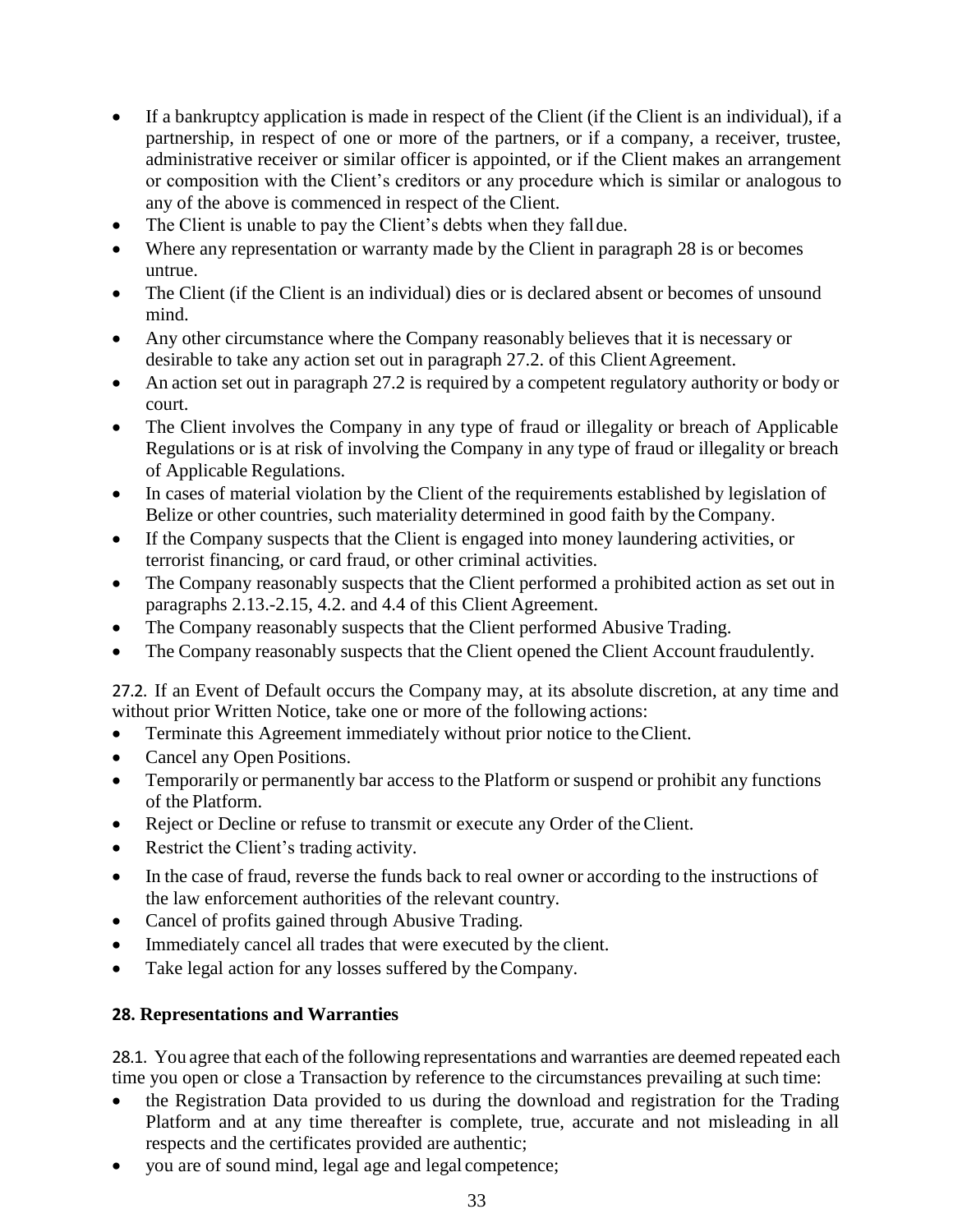- you are duly authorized to execute and deliver the Client Agreements, to open each Transaction and to perform your obligations hereunder and thereunder and have taken all necessary action to authorize such execution, delivery andperformance;
- you understand how the Transactions hereunder operate before you place an offer to open a Transaction on the Trading Platform. By doing so, you warrant that you understand theterms and conditions of the Client Agreements, and any legal and financial implications thereof;
- you have read and understands the Risks Disclosure and Warnings Notice found on the Company's Website;
- you have taken all reasonable steps to understand the specifications and characteristics of the Trading Platform and the associated hardware, software, data processing and telecommunication systems and networks required to access and operate the Trading Platform;
- You are acting as a principal and not as agent or representative or trustee or custodian on behalf of someone else. The Client may act on behalf of someone else only if the Company specifically consents to this in writing and provided all the documents required by the Company for this purpose are received;
- any person representing you in opening or closing a Transaction will have been, and the person entering into the Client Agreements on your behalf is, duly authorized to do so on your behalf;
- you are not an employee of any Underlying Market, a corporation in which any Underlying Market owns a majority of the capital stock, a member of any Underlying Market and/or firm registered on any Underlying Market or any bank, trust or insurance company that trades in Financial Instruments covered under this Agreement between us;
- you will not enter into any Transaction for the purposes of arbitrage, Scalping or to exploit any temporal and/or minor inaccuracy in any rate or price offered on the Trading Platform;

you have obtained all relevant governmental or other authorizations and consents requiredby you in connection with the Client Agreements and in connection with opening or closing Transactions and such authorizations and consents are in full force and effect and all of their conditions have been and will be complied with;

- the execution, delivery and performance of the Agreement and your use of the Trading Platform including each Transaction you complete thereto will not violate any law, ordinance, charter, by-law or rule applicable to you, in the jurisdiction in which you are resident, or any agreement by which you are bound or by which any of your assets are affected;
- other than in exceptional circumstances you will not send fundsto your Trading Account from any bank account other than as stipulated in the Registration Data. Whether exceptional circumstances exist will be determined by us from time to time;
- the Client funds used for trading are not in any direct or indirect way the proceeds of any illegal activity or used or intended to be used for terroristfinancing;
- you are not a Politically Exposed Person and does not have any relationship (for example relative or business associate) with a person who holds or held in the last twelve months a prominent public position. If the above statement is untrue and, in the event, that you have not disclosed this already in the Account Opening Application Form, you will inform the Company as soon as possible will notify the Company if at any stage during the course of this Agreement you become a Politically Exposed Person;
- from time to time we may offer money bonuses by way of promotion. Details of the terms and conditions associated with such money bonuses can be found on the "limited time promotions" page of the website and may vary from time to time. You warrant you will abide by the restrictions and limitations in force in respect of these bonuses should you qualify for one. A breach of any of these restrictions and limitations will invalidate or render void any bonuses and associated trading gains;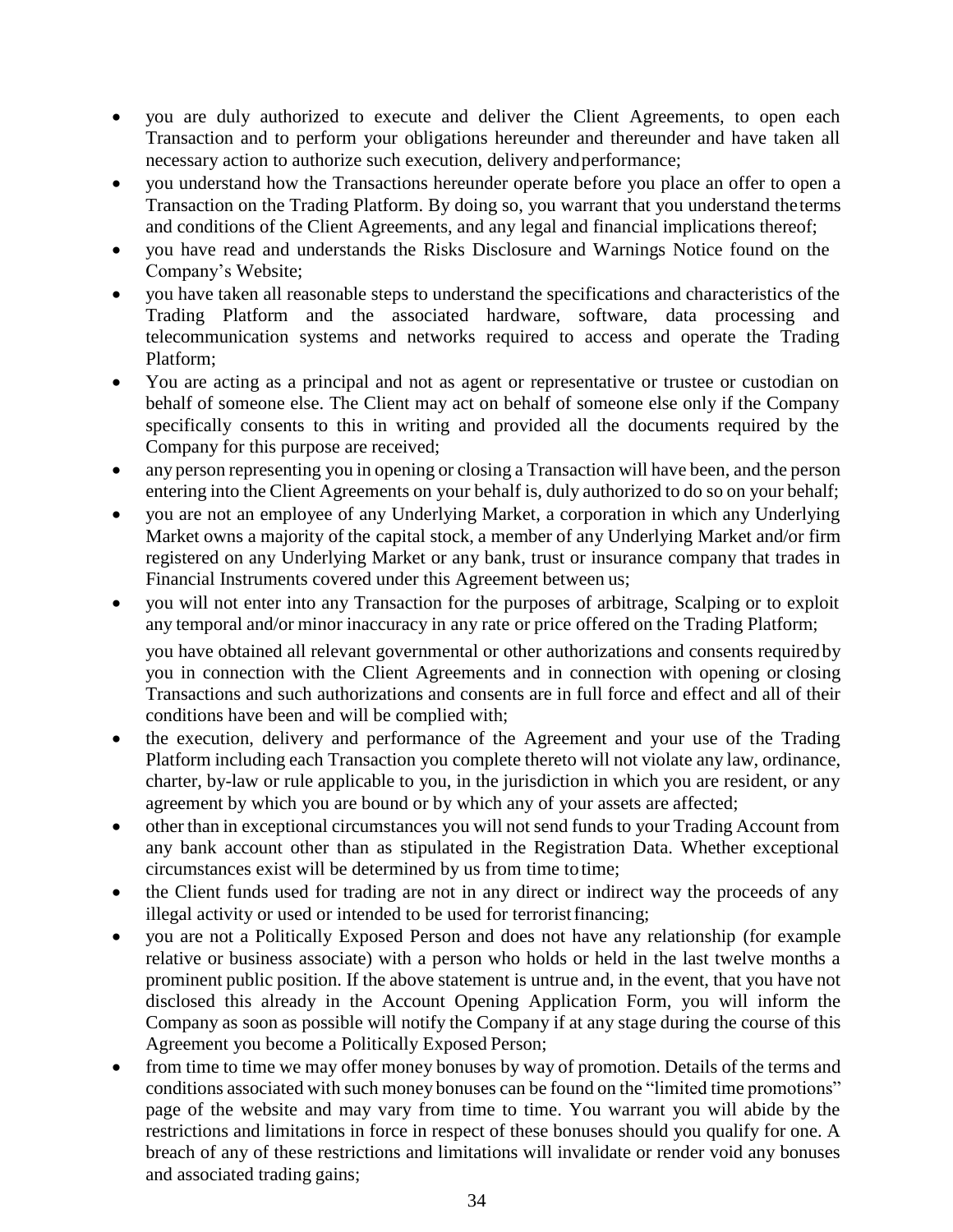• you confirm that you have regular access to the internet and consent to the Company providing you with information, including, without limitation, information about amendments to the terms and conditions, costs, fees, this Agreements, Policies and information about the nature and risks of investments by posting such information on the Website and/or email.

28.2. Any breach by you of any of the representations and warranties set forth in paragraph 27.2 or anywhere else in the Client Agreements renders any Transaction voidable from the outset or capable of being closed by us at our then prevailing prices, in our absolute discretion.

# **29. Indemnity**

You agree to indemnify, and hold us, our affiliates, employees, agents and successors harmless, from and against any and all liabilities, losses, damages, costs and expenses, including attorney fees, we incur arising out of your failure to fully and timely perform your obligations under the Client Agreement or any Third-Party Licenses, or as a result of your breach of any warranty, representation or covenant made by you under the Client Agreement or any Third-Party Licenses. Without derogating from the generality of the foregoing, you agree to be fully and personally liable for the due settlement of every Transaction entered into using your Account Credentials on the Trading Platform, including any and all taxes, fees and assessments that may be payable with respect to a Transaction to any governmental entity. You agree to indemnify us fully in respect of all liabilities, costs and losses whatsoever as we may incur as a result, direct or indirect, of your failure to perform or settle a Transaction, including with respect to Financial Institutions which we contract with to execute Transactions on your behalf.

29.1. You also agree to promptly pay us all damages, costs and expenses, including legal fees,we have incurred in the enforcement of any of the provisions of the Client Agreement.

# **30. Disclaimers**

30.1. We, specifically, do not warrant that:

- the Trading Platform will meet your individual requirements and it is therefore your responsibility to ensure that the facilities and functions of the Trading Platform meet your requirements;
- your equipment, software, and communication connections will be compatible with the hardware and software we employ to provide the Trading Platform;
- the use of the Trading Platform will be uninterrupted, secure or error-free or free of bugs and you agree that the existence of any minor errors or bugs shall not constitute a breach of this Client Agreement;
- we will be able to prevent third party disruptions of and to the operation of the Trading Platform;
- errors will be corrected in the Trading Platform; or
- we will detect every bug in the Trading Platform.

30.2. You acknowledge that we do not control the transfer of data over telecommunications facilities, including without limitation the internet, nor are we responsible for communication failures, distortions or delays when trading online (via the internet or a mobile service).

30.3. You acknowledge that the trading you conduct on the Trading Platform is not conducted on a recognised Exchange, rather they are undertaken over the counter (OTC) and as such they may expose the Client to greater risks than regulated exchange transactions.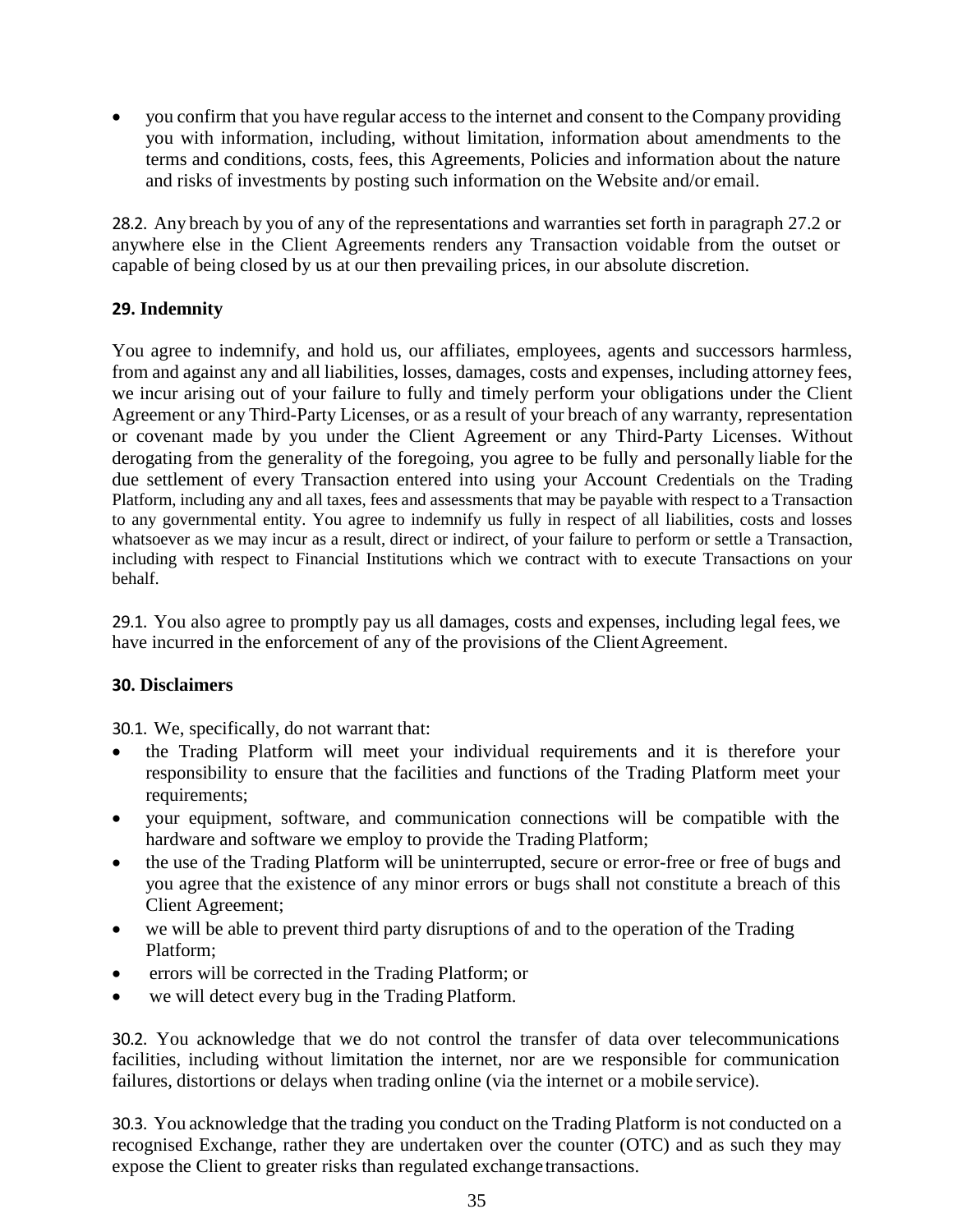30.4. We hereby further disclaim any, and shall have no, liability or loss resulting from or related to any:

- disruption of your connections to the internet;
- loss to or corruption of any of your data or records, whether stored on the Trading Platform or not, or lack of back-up thereof;
- security breaches resulting in part or in whole from third-party software or networking goods or services or from actions or events outside of our reasonable control;
- provision of security-related services that we may voluntarily provide outside the scope of the Client Agreement; and
- use of the Trading Platform that is not in strict compliance with the Client Agreement, or any technical documentation we provide to you or make available to you by any other means, including without limitation, on our Website;
- any failure by the Company to perform any of its obligations under the Agreement as a result of Force Majeure Event or any other cause beyond its control;
- any person obtaining your Account Credentials prior to the Client's reporting to the Company of the misuse of the same;
- unauthorized third persons having access to information, including electronic addresses, electronic communication, personal data and Account Credentials when the above are transmitted between the Parties or any other party, using the internet or other network communication facilities, post, telephone, or any other electronic means;
- any of the risks of the Risks Disclosure and Warnings Notice, found on the Company's Website;
- any changes in the rates of tax;
- any actions or representations of the Introducer;
- the contents, correctness, accuracy and completeness of any communication spread by the use of the Trading Platform;
- any acts or omissions (including negligence and fraud) of the Client;
- if you are relying on functions such as Trailing Stop, Expert Advisor and Stop Loss Orders;
- the occurrence of Slippage; and
- Currency risk materializing.

30.5. With respect to any Financial Data or other information that we or any third-party service provider provide to you in connection with your use of the Trading Platform:

- we and any such provider are not responsible or liable if any such data or information is inaccurate or incomplete in any respect;
- we and any such provider are not responsible or liable for any actions that you take or do not take based on such data or information;
- you will use such data or information solely in accordance and for the purposes set forth in the Client Agreements;
- such data or information is proprietary to us and to third party providers as applicable, and you will not retransmit, redistribute, publish, disclose or display in whole or in part such data or information to third parties except as required by applicable regulations; and
- you will use such data or information solely in compliance with any applicable laws and regulations.

# **31. Limitation of Liability**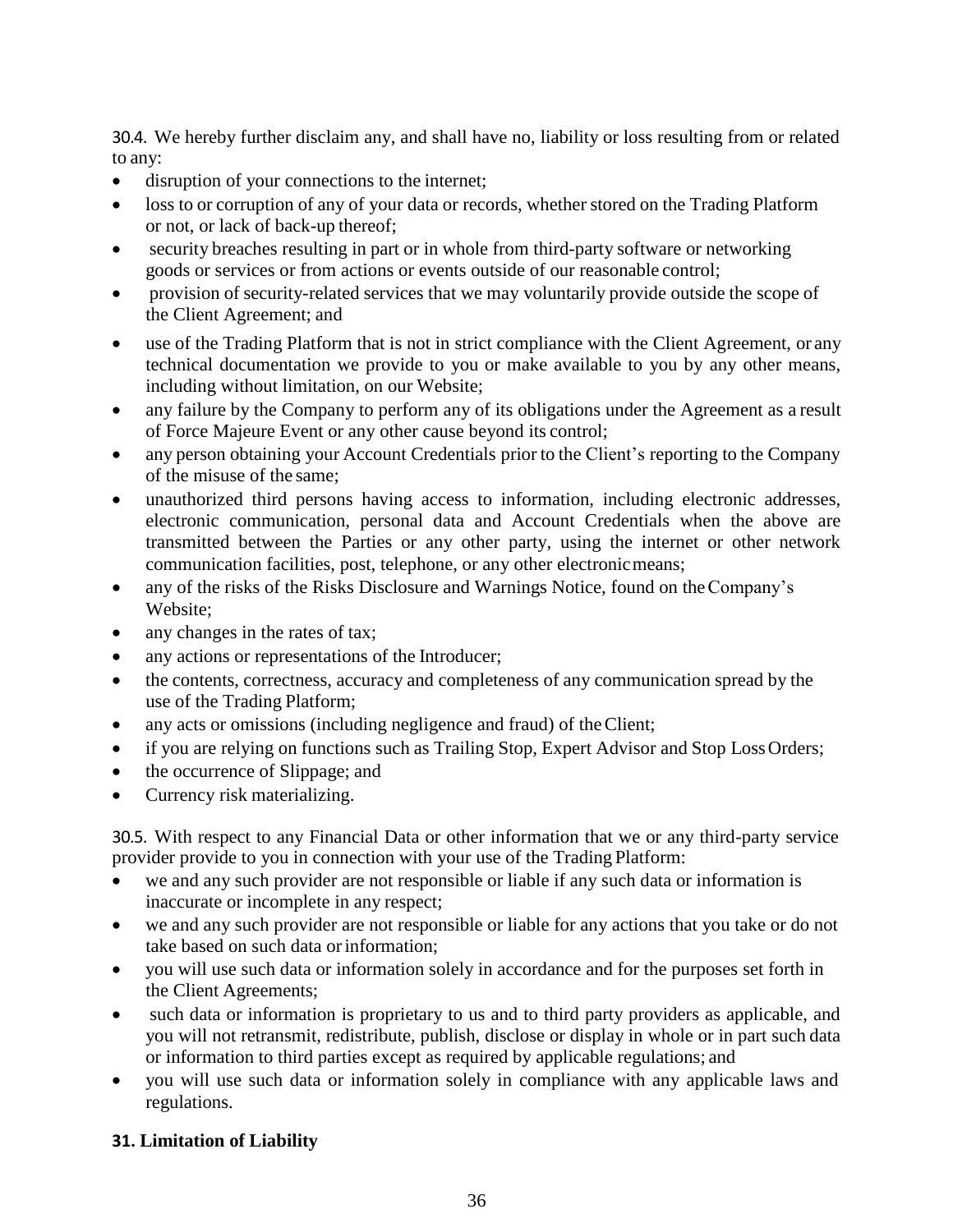31.1. We shall not be liable to you for any loss, save in cases of gross negligence, fraud or wilful default on our behalf.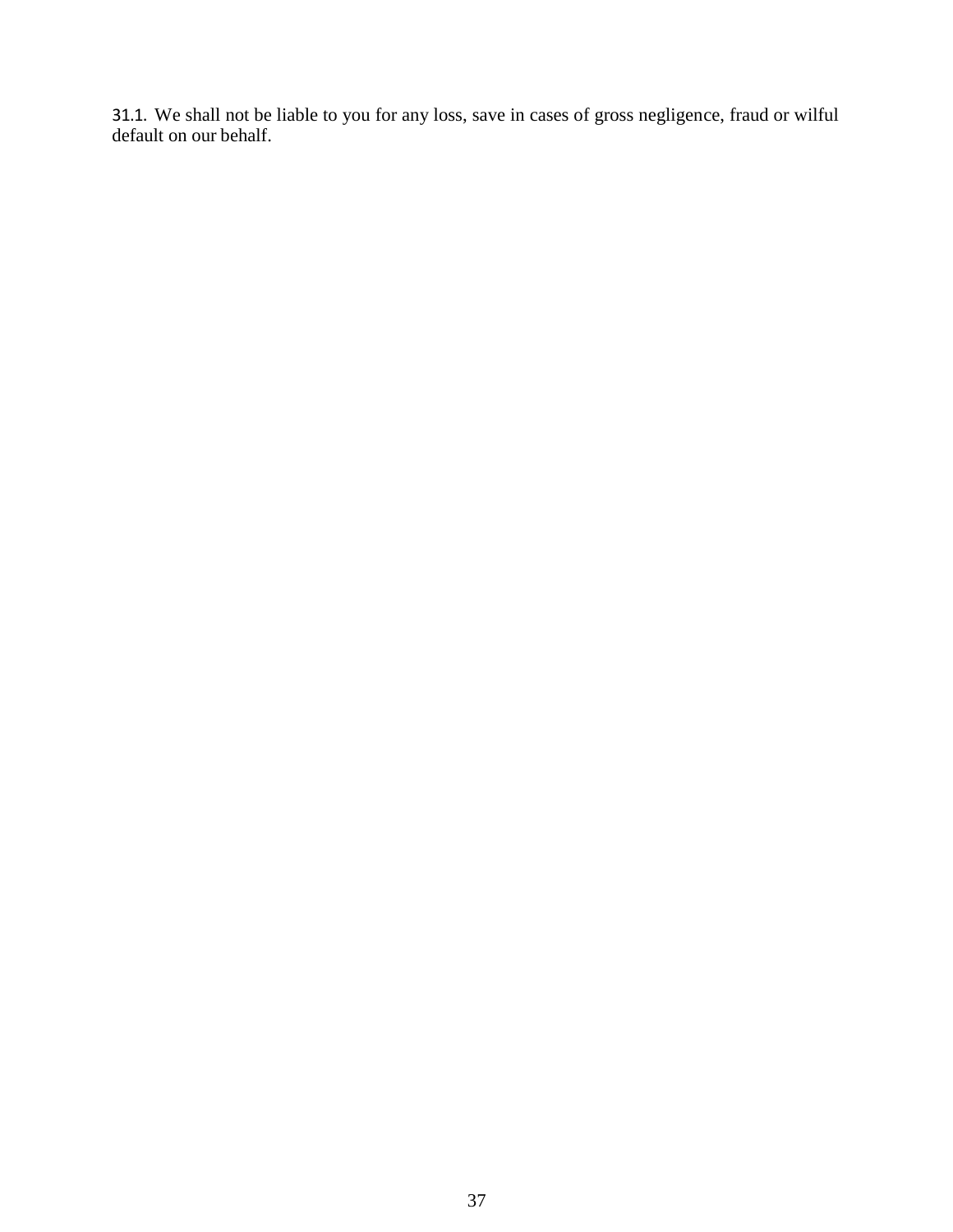31.2. Without prejudice to paragraph 31.1, our aggregate liability to you in respect of all claims arising out of or in connection with the Client Agreement will be limited to the aggregate amount of the deposits less withdrawals on your Trading Account.

31.3. Subject to paragraphs 31.2 and of this Client Agreement, you will be liable to us for:

- any loss (whether direct or indirect) of revenue or profits;
- any loss (whether direct or indirect) of anticipated savings;
- any loss (whether direct or indirect) of goodwill or injury to reputation;
- any loss (whether direct or indirect) of business opportunity or arising from business interruption;
- any loss (whether direct or indirect) of or corruption to data;
- indirect, consequential, incidental, exemplary, punitive or special loss or damage in each case arising out of or in connection with the Client Agreements including without limitation as a result of breach of contract, negligence or any other tort, under statute or otherwise, and regardless of whether either party knew or had reason to know of the possibility of the loss, injury or damage in question.

31.4. Nothing in the Client Agreements will exclude, limit or restrict either Party's liability for death or personal injury resulting from the negligence of that Party (or anyone on its behalf) or any other matter in respect of which liability cannot by applicable law belimited.

31.5. Nothing in this paragraph 31 will exclude, limit or restrict either Party's liability for fraud or fraudulent misrepresentation committed by that Party (or anyone on its behalf).

31.6. Our liability, to the extent applicable, for infringement of third-party intellectual property rights shall be limited to breaches of rights subsisting in Belize.

31.7. The Client Agreements set out the full extent of our obligations and liabilities in respect of the supply of the Trading Platform. In particular, there are no conditions, warranties, representations or other terms, express or implied, that are binding on us except as specifically stated in the Client Agreements. Any condition, warranty, representation or other term concerning the supply of the Trading Platform which might otherwise be implied into, or incorporated in, the Client Agreements, or any collateral contract, whether by statute, common law or otherwise, is hereby excluded to the fullest extent permitted bylaw.

31.8. We shall not be held liable and are released from all claims and losses arising out of:

- a. any act or omission by any person obtaining access to your Trading Account or Account Credentials, whether or not you have authorized such access;
- b. delay, failure or error by you in implementing any reasonable instruction we have provided to you;
- c. inaccurate or incomplete instructions received by you;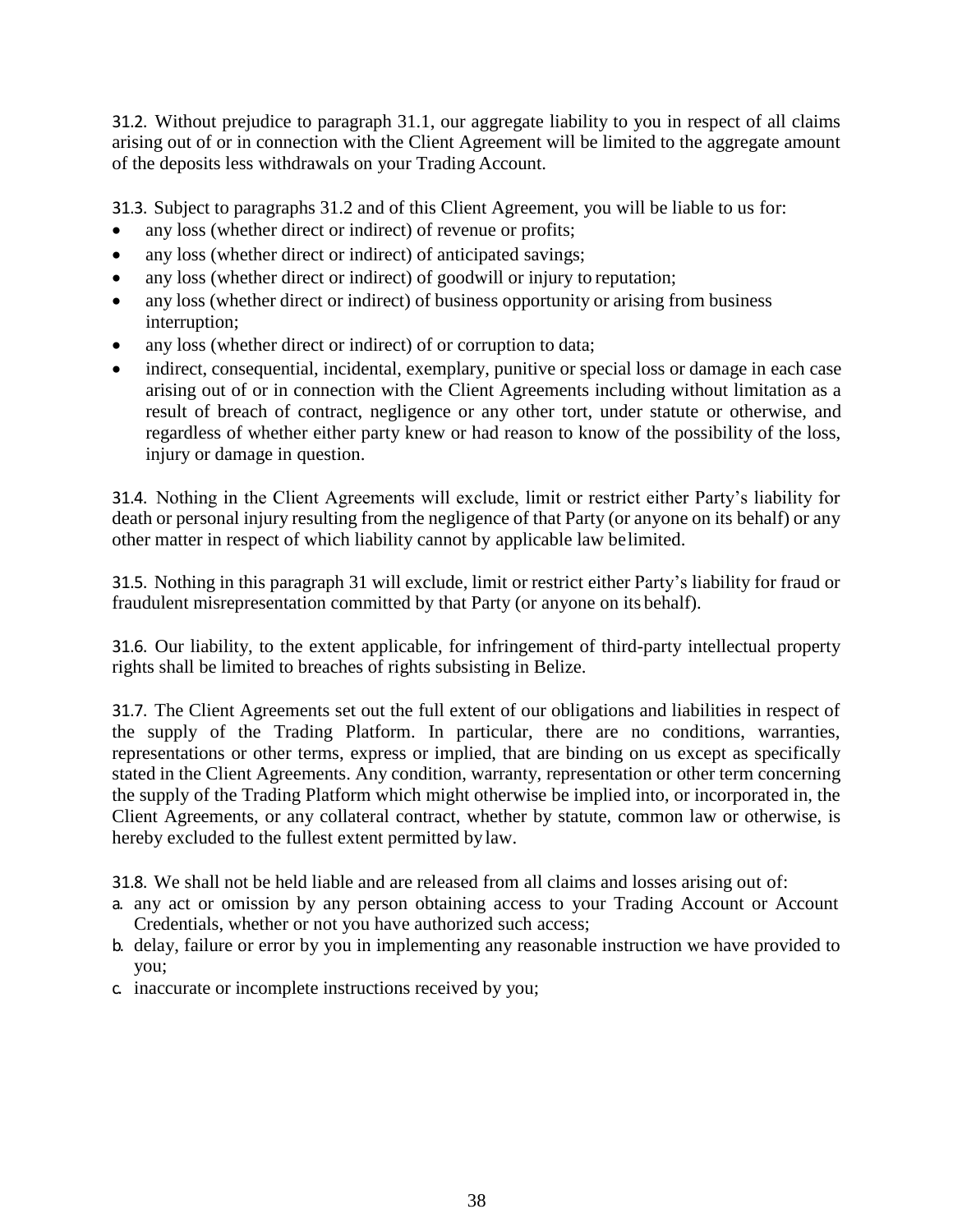d. any reliance or use by you or any other third party with access to your Trading Account of any Financial Data, whether to complete a Transaction on the Trading Platform or for any other purpose whatsoever:

### **32. Authority to Trade**

32.1. You hereby authorize us to act on any instruction given or appearing to be given by you on the Trading Platform.

32.2. We shall be entitled, and you hereby authorize us, to rely upon any oral, electronic or written communication or instruction received from you. You agree that:

- once logged on to the Trading Platform following entry of the Account Credentials, we are authorized to act upon instructions without enquiring as to the validity of the instructionsand to consider the instructions of like force and effect as written orders made by you;
- following log-in to the Trading platform, nothing in this paragraph will oblige us to verify the validity of each instruction or the signatures prior to every trade; and
- you shall bear the risk of all instructions, whether authorized, unauthorized, improper or fraudulent, even if it transpires such instructions were provided without your authority. You shall indemnify us against and save us harmless from all losses, costs, fees, damages, expenses, claims, suits, demands and liabilities whatsoever that we may suffer or incur or that may be brought against us, in any way relating to or arising out of our acting upon, delay in acting upon or refusal to act upon any such instructions or information.

32.3. Without derogating from the above, we will not be under any duty to act in accordance with any instruction if we reasonably believe that:

- the person who provided such an instruction was acting in excess of his authority;
- acting upon such an instruction would infringe any law, rule, regulation or the Client Agreements; or
- in the event that we have accepted an offer to perform a Transaction that we later suspect falls within points (a) and (b) hereunder this paragraph 32.3, we may, in our absolute discretion, either close such a Transaction at the then prevailing price quoted on the Trading Platform or treat the Transaction as having been void from the outset.
- Nothing in this paragraph shall be construed as an obligation on our part to inquire about the authority of any person who purports to represent you.

32.4. Any offer to open or close a Transaction (including an Order) must be made by you through the Trading Platform only. Written offers to open or close a Transaction, including offers sent by fax, email or text message will not be accepted.

32.5. If we receive an offer to open or close a Transaction other than in accordance with paragraph 32.4, we may act on such an offer, in our absolute discretion, however we will not be responsible for any loss, damage or cost that you suffer or incur arising out of any error, delay or omission in our acting or refusing to act on such an offer.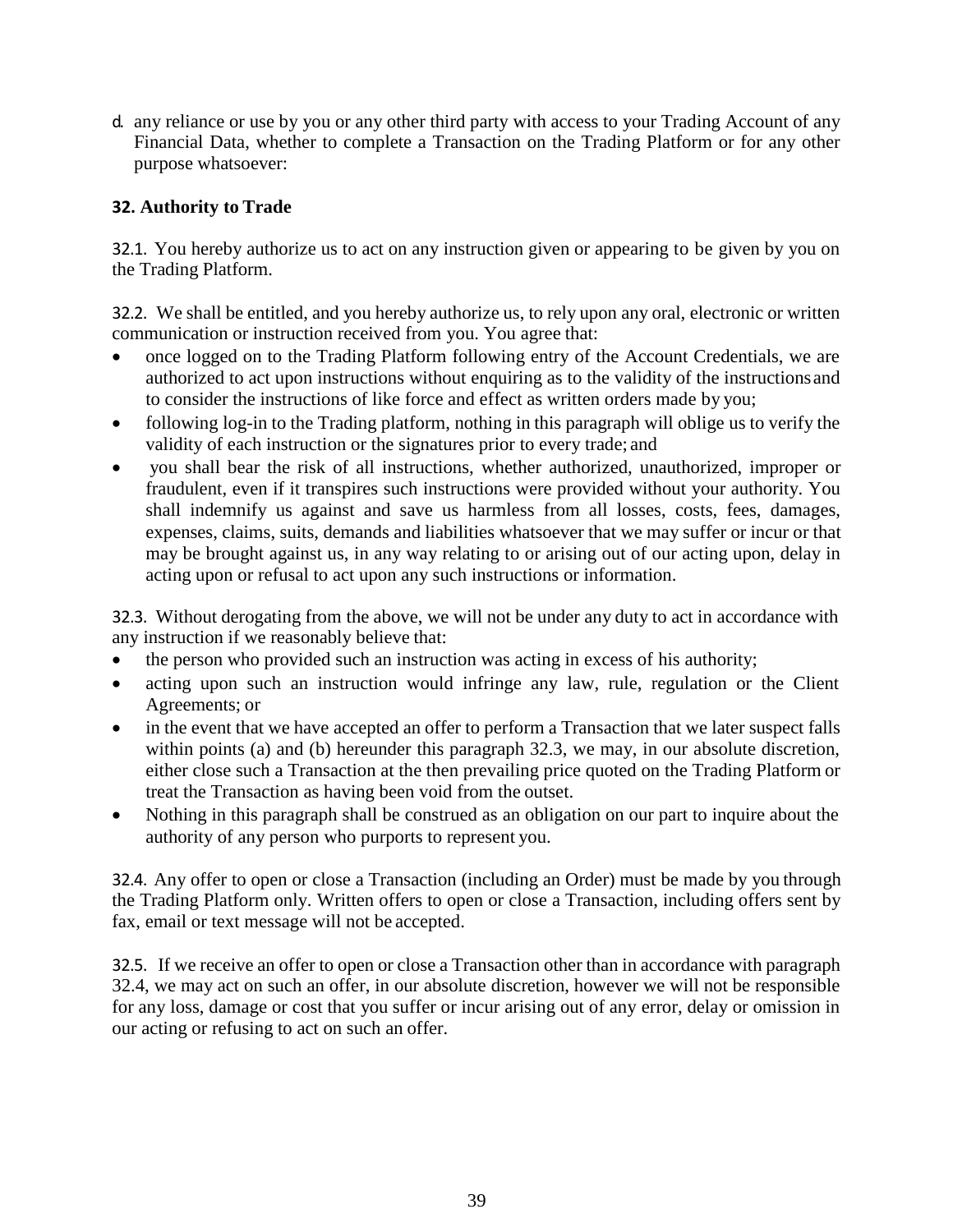### **33. Relationship of the Parties**

33.1. You will open each Transaction with us as principal and not as agent for any person. This means that unless we have otherwise agreed in writing, we will treat you as our Client for all purposes and you will be directly and personally responsible for performing your obligations under each Transaction entered into by you. If you act in connection with or on behalf of someone else, whether or not you identify that person to us or not, we will not accept that person as a Client of ours and we will accept no obligation to them unless otherwise specifically agreed in writing.

#### **34. Communication, Written Notices and Language**

34.1. Unless the contrary is specifically provided in this Agreement, any notice, request or other communication (other than Orders which shall be given only in accordance to paragraph 34.2 hereunder) to be given to the Company by the Client under the Agreement shall be sent to the Company's address below (or to any other address which the Company may from time to time specify to the Client for this purpose) by email, facsimile, post if posted in Belize, or airmail if posted outside Belize, or commercial courier service and shall be deemed delivered only when actually received by the Company at the contact details appearing in the firstpage.

34.2. It is agreed and understood that Orders shall be placed on the Trading Platform and shall not be communicated to the Company in any other means. Only when the Platform is not operational, Orders may be placed via phone.

34.3. In order to communicate with the Client, the Company may use any of the following methods: email, Platform's internal mail, facsimile transmission, telephone, post, commercial courier service, air mail or the Company's Website.

34.4. The Company shall contact the Client at the contact details on his Registration Data. Hence, the Client has an obligation to notify the Company immediately of any change in the Client's contact details.

34.5. The following methods of communication are considered as Written Notice from the Company to the Client: email, Platform's internal mail, facsimile transmission, post, commercial courier service, air mail or the Company's Website. The following methods of communication are considered as Written Notice from the Client to the Company: email, facsimile transmission, post, commercial courier service or air mail or commercial courier.

34.6. Any communications sent to the Client (documents, notices, confirmations, statements, reports etc.) are deemed received:

- (a) If sent by email, within one hour after emailing it and provided the email has left from the Company's outlook.
- (b) If sent by the Platform's internal mail, immediately after sendingit.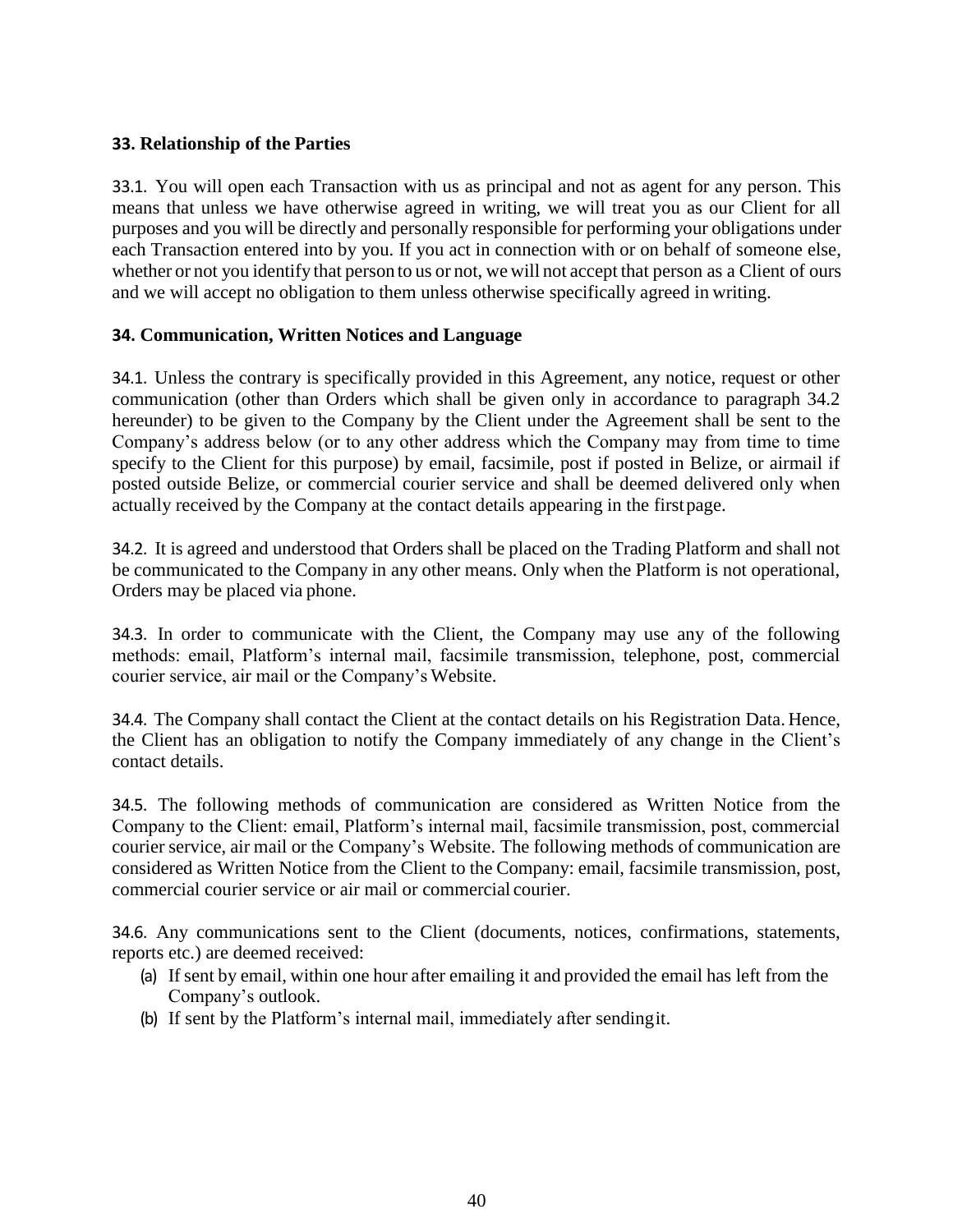- (c) Ifsent by facsimile transmission, upon receipt by the sender of a transmission report from its facsimile machine confirming receipt of the message by recipient's facsimile machine.
- (d) If sent by telephone, once the telephone conversation has been finished.
- (e) If sent by post, seven (7) calendar days after posting it.
- (f) If sent via commercial courier service, at the date of signing of the document on receipt of such notice.
- (g) If sent by air mail, eight (8) Business Days after the date of their dispatch.
- (h) If posted on the Company Webpage, within one hour after it has been posted.

34.7. The Language in which the Client may communicate with the Company is English, which is the Company's official language. From time to time, the Company may employee staff who speak the Client's native language, in which case the Client may find it more convenient to communicate with the Company in that language. However, it is clarified that all documents and information provided by the Company shall be in English. Translation or information provided in languages other than English is for informational purposes only and do not bind the Company or have any legal effect whatsoever, the Company having no responsibility or liability regarding the correctness of the information therein and the Client should also refer to the English version and the Website for information on the Company and its policies.

#### **35. Entire Agreement**

35.1. The Client Agreement set out the entire agreement and understanding between the partiesin respect of the matters dealt with in them. They supersede any previous agreement or understanding between you and us in respect of their subject matter.

35.2. You represent and agree that in entering into the Client Agreement you do not rely on, and will have no remedy in respect of, any statement, representation, warranty or understanding (whether negligently or innocently made) of any person (whether party to the Client Agreements or not) other than as expressly set out in the ClientAgreement.

#### **36. Severability**

36.1. Should any part of this Agreement be held by any Court of competent jurisdiction to be unenforceable or illegal or contravene any rule, regulation or by law of any Market or regulator, that part will be deemed to have been excluded from this Agreement from the beginning, and this Agreement will be interpreted and enforced asthough the provision had never been included and the legality or enforceability of the remaining provisions of the Agreement or the legality, validity or enforceability of this provision in accordance with the law and/or regulation of any other jurisdiction, shall not be affected.

#### **37. Waiver**

37.1. Any failure to exercise or any delay in exercising a right or remedy provided by the Client Agreement will not constitute a waiver of the right or remedy or a waiver of any other rights or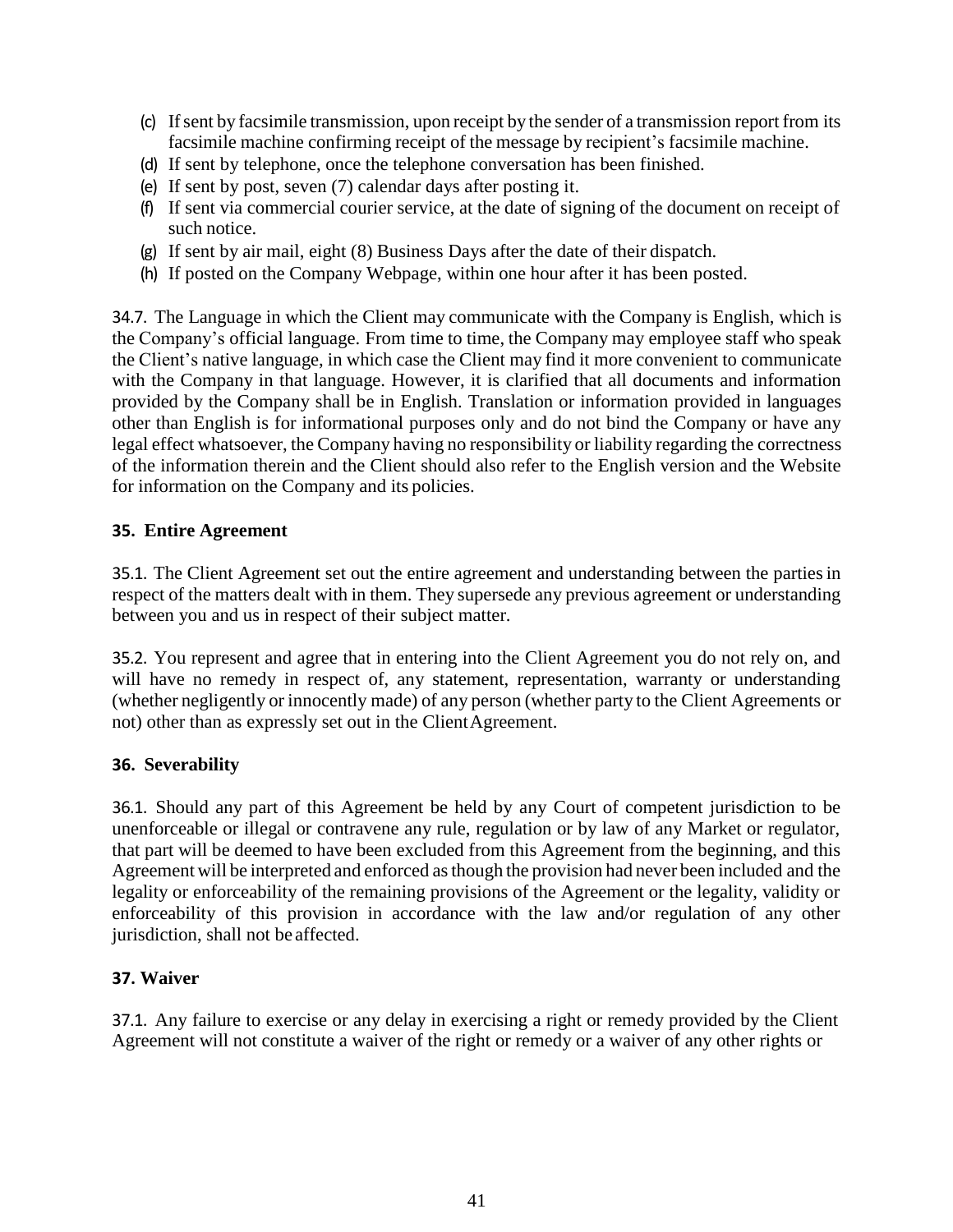remedies. A waiver of a breach of any of the terms of the Client Agreement will not constitute a waiver of any other breach and will not affect the other terms of the Client Agreement.

37.2. The rights and remedies provided by the Client Agreement are cumulative and (except as otherwise provided in the Client Agreements) are not exclusive of any rights or remedies provided at law or in equity.

### **38. Assignment**

38.1. You may not assign or transfer any of your rights or delegate any of your obligations under the Client Agreements, whether by operation of law or otherwise, either on a permanent or temporary basis to a third party without our prior written consent.

38.2. You acknowledge and agree that we may assign our rights or obligations under the Client Agreements or the entire Agreement to a successor of all or substantially all of our business or assets without prior written consent but subject to providing previous five (5) Business Days Written Notice to you. The Company may sell, transfer or otherwise share some or all of your assets, including among others your Registration Data, personal information and Log Data, in connection with a merger, acquisition, reorganization or sale of all or substantially all of our shares or assets, or in the event of our bankruptcy and may also transfer your Client money under the same circumstances.

38.3. Without derogating from the above, you acknowledge and agree that we may assign our rights or obligations under the Client Agreements or the entire Agreement, at oursole discretion, to any other licensed member company of our group, without prior written consent but subject to providing at least five (5) Business Days prior Written Notice to you. The Company may sell, transfer or otherwise share some or all of your assets, including among others your Registration Data, personal information and Log Data, in connection with such assignment/transfer and may also transfer your client money under the same circumstances.

# **39. Introducer**

39.1. In cases where the Client is introduced to the Company through a third person such as a business introducer or associate network who performs marketing for the Company (both called "Introducer"), the Client acknowledges that the Company is not responsible or accountable for the conduct and/or representations of the Introducer and the Company is not bound by any separate agreements entered into between the Client and the Introducer. It is also made clear that the Introducers are not authorised to bind the Company in any way, to offer credit in the Company's name, to offer guarantees against losses, to offer investment services or legal, investment or tax advice in the Company's name.

39.2. The Client acknowledges and confirms that the Company may pay the Introducer witha fee. If such fees apply they will be disclosed to the Client according to Applicable Regulations.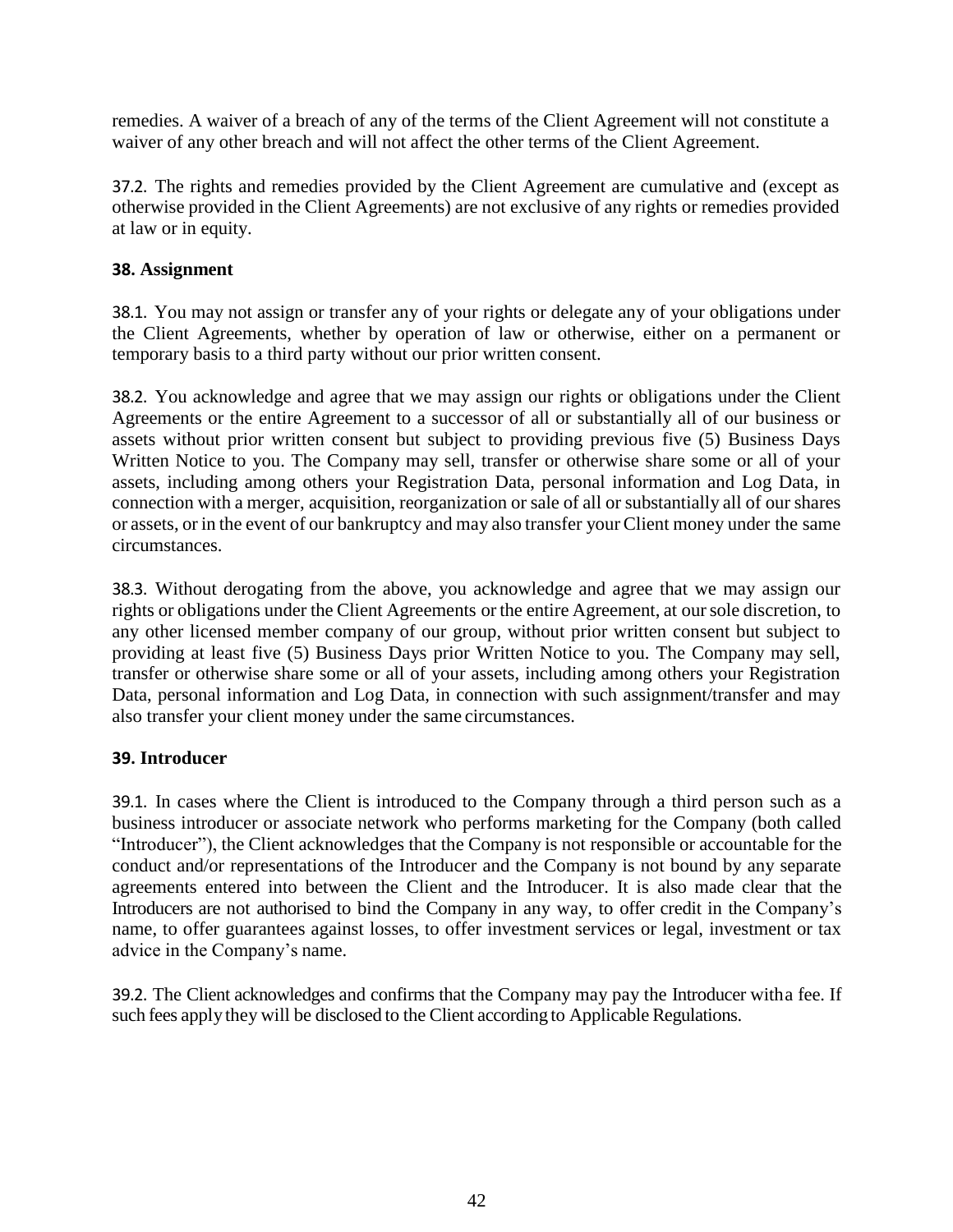### **40. Complaints and Disputes**

40.1. If the Client wishes to report a complaint, he should follow the Company'sprocedures, which can be found at <https://www.investmarkets.com./>

40.2. If a situation arises which is not expressly covered by this Agreement, the Parties agree to try to resolve the matter on the basis of good faith and fairness and by taking such action as is consistent with market practice.

40.3. The Client's right to take legal action remains unaffected by the existence or use of any complaints procedures referred to above.

### **41. Governing Law and Jurisdiction**

41.1. The interpretation, construction, effect and enforceability of the Client Agreements shall be governed by the Laws of Belize, and you and we agree to submit to the exclusive jurisdiction of the Belize courts for the determination of disputes. You agree all Transactions carried out on the Trading Platform are governed by Belize Laws regardless of the location of the Registered User.

41.2. The Company shall be entitled to take or omit to take any measures which it considers necessary to ensure compliance with the Applicable Regulations, the relevant market rules. Any such measures as may be taken shall be binding on theClient.

### **42. Multiple Account Holders**

42.2. Where the Client comprises two or more persons, the liabilities and obligations under the Agreement shall be joint and several. Any warning or other notice given to one of the persons which form the Client shall be deemed to have been given to all the persons who form the Client. Any Order given by one of the persons who form the Client shall be deemed to have been given by all the persons who form the Client.

42.3. In the event of the death or mental incapacity of one of the persons who form the Client, all funds held by the Company or its Nominee, will be for the benefit and at the order of the survivor(s) and all obligations and liabilities owed to the Company will be owed by such survivor(s).

#### **43. Inducements and Conflicts of Interest**

43.1. It is understood that by entering into the Client Agreement, you consent that the Company is, without exception, the execution venue for all orders and acts as principal and not as agent on the Client's behalf; contractually the Company is the sole counterparty to the Client's trades and any execution of orders is done in the Company's name.

43.2. In promoting and marketing our services, we may engage affiliates. The activities of such affiliates are solely to introduce you as potential client to us. They are not permitted to offer any form of investment advice, legal advice, inducement, recommendation or portfolio management to you or to handle any of your funds or cash. The Client is hereby informed that the Company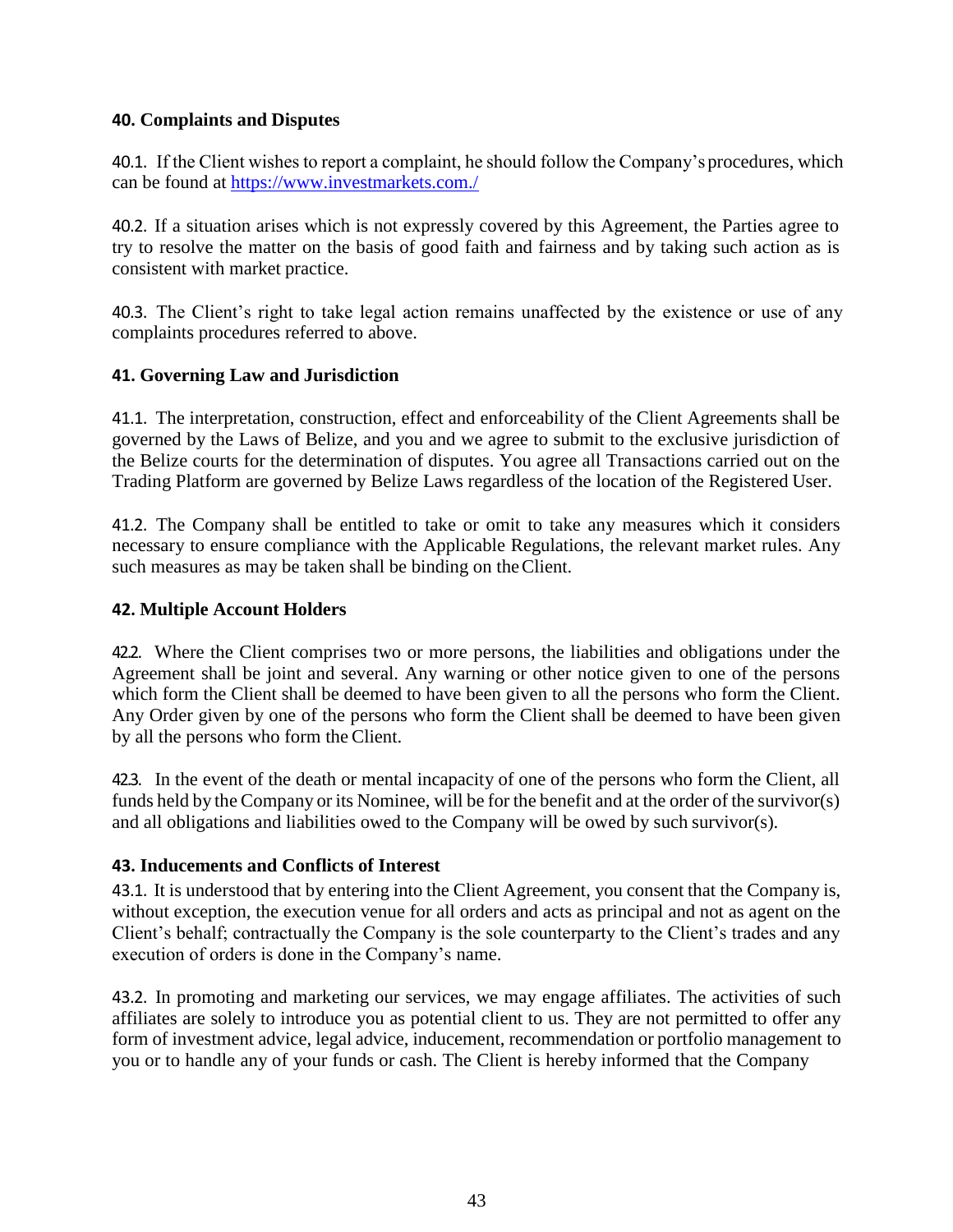pays the affiliates mentioned above on fixed commissions per referral and/or variable commissions calculated as a percentage of deposits and/or volume of Orders of referred clients. For more details on these commissions, you may contact the Company and the Company hereby undertakes to provide the relevant clarifications.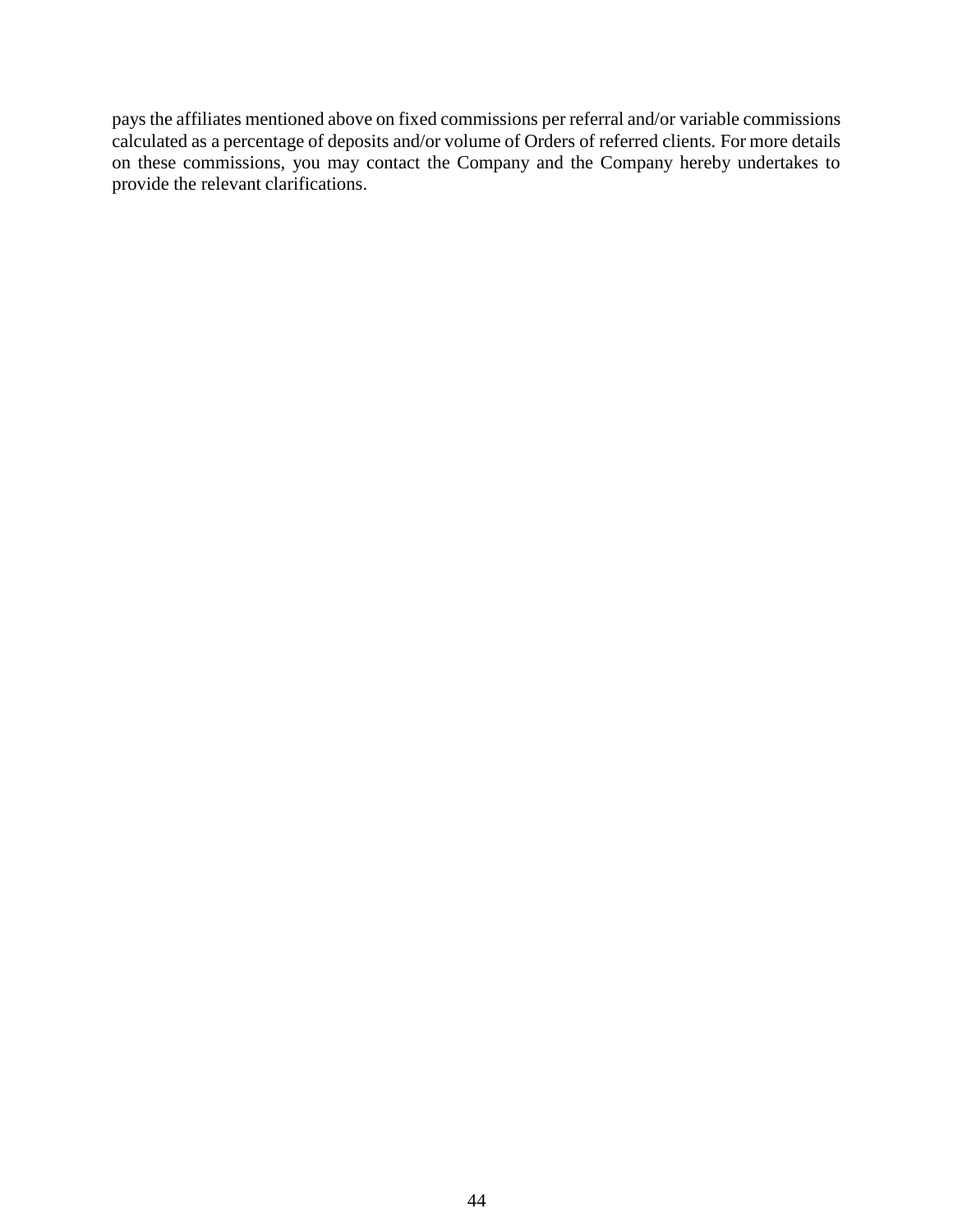# **Appendix 1 – FX and CFD TRADING TERMS**

### **1. Scope**

1.1. This Appendix 1 is applicable only to those Clients trading in the Financial Instrumentsof Contracts for Differences for all types of Underlying Assets available with the Company from time to time such as Currency Pairs (for FX Contracts), Equity Indices, base or precious Metals, Forwards, Commodities, Stocks, Shares Indices, Futures, ETFs and Cryptocurrencies. Although the term FX / FX Contract is a type of a Contract for Difference, it is mentioned separately to mean the type of CFD where the Underlying Asset is a Currency Pair.

### **2. Opening and Closing Orders/Transactions**

2.1. In order to open a Transaction in an FX and CFD on the Trading Platform, you must either open a Buy or a Sell, at the price quoted by the Trading Platform at the time of such Transaction. In order to close a Transaction, you must either offer to sell (in the case of a Buy), or purchase (in the case of a Sell), the Underlying Asset covered by such open Transaction, at the price quoted by the Trading Platform at the time of such closing offer. Transactions or open positions cannot be transferred to other FX and CFD providers or their platforms. Full details of our Order Execution Policy can be found on the Website.

2.2. The Trading Platform will provide a Buy quote and a Sell quote for each UnderlyingAsset traded on the Trading Platform. You acknowledge that upon opening a Buy or closing a Sell, you may only do so at the price quoted by the Trading Platform to purchase such Underlying Asset. You further acknowledge that upon opening a Sell or closing a Buy, you may only do so at the price quoted by the Trading Platform to sell such an Instrument.

2.3. On the Trading Platform, you shall be entitled to make an offer to open a Transaction at the best available rate on the Trading Platform ("Market Order") at the time of opening such a Transaction, unless you specify a particular price in which to make an offer to open a Transaction ("Pending Order"). With respect to a Market Order, the price at which a Transaction is completed may not always be at the exact rate displayed when the order is submitted. You agree that your offer to open a Market Order may be accepted at a lower price or higher price than the price indicated by you in your Market Order. If you choose to open a Market Order, your offer will be accepted at the next available price offered on the Trading Platform.

2.4. With respect to a Pending Order, the price at which a Transaction is completed may not always be at the exact rate displayed when the order is submitted. You agree that your offer to open a Pending Order may be accepted at a lower or higher price, than the price indicated by you in your Pending Order as specified on the Trading Platform from time to time. If you offer to open a Pending Order, your offer may be accepted at the price indicated by you in your offer. At any time prior to acceptance of a Pending Order, you may cancel the Pending Order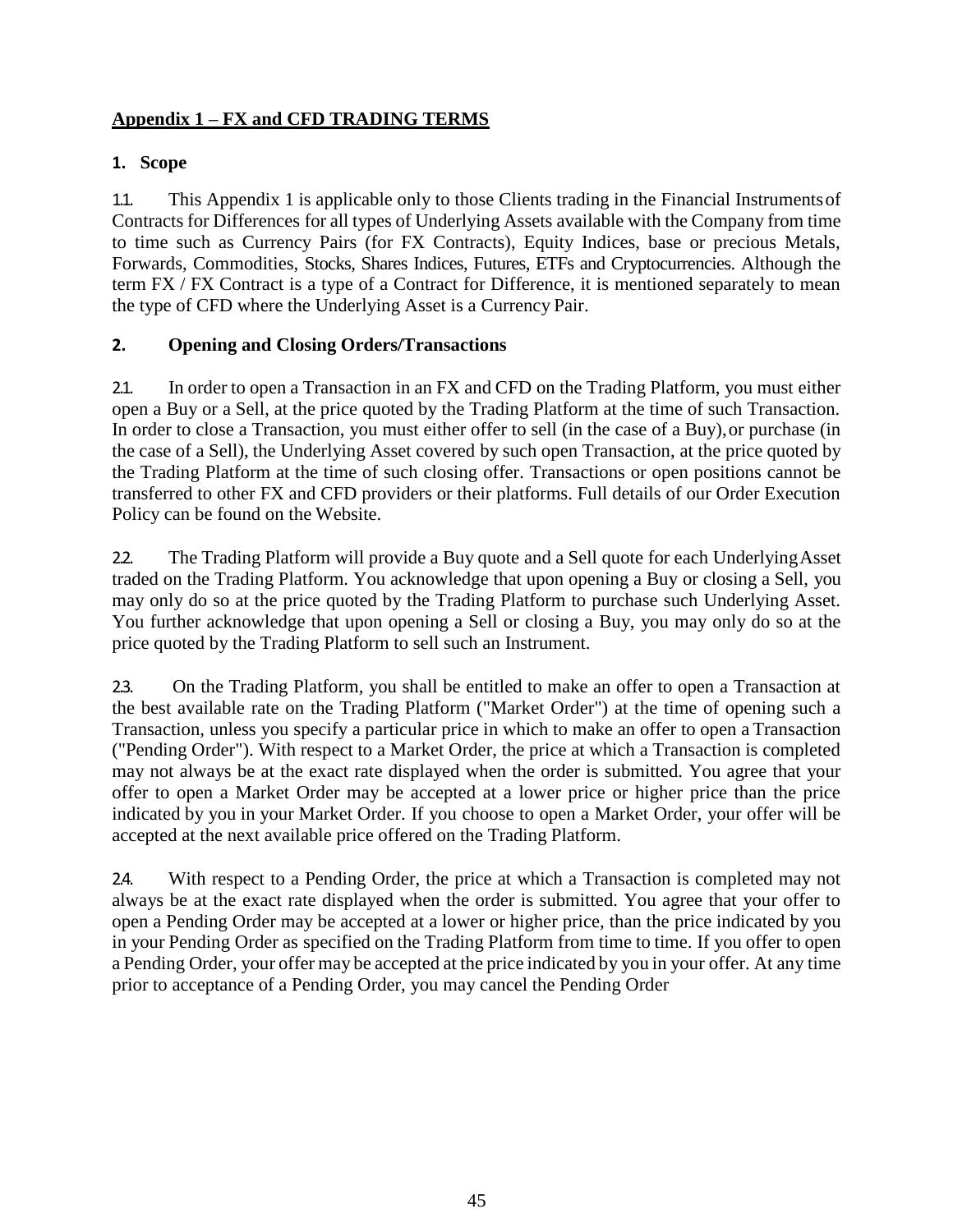without any further liability. If you choose to open a Pending Order, your offer will be accepted at the best possible rate offered on the Trading Platform.

2.5. Orders can be placed and (if allowed) changed within the Trading Hours for each type of FX and CFD appearing on the Company's Trading Platform, as amended from the Company from time to time. The Client agrees that the Orders to open a position if accepted by the Company outside the Trading Hours may not be capable of execution should the market not trade at the price requested once Trading Hours commence.

2.6. Pending Orders, not executed, shall remain effective through the next trading session (as applicable). All open spot positions will be rolled over to the next Business Day at the close of business in the relevant Underlying Market, subject to the Company's rights to close the open spot position. Any open forward positions will be rolled over at the expiry of the relevant period into the next relevant period subject to the Company's rights to close the open forward position.

2.7. Market Orders not executed because there is not enough volume to fill them, will not remain effective and will be cancelled.

2.8. Pending Orders shall be valid in accordance with the type and time of the given Order, as specified by the Client. If the time of validity of the Order is not specified, it shall be valid for an indefinite period. However, the Company may delete one or all pending orders if the Trading Account Equity reaches zero.

2.9. Pending Orders may be removed by the Client before they are executed.

2.10. Stop loss and Take Profit orders may be changed by the Client as long as they are higher in distance than a specific level (depending on the trading symbol).

2.11. The Client may change the expiration date of Pending Orders or delete or modify a Pending Order before it is executed. In order to change the expiry, the Client will need to cancel the Order and place e a new one.

- 2.12. FX and CFD Orders on currencies are executed as follows:
- Take Profit (T/P) orders are executed at requested prices or better;
- Stop Loss (S/L) orders are executed at next available price in the market after the order is triggered;
- Stop Loss (S/L) orders set to lock positions are executed at next available price in the market after the order is triggered;
- Pending Orders are executed at requested prices or better;
- Buy Stop and Sell Stop orders for position opening are executed at next available price in the market after the order is triggered.

2.13. The Client acknowledges and agrees that due to market volatility and factors beyond its control, the Company cannot guarantee that an Order will be executed at the level specified in the Client Order, for example, an Order may be closed at a worse price than as originally specified by the Client in such an Order. In such an event, the Company will close the Transaction at the next available price in the market. For example, with respect to a Close at Loss, in the case of a Buy to close, the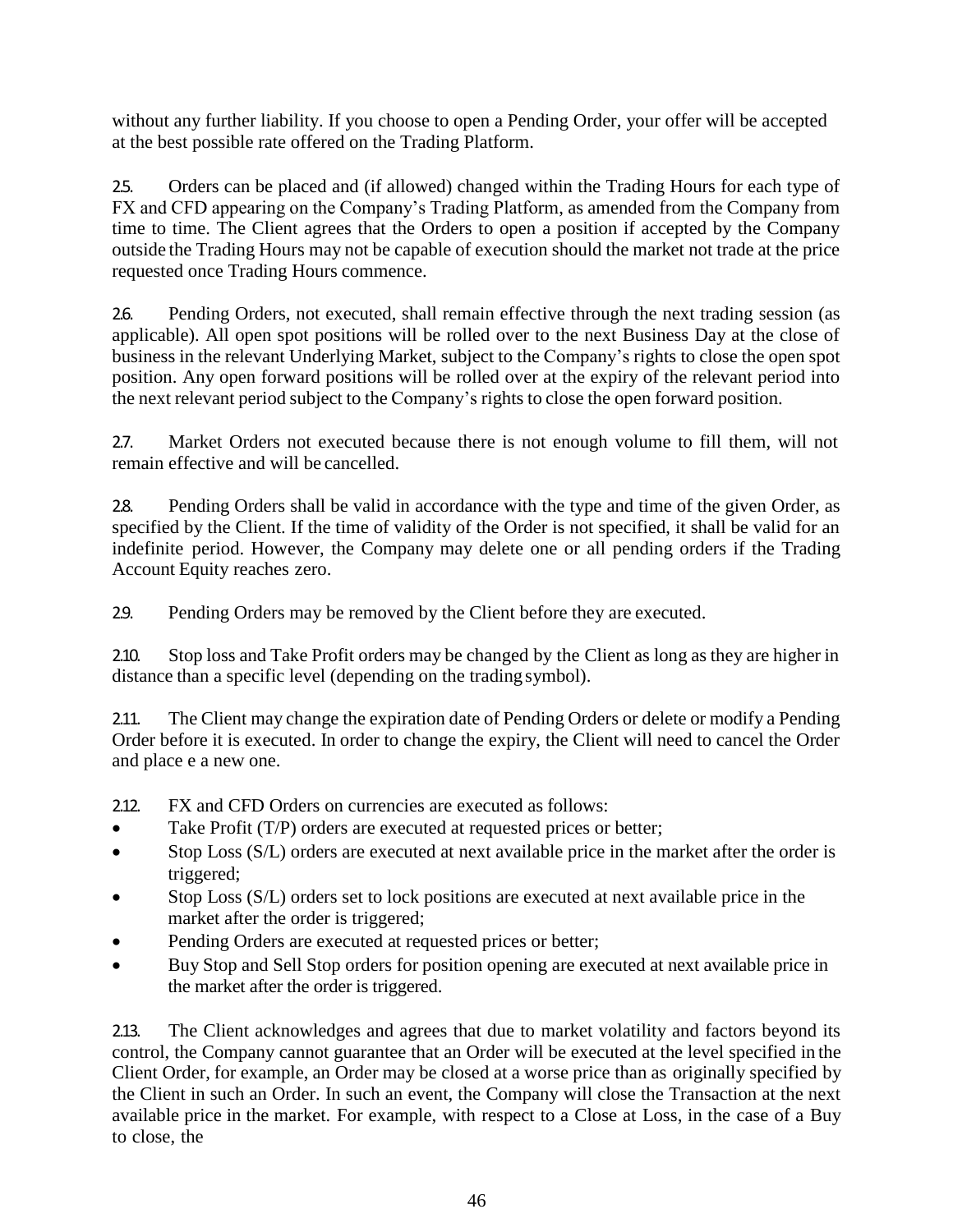price of an Underlying Asset such Order may suddenly increase above the Close at Loss price, without ever reaching such price. In the case of a Sell to close, the price of an Underlying Asset such Order may suddenly decrease below the Close at Loss price, without ever reaching such price.

2.14. With respect to a Close at Profit where the price for an Underlying Asset moves to the Client's advantage (for example, if the price goes down as the Client Buys or the price goes up as the Client Sells), the Client agrees that the Company can pass such price improvement on to the Client.

2.15. In the event that the Company is unable to proceed with an Order, with regard to price or size or other reason, the Company not send a re-quote to the Client (with the price it is willing to deal until the price the Client asks is available). The Order will be rejected and the Client will need to place another Order.

# **3. Stop and Limits**

3.1. We may, in our sole discretion, allow you to specify a closing price for a Transaction through a "Close at Loss" and "Close at Profit" order, subject always to the terms of the Client Agreements and any other terms and conditions we may implement from time to time.

3.2. Upon your offer and our acceptance of your Order, you hereby authorize us to close the Transaction at the "Close at Loss" price or "Close at Profit" price, as applicable, and as agreed in the Order, without further instruction from or notification to you. We may, in our sole discretion, close the Transaction when the price quoted by us on the Trading Platform equals or exceeds the price accepted by us for such an Order. You acknowledge that we will not be required to close any Transaction if you are not in compliance with any of the factors set forth in paragraph 15.14 of this Client Agreement.

3.3. We may, in our sole discretion, allow you to request the opening or closing of a Transaction, including a "Close at Loss" and "Close at Profit" Order, within a specific time period determined by you. If we have accepted such a request, we may in our sole discretion, close the Transaction within such specific time period. You acknowledge and agree that we shall not be obliged to close such a Transaction outside such specific time period or which does not otherwise comply with any other limitations agreed upon with respect to such Transaction.

3.4. We may, in our sole discretion, accept an offer to place a Trailing Stop in relation to a "Close at Loss". You acknowledge that the original price level set forth in a Close at Loss may be amended as the market on the Trading Platform moves in your favour. Whilst your trailing "Close at Loss" is still in effect, you agree that each change in the market by at least one hundredth of a percentage point (referred to as "Pips" on the Trading Platform) in your favour shall constitute a new offer by you to raise the level of your trailing "Close at Loss" by one hundredth of one percentage point. Changes in a Pip will be rounded to the nearest absolute value in your base currency based on your country of origin, as shall be specified on the TradingPlatform.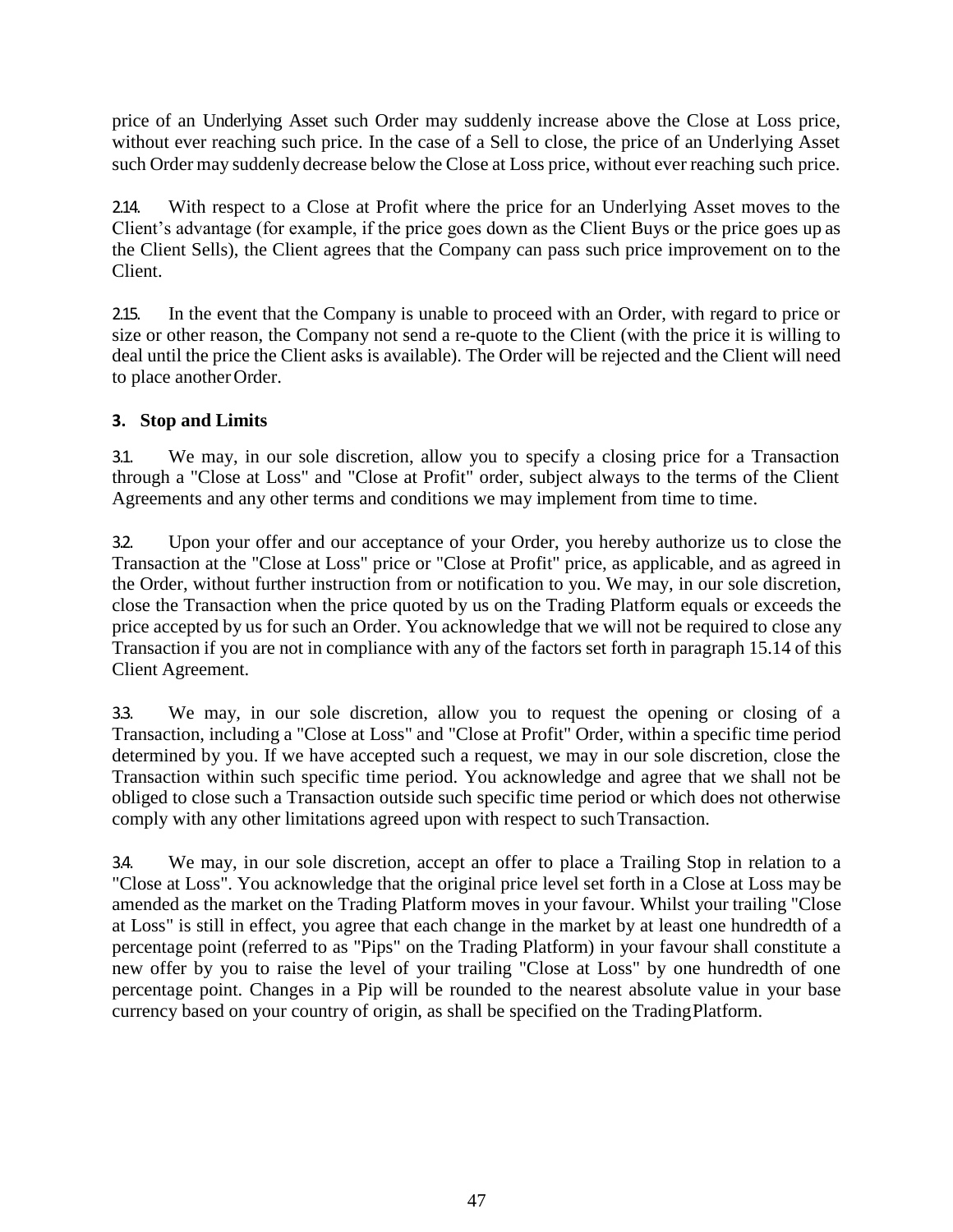3.5. You acknowledge and agree that due to market volatility and factors beyond our control, we cannot guarantee that an Order will be executed at the level specified in your Order, for example, an Order may be closed at a worse price than as originally specified by you in such an Order. In such an event, we will close the Transaction at the next best price. For example, with respect to a Close at Loss, in the case of a Buy, the price of an Underlying Asset underlying such Order may suddenly decrease below the Close at Loss price, without ever reaching such price. In the case of a Sell, the price of an Underlying Asset underlying such Order may suddenly increase above the Close at Loss price, without ever reaching such price.

3.6. With respect to a Close at Profit where the price for an Underlying Asset moves to your advantage (for example, if the price goes down as you buy or the price goes up as you sell), you agree that we can (but do not have to) pass such price improvement on to you. For example, in the case of a Buy, the price of an Underlying Asset underlying such Order may suddenly increase above the Close at Profit price, without ever reaching such price. In the case of a Sell, the priceof an Underlying Asset underlying such Order may suddenly decrease below the Close at Profit price, without ever reaching such price.

3.7. The Client agrees that placing a Stop Loss Order will not necessarily limit losses to the intended amounts, because market conditions may make it impossible to execute such an Order at the requested price and the Company bears no responsibility whatsoever.

3.8. The Client agrees that trading operations using additional functions of the Client Trading Terminal such as Trailing Stop and/or Expert Advisor are executed completely under the Client's responsibility, as they depend directly on his trading terminal and the Company bears no responsibility whatsoever.

# **4. Premium (or Swaps)**

4.1. Any open Transaction held by the Client at the end of the trading day of the Underlying Market or over the weekend when the relevant Underlying Market is closed, shall automatically be rolled over to the next business day to avoid an automatic close. You acknowledge that when rolling such Transactions to the next Business Day, a Premium will be either added or subtracted from your Account with respect to such Transaction ("Rolling"). The Premium amount is a constant monetary value per lot and is based on a number of factors including among others, whether the Transaction is a Buy or a Sell, interest rates, Underlying Asset differentials, daily price fluctuations and other economic and market related factors. The Premium for each Underlying Asset is displayed in the "details" link for each specific Underlying Asset on the Trading Platform.

4.2. In deciding whether to open a Transaction for a specific Underlying Asset, you acknowledge that you are aware of the Premium.

4.3. You hereby authorize us to add or subtract the Premium to or from your Trading Account for any open Transactions that have accrued a Premium, in accordance with the applicable rate thereto, each day at 00:00 GMT+2 DST off.

# **5. Future Contract Expiry and Rollover**

5.1. On Future Contracts, we may, in our sole and absolute discretion, set an Expiry Date and time for a specific Instrument.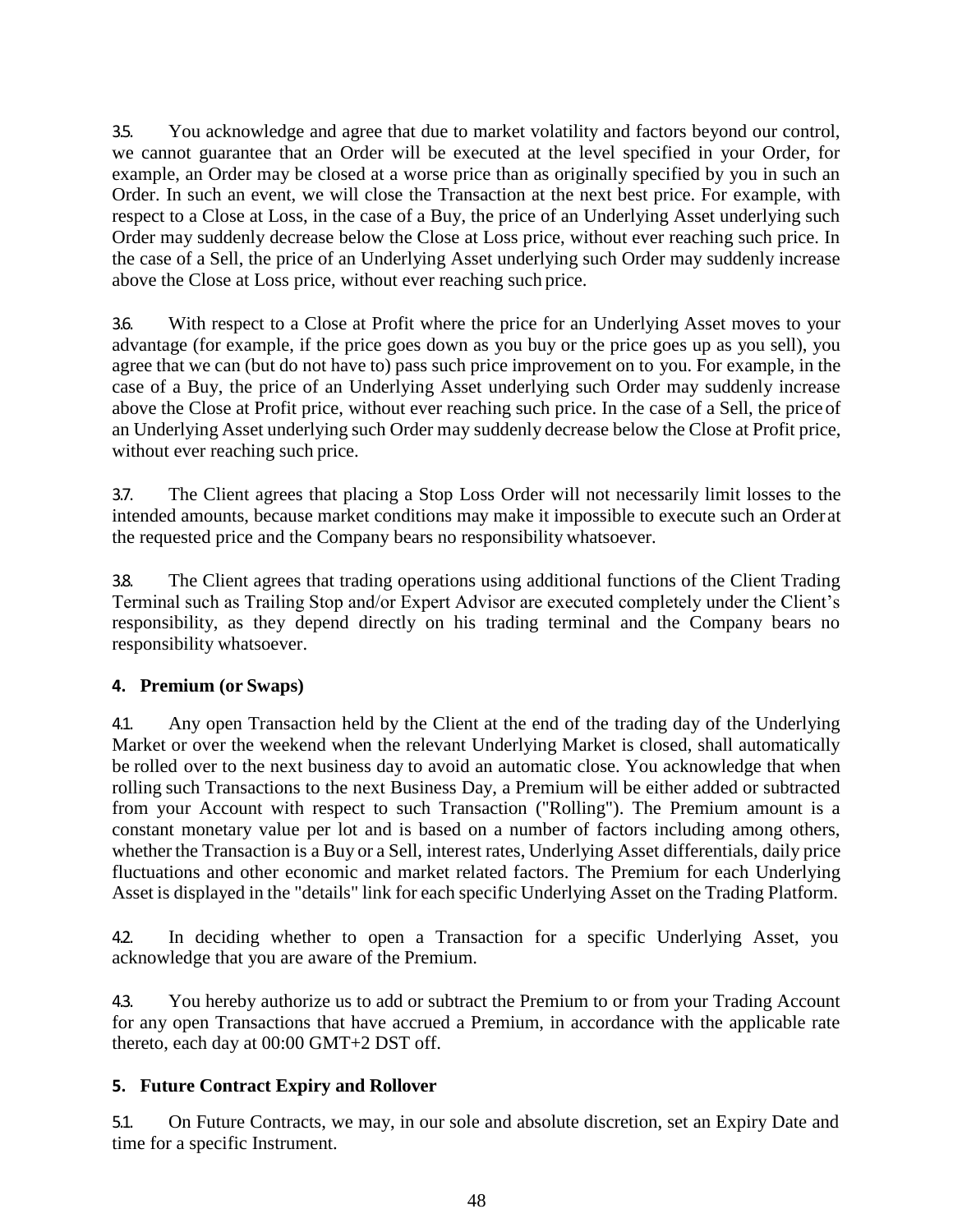5.2. For Futures Contracts on our Trading Platform we may, at our absolute discretion, set an automatic Rollover to the next tradable contract. Rollover dates are unique to each type of contract being traded and vary in duration and are displayed in the Trading Platform in the details link for each Future. Where an automatic Rollover occurs, the original position will remain open and continue trading on the next contract. In these cases, an adjustment will be made to your balance in order to reflect the difference between the price of the expired contract and the price of the new contract. For more information on the balance adjustment calculation please refer to General Fees Document. Clients with open positions who do not wish to have their positions rolled over onto the next contract should close their positions before the schedule Rollover.

We may, at our sole and absolute discretion, with respect to an Instrument which has an automatic Rollover, remove the automatic Rollover and set back an Expiry Date. Such a change will effect both new positions and existing open positions. In such circumstances, we will notify you by email prior to such change to any existing trade, however, you acknowledge that it is your responsibility to make yourself aware of the specific Instrument details available on the Trading Platform.

In respect of a Rollover of an open position, it is your responsibility to ensure that your trading account has sufficient cleared funds to meet the margin required on any relevant new trade to be entered into as part of a Rollover.

We reserve the right acting reasonably and in accordance with our regulatory obligations to require you to close out Transactions in a timely manner in the event that a trading instrument is removed from the Trading Platform. Where Transactions remain open for more than 7 (seven) days following our requirement for you to close them out, we reserve the right to close such Transactions on your behalf at the last available price.

# **6. Spreads**

6.1. All FX and CFDs available with the Company have spreads which appear on the Trading Platform and/or the Website. The Company has the right to amend its spreads in its discretion from time to time. Such changes shall be effected on the Trading Platform and/or the Website and the Client is responsible to check for updates regularly.

6.2. The Company offers spreads depending on each asset.

6.3. Spreads may not all be represented in monetary terms, but may also appear in other units such as pips, the value of which can vary depending on the instrument. You will be able to find the value of a pip across all of our instruments on our Website, by accessing each underlying on our Platform.

6.4. Spreads may increase during major announcements, due to volatile and illiquid market conditions, and/or late night hours. Further information on Spreads can be found on our Best Interest and Order Execution Policy available on our Website.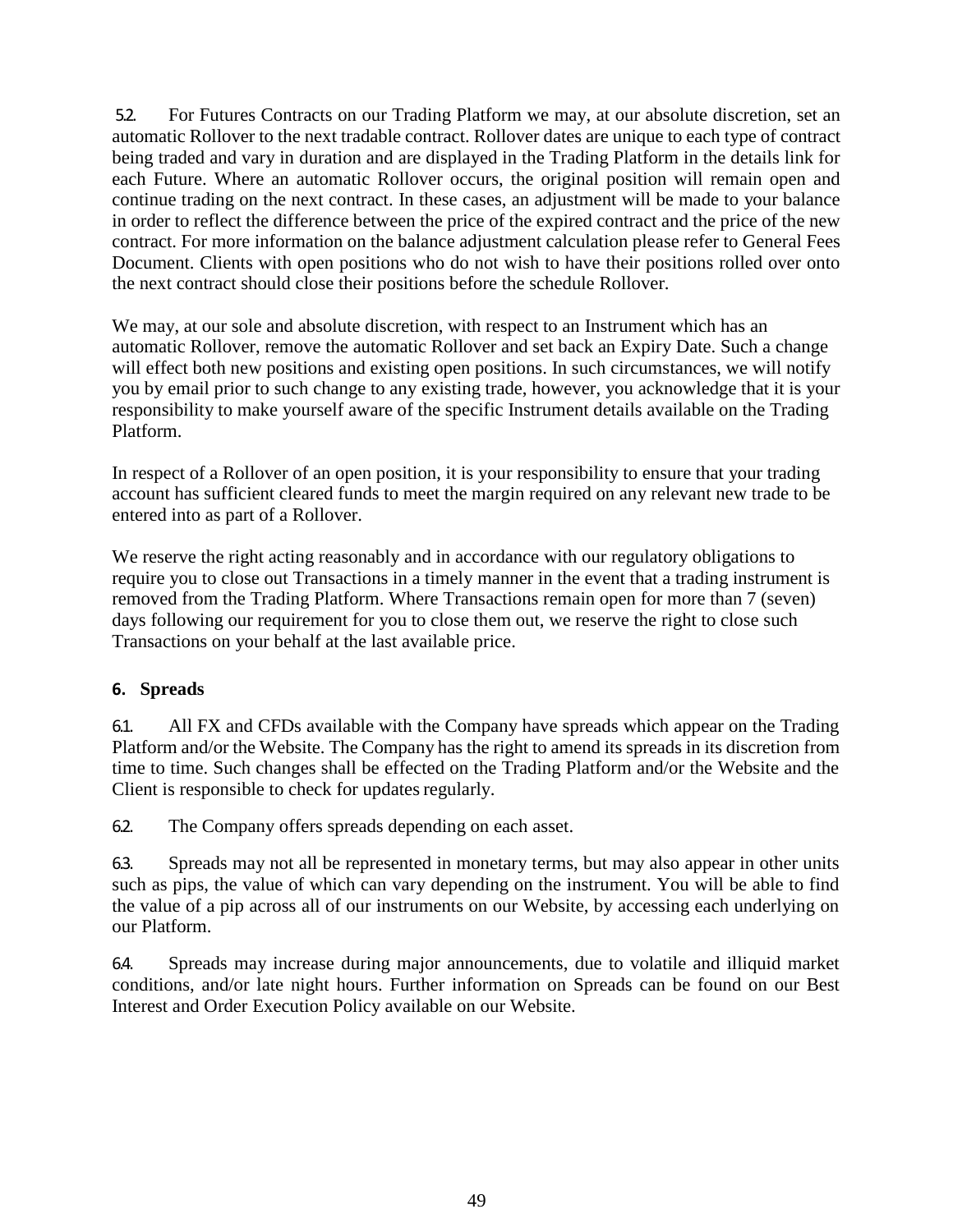# **Appendix 2 – Securities Investing**

# **1. Scope**

• This Appendix 2 is applicable only to those Clients trading in Securities available with the Company from time to time. The terms in this Appendix 2 apply to you in addition to the Terms and Conditions of this Agreement, which apply to all of our services and not just securities investing. Capitalised words in this Appendix 2 will have the same meaning which are given to those word in the General Terms and Conditions. If a term of this Appendix 2 conflicts with or differs from a term in the Terms and Conditions of this Agreement, this Appendix 2 will apply.

# **2. Our Securities Investing service**

This Appendix only applies to buy transactions made without leverage which are indicated as such on the trading platform. You can buy and sell shares on our platform, as well as other securities that we may offer from time to time.

• The Company will act as execution-only broker. The Company will also hold and administer client's funds and Instruments as custodian, and for this purpose the Company may delegate certain obligations under this Agreement to Third Parties (nominees/sub custodians).

• Securities such as shares are held in custody. Please see further below for more information.

We may be required to give your details (including your email address) and details of your shareholding to the company registrars. By trading Securities on our platform, you consent to us providing your identifying information to any requesting service provider of the company.

# **3. Limitations to our Securities Investing service**

We may provide factual market information and information in relation to any Securities at your request. However, we are not obliged to disclose such information to you and, if we do supply this information, it does not constitute investment advice.

We will not be liable to you for any act or omission of any such third-party including but not limited to information provided by such third-party, except where we have acted negligently, fraudulently or in wilful default in relation to the appointment of the third-party.

• The Company's trading platform is not an exchange or a market. This means that you can only enter into trades and investments with us on the platform, and not third parties. Therefore, our services are limited to you buying a Security on our platform, and selling that Security on our platform. You will not be able to transfer the securities out of your Trading Account, including for the purposes of selling that Security on another platform or to another person.

We do not permit "US Reportable Persons to invest in Securities on our platform. If, for any reason, we allow you to trade in securities and then identify you as a US Reportable Person, we may close any open positions you may hold and then block or close your Trading Account. We may also be required to deduct US withholding tax on income and gross proceeds from your investments in listed US securities on our platform.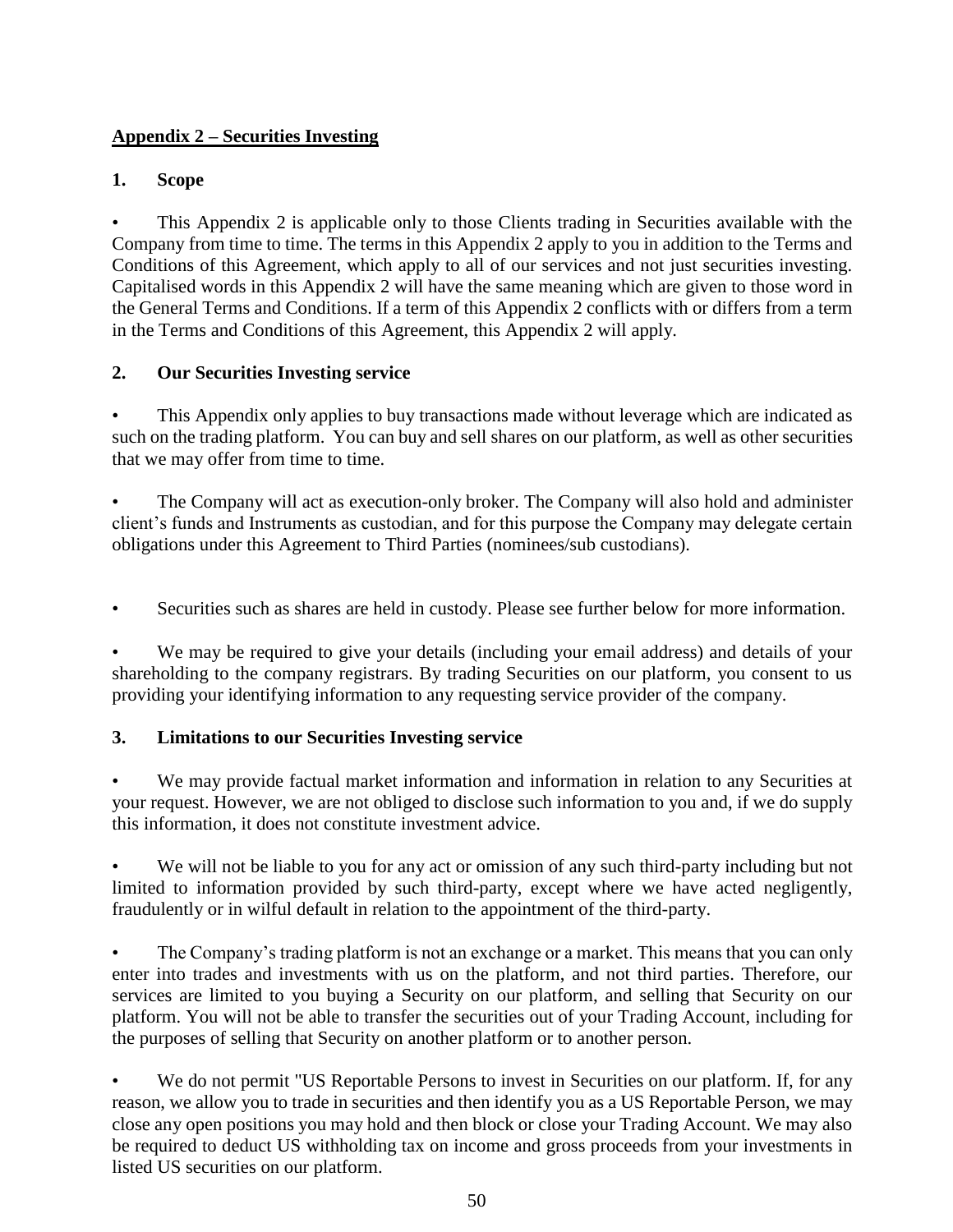If you are not a US Reportable Person, we will ask you to sign a W-8BEN form before we accept an order from you to invest in shares which are listed in the US, if available. If you have not previously provided us with a valid W8BEN, and you already hold US shares, we will ask you to complete a W-8BEN. If you do not return the signed and completed W-8BEN form before the date we specify, we reserve the right to sell your US shares. You have an ongoing obligation to inform us if you are no longer eligible for W-8BEN status. We will apply the default rate of taxes applied by the relevant tax authorities.

# **4. The key risks of Securities Investing**

All financial products carry risk, and even trading non-complex products, such as securities, will have a degree of uncertainty. The securities markets can be volatile, which means the prices of the securities can change rapidly, and therefore are unpredictable, which means that Securities Investing is not suitable for everyone.

# **5. Order placing in Securities**

• The Client understands and agrees that there is no guarantee that an Order dealing in Securities will be filled in full or in part. Where a delay occurs for any reason, we will attempt to execute the order as soon as reasonably practicable. The Client acknowledges and accepts that the market price of the Securities may have moved during the time between receipt and acceptance of the Order by the Company and attempt to execute the Order. In these circumstances, the third-party who has provided the quotation to the Company is not obliged to honor the indicative price the Client has received and, if that is the case, the Company may reject the Order. The Company shall not be liable for any delays, inaccuracies or other errors in the transmission of any order, instruction or information from the Client to the Company and also from the Company to its Counterparty due to any cause beyond the reasonable control of the Company. Delays can be caused by various reasons depending on the current market conditions (e.g. high market volatility) as well as a slow/weak internet connection (e.g. between the Client's terminal and the Company' server).

• Each order that you make is binding on you even where you have exceeded any limit on our trading platform, and you must pay any sums due on any transaction immediately once the transaction has been entered into.

• You are responsible for monitoring your orders until they are confirmed or cancelled, as we may not provide you with explicit written notification. You should contact us immediately if you are unsure about the status of an order.

# **6. Settlement**

• Settlement of a Sale Transaction by the Company shall be by way of electronic delivery to the Client the relevant Securities through book entries in the records of the Company. The Company shall upon settlement of a Sale Transaction deliver the relevant Securities to the relevant Party. Any monies received by the Company pursuant to a Sale Transaction shall be credited to the Account Balance. The Company shall upon settlement of a Sale Transaction by the Client deliver the relevant Securities to the relevant Third Party.

Settlement of a Buy Transaction shall be by way of credit to the Custody Account of the relevant Securities on the Settlement Date which shall be effectuated through book entries in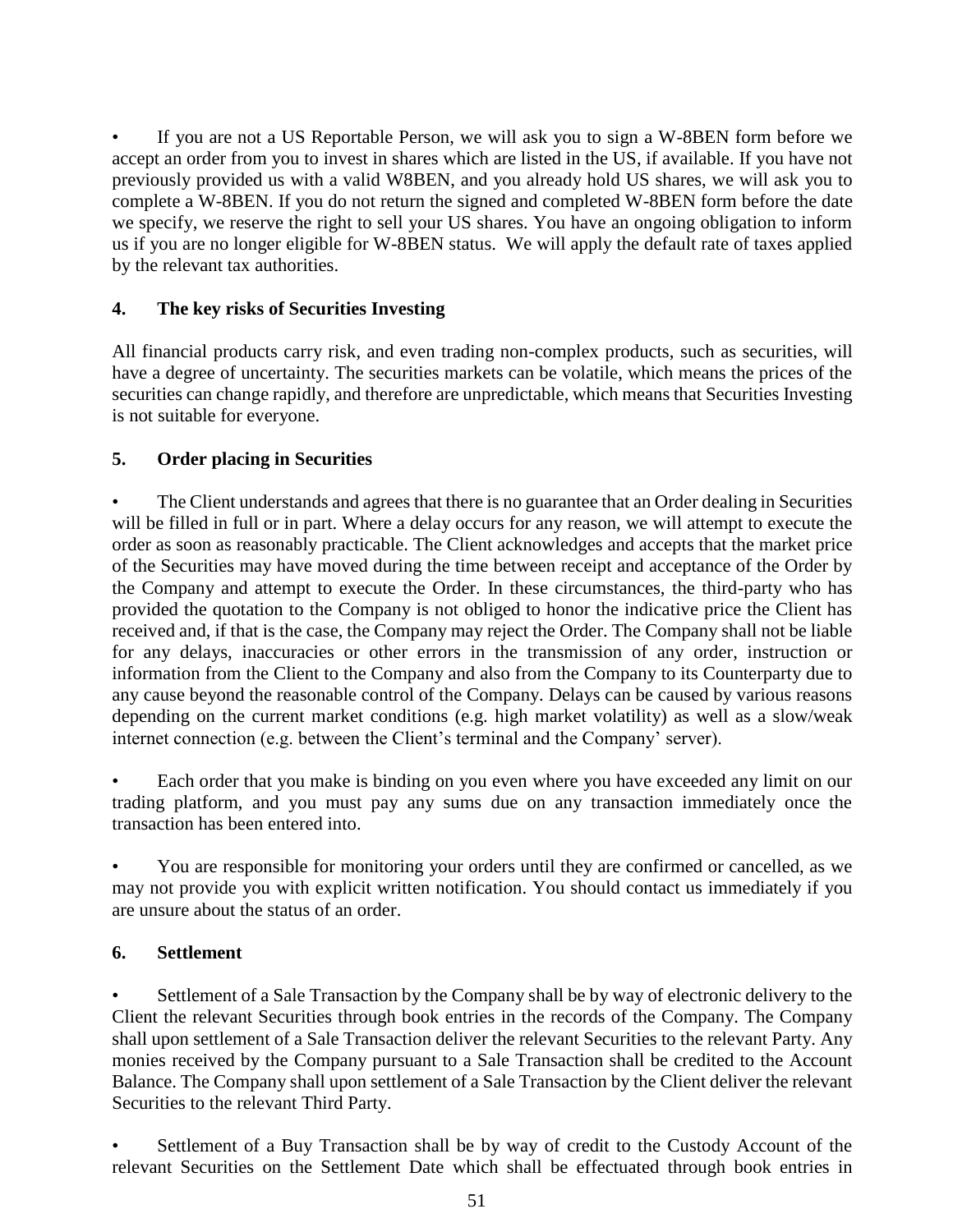Company's records. Settlement of a Buy Transaction shall require prior payment by the Client of the value of the transaction plus fees/charges and commissions as applicable in the currency denominated in the instructions of the Company.

Any Securities received by the Company for the account of the Client pursuant to a Buy Transaction shall be credited to the Custody Account.

Transactions shall be settled on a maximum of  $T+5$  basis meaning that the transaction settles five business days after it is made). The settlement date cannot be changed once you offer to enter into a Transaction. The Company shall not be held responsible for any delay in the settlement of a transaction resulting from circumstances beyond its control, or the failure of any other person or Third Party or party to perform all necessary steps to enable completion on the Settlement Date. If settlement does not occur on the expected Settlement Date the monies will be treated as client money and the Company shall make its best efforts to notify the Client regarding the reasons of such delay, and if known, the expected Settlement Date.

Settlement shall only be effectuated on a delivery versus payment basis. Securities held on Client's behalf by the Company shall be used to settle any sale Transactions.

# **7. Custody**

• Custody Assets shall be held until instructed by the Client to sell, in custody on behalf of the Client and will be registered or otherwise recorded in the name of the Company and/or Third Party's nominee(s), or nominee(s) of any Affiliate, or by a recognized or designated investment exchange or a sub-custodian (each, a "Nominee"). The Company will exercise reasonable skill and care in the selection, appointment and periodic review of such Nominees but will not be liable for their acts, omissions, insolvency or dissolution. Any discrepancy in terms of client assets and any resulting shortfall will be dealt with in accordance with the Applicable Regulations on Client Assets.

• The Company may hold assets for any or all its clients with a sub-custodian in a single/pooled account and/or in the same name as those of other clients. This means that assets will not necessarily be immediately identifiable by way of separate certificates. If the Company or its Third-Party nominee were to become insolvent there may be delays in identifying individual assets, and possibly an increased risk of loss if there should be a shortfall because additional time will be needed to identify the assets held for specific clients. In addition, in the event of an unreconciled shortfall caused by the default of a custodian, the Client may share proportionately in that shortfall.

• The Client authorizes the Company and any Nominee to hold or transfer Financial Instruments (or entitlements to them) to a securities depositary, clearing or settlement system. Financial Instruments that cannot be settled through a central securities depository system may be held overseas by a third party (including custodian, sub-custodian, registrar, bank, intermediate broker, or settlement agent) in the name of the Company or a Third-Party nominee. Details of the name that an Instrument is registered in are available on request.

• Notwithstanding the above, Custody Assets shall be readily identifiable as such and as separate from those of the Company and the Company will keep detailed books and records in regard to the Custody Assets holding on behalf of the Client. The Company shall conduct, on a regular basis, reconciliations between its internal accounts and records and those of any Third Parties by whom the Custody Assets are held.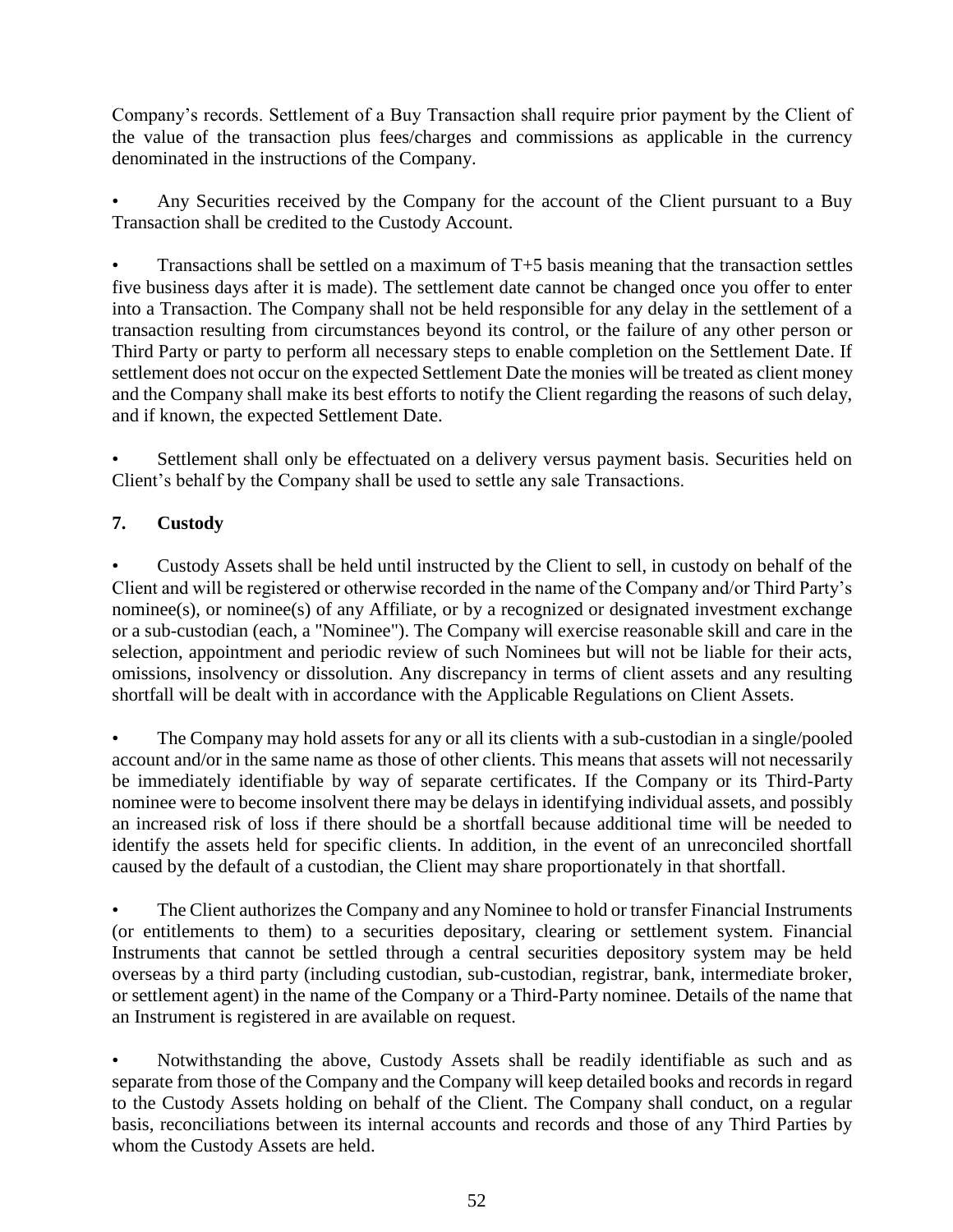• Notwithstanding the foregoing, the Client agrees that any and all Custody Assets held by or deposited with the Company, any Nominee or their respective sub-custodians, nominees or agents are at the Client's sole risk. The Company's duty in respect of the custody of Custody Assets shall be limited to acting as bare trustee and to exercise good faith in respect of any action or inaction in relation to such custody. The Provider is under no duty to examine or verify the validity of the ownership of or title to any Custody Assets and shall not be liable in respect of any defect in ownership or title.

• Due to the nature of applicable laws or market practices in certain overseas jurisdictions, the Company may decide that it is in Client's best interest for the Financial Instruments held to be registered or recorded in Company's name or in the name of the Third Person and/or Nominee who is a custodian, and if it is not feasible for the Company to do this, then: (a) Financial Instruments may be registered or recorded in the name of the firm or custodian or sub custodian as the case may be; (b) Financial Instruments may not be segregated and separately identifiable from the investments of the Company or custodian or sub custodian in whose name the Financial Instruments are registered; and (c) as a consequence, in the event of a failure, Financial Instruments may not be as well protected from claims made on behalf of Company's general creditors. You should note that when we arrange for a third party to hold your Instruments overseas there may be different settlement, legal and regulatory requirements than those applied in our local regulation.

• Notwithstanding the above, the Client shall remain the beneficial owner of the Securities and money that the Company holds on its behalf and agree that the Client will not try to sell, mortgage or otherwise deal in or part with beneficial ownership of the Financial Instruments and money held on its account with the Company. The Client will not be entitled to any interest in respect to the Custody Assets.

# **8. Corporate Events**

• A "Corporate Event" is something which will result in a change to one or more Securities. Examples of Corporate Events include, but are not limited to, share consolidations, share splits, reorganisations, mergers, take-over offers (and similar), name changes and rebranding, dividend distributions, insolvency, delistings and changes to Applicable Law or regulation.

If a Corporate Event impacts a Security in your trading account, we will use reasonable endeavors to adjust the securities in your account in a way that is fair and which aligns with market practice, depending on the circumstances of each event and according to our sole discretion, although we are not obliged to do this. Adjustments may include changing the price or quantity of securities in your account, to reflect the economic equivalent of such rights.

• Notwithstanding the paragraph above, we reserve the right to close out any open positions impacted by a Corporate Event (including delistings and insolvency) in a fair way and taking into account the treatment we may receive from our counterparty and/or any relevant third party. In this respect we may make any required adjustment (price, quantity or any other adjustment) resulting from the Corporate Event as may be applicable. We may close out open positions prior to or following such Corporate Events, at our sole discretion.

• Actions taken by us to adjust the Securities in your account after a Corporate Event may create tax liabilities for you. We may deduct tax when making adjustments however it will be your responsibility to satisfy these liabilities if we did not make such deduction. We may claim or reclaim tax credits on dividends or other income on securities.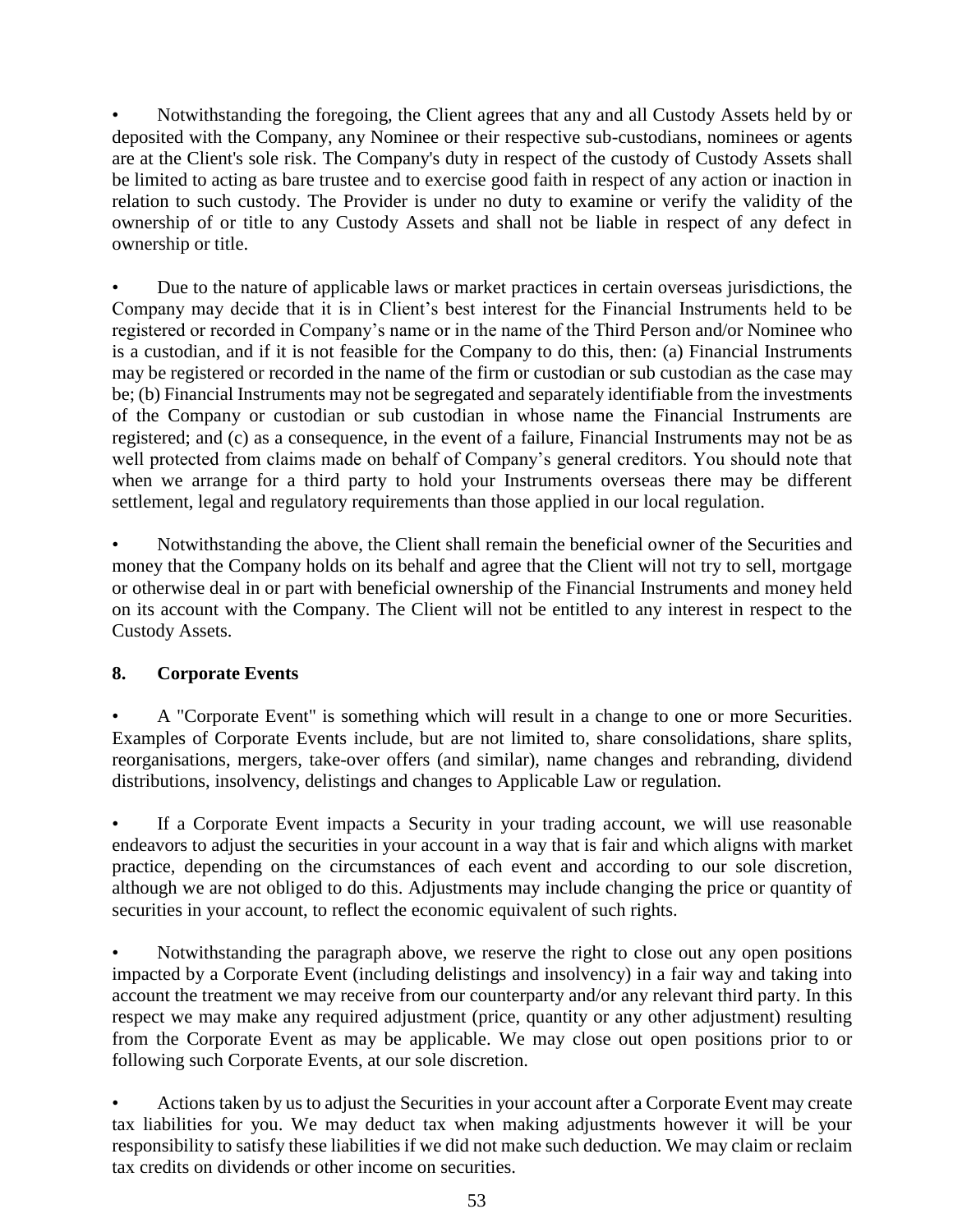If you are holding securities, such as shares, which grant you the right to receive a dividend or interest payment from a company, provided that you have held such shares prior to and on the relevant ex-dividend date, we will pay this money into your trading account on receipt by us. We may deduct from this payment any applicable tax however it will be your responsibility to satisfy these liabilities if we did not make such deduction.

If the underlying market on which your Security is traded is suspended, you will not be able to place any sell orders on those Securities, and we will not be able to execute any sell orders which you have already placed on those securities until the market recommences trading. We cannot guarantee that your order will be executed immediately when the market recommences trading, and we may be required to wait until there is enough demand to buy your security.

Where a Corporate Event results in a fractional entitlement to part of a security, we will use reasonable endeavors to aggregate those fractional entitlements, and sell those fractional securities and credit your account with a cash value which may be subject to certain fees and charges. However, we are not obliged to do this.

Where a Corporate Event, such as partial redemptions, affect some but not all products held in an Omnibus Account, we will use reasonable endeavors to allocate the products which are affected to relevant clients in a fair way and in accordance with market practice. However, we are not obliged to do this.

We are not obliged to notify you of or arrange attendance at any annual general meetings or extraordinary general meetings applicable to your Securities, and/or arrange the exercise of any voting rights attaching to Securities we hold on your behalf, whether exercisable at an annual general meeting or otherwise. We do not enable participation in general meetings or the exercise of any voting rights attaching to Securities we hold on your behalf. We are also not obliged to inform you of any class action or group litigation that is being proposed or taken concerning securities that we are holing on your behalf.

Where Corporate Events affect some but not all Securities held in a pooled account, we shall allocate the Securities which are affected to relevant clients in a fair and equitable manner as we reasonably consider is appropriate.

• As we will hold your Securities in one or more pooled accounts, you may receive dividends or distributions net of applicable taxes which has been paid or withheld at rates that are less beneficial than those that might apply if the securities were held in your own name or not pooled.

# **9. Security Interests Liens or rights of Set off**

• To the extent permitted by Applicable Regulations, the Client acknowledges and agrees that the Company or the Third-Party custodian may grant a security interest or lien over Custody Assets in favor of a Third Party, sub-custodian or depositary in respect of:

- a. properly incurred charges and liabilities arising from the provision of custody and/or in Securities Investing services by the Company or such Third Party, sub-custodian or depositary to one or more of the Company's client's; or
- b. a lien arising from the operating terms of a securities depositary, securities settlement system or central counterparty in whose account Securities are recorded or held.